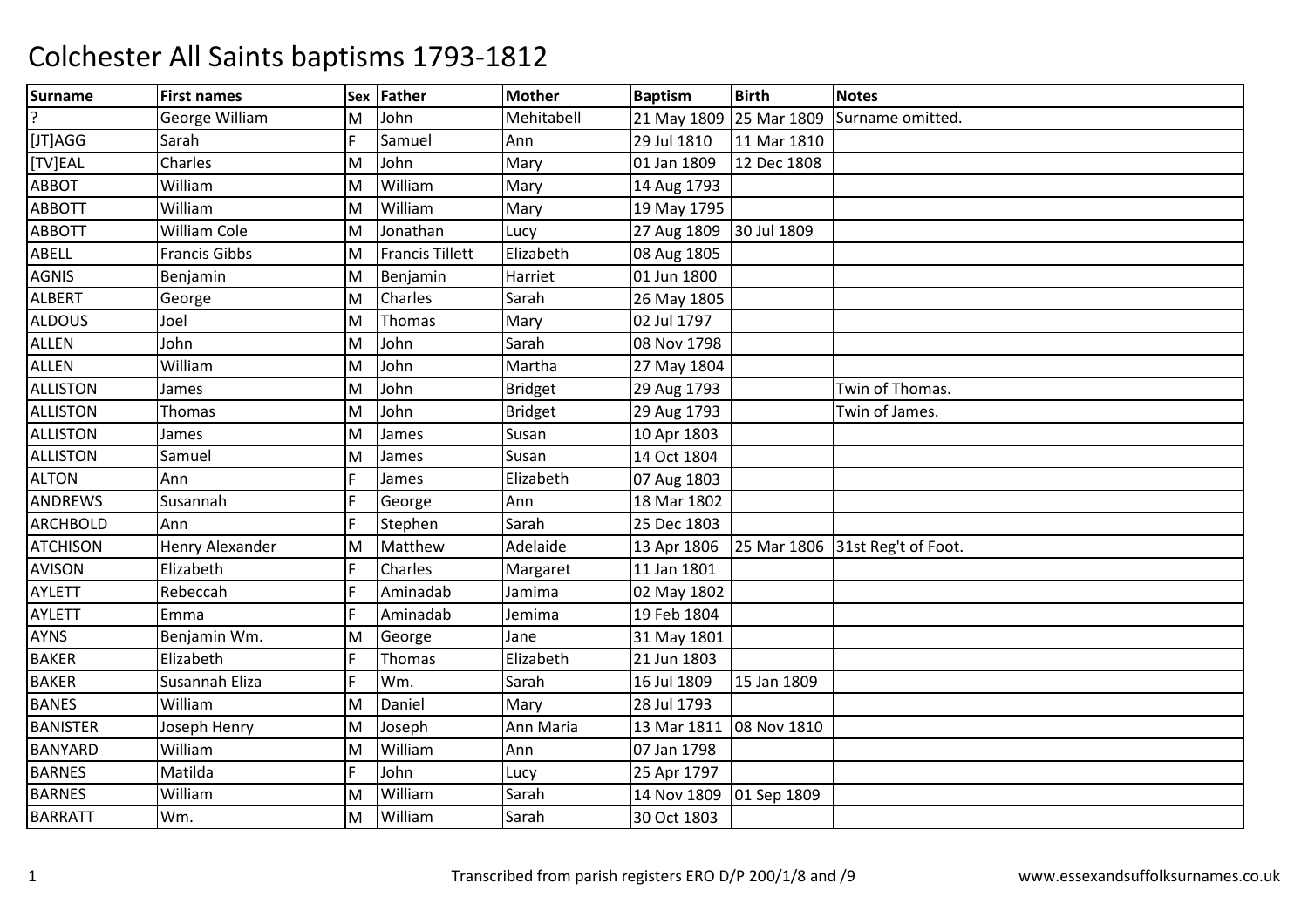| <b>Surname</b>    | <b>First names</b>     | Sex | <b>Father</b> | <b>Mother</b> | <b>Baptism</b>          | <b>Birth</b> | <b>Notes</b>                             |
|-------------------|------------------------|-----|---------------|---------------|-------------------------|--------------|------------------------------------------|
| <b>BARRELL</b>    | Thomas                 | M   | Thomas        | Harriett      | 12 Jan 1794             |              |                                          |
| <b>BARREN</b>     | Sophia Elizabeth       |     | William       | Mary          | 16 Feb 1794             |              |                                          |
| <b>BARRINGTON</b> | <b>Thomas Rawling</b>  | M   | William       | Elizabeth     | 11 Feb 1810             | 03 Jan 1810  |                                          |
| <b>BARTON</b>     | Rachael                |     | John          | Susannah      | 10 Nov 1793             |              |                                          |
| <b>BARTON</b>     | Charlotte              |     | John          | Mary          | 01 Jan 1799             |              |                                          |
| <b>BARTON</b>     | Elizabeth              |     | John          | Martha        | 10 Mar 1799             |              |                                          |
| <b>BATEMAN</b>    | James                  | Μ   | James         | Elisabeth     | 31 Mar 1796             |              |                                          |
| <b>BATLEY</b>     | John Walter            | M   | John          | Hannah        | 21 Jan 1798             |              |                                          |
| <b>BAWTREE</b>    | Sarah                  |     | John          | Jane          | 12 Aug 1799             | 01 Mar 1799  |                                          |
| <b>BAXTER</b>     | Charles                | Μ   | Robt.         | Susan         | 30 Apr 1801             |              |                                          |
| <b>BELL</b>       | Francis                | M   | John          | Jane          | 19 Sep 1802             |              |                                          |
| <b>BELLAIRS</b>   | Jane Susannah          |     | John          | Jane          | 14 Dec 1799             | 02 Dec 1799  | Captain in the Leicestershire Militia.   |
| <b>BERRY</b>      | Robert                 | M   | Robert        | Susannah      | 07 Apr 1799             |              |                                          |
| <b>BERRY</b>      | Thos. James            | M   | Robert        | Susan         | 14 Feb 1802             |              |                                          |
| <b>BERRY</b>      | Mary                   |     | John          | Cecily        | 31 Mar 1805             |              |                                          |
| <b>BETTS</b>      | Ann                    |     | William       | Sarah         | 22 Dec 1801             | 03 Jun 1789  | 3rd daughter. Mother Sarah deceased.     |
| <b>BETTS</b>      | Mary                   |     | William       | Sarah         | 22 Dec 1801             | 28 Sep 1790  | 4th daughter. [Mother deceased].         |
| <b>BETTS</b>      | Stephen                | м   | William       | Sarah         | 22 Dec 1801             |              | 31 May 1792 2nd son. [Mother deceased ]. |
| <b>BETTS</b>      | Thomas                 | M   | William       | Sarah         | 22 Dec 1801             | 07 Jul 1793  | 3rd son. [Mother deceased].              |
| <b>BETTS</b>      | <b>William Keeling</b> | M   | William       | Sarah         | 22 Dec 1801             | 26 Nov 1801  | 4th son. Present wife.                   |
| <b>BETTS</b>      | John                   | M   | Wm.           | Sarah Keeling | 09 Feb 1803             | 07 Feb 1803  | His present wife.                        |
| <b>BETTS</b>      | Emily                  |     | Wm.           | Sarah         | 01 Mar 1804             |              |                                          |
| <b>BETTS</b>      | John                   | M   | Wm.           | Sarah         | 11 Apr 1805             | 24 Jan 1805  |                                          |
| <b>BETTS</b>      | Charles                | M   | William       | Sarah         | 24 Mar 1807             | 25 Feb 1807  |                                          |
| <b>BIRCH</b>      | Edward                 | M   | Edward        | Phoebe        | 06 May 1798             |              |                                          |
| <b>BIRCH</b>      | Sarah                  |     | Thomas        | Elizabeth     | 01 Mar 1807             |              |                                          |
| <b>BIRD</b>       | John                   | Μ   | John          | Elizabeth     | 07 Jul 1805             |              |                                          |
| <b>BIRD</b>       | George                 | Μ   | George        | Elizabeth     | 08 May 1808             |              |                                          |
| <b>BIRD</b>       | Mary Ann               |     | John          | Elizabeth     | 12 Aug 1810             |              |                                          |
| <b>BLACKWELL</b>  | Sarah                  |     | Richard       | Mary          | 04 Jan 1809             | 30 Dec 1808  |                                          |
| <b>BLAND</b>      | Samuel                 | Μ   | John          | Eliz.         | 05 Apr 1803             |              |                                          |
| <b>BLIGH</b>      | Sarah Sha s            |     | Thomas        | Sarah         | 27 Dec 1803 24 Dec 1802 |              |                                          |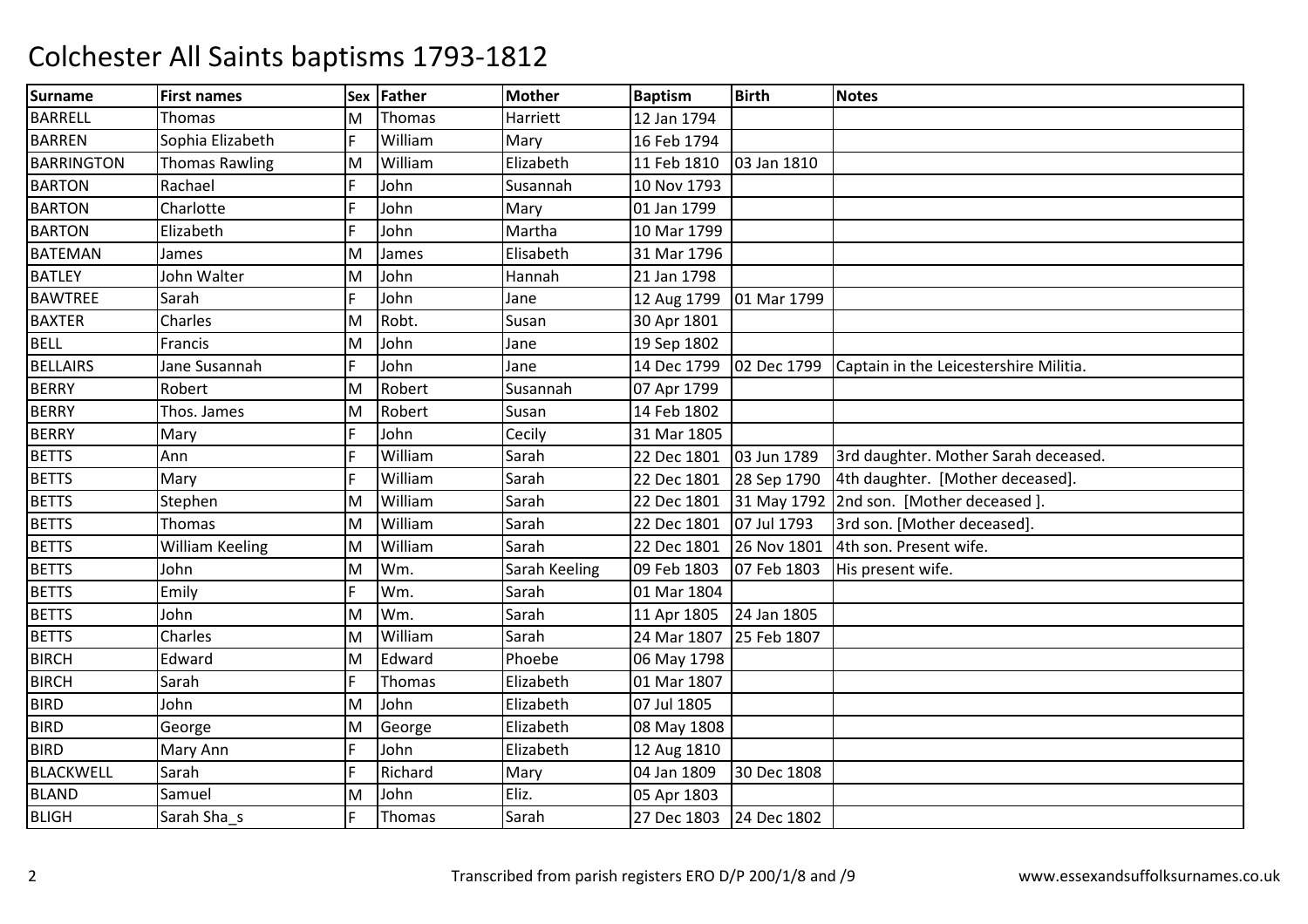| <b>Surname</b>    | <b>First names</b>   | Sex | Father        | <b>Mother</b> | <b>Baptism</b>          | <b>Birth</b> | <b>Notes</b>              |
|-------------------|----------------------|-----|---------------|---------------|-------------------------|--------------|---------------------------|
| <b>BLOOMFIELD</b> | <b>Eliza Staines</b> |     | Daniel        | Eliz.         | 05 Apr 1803             |              |                           |
| <b>BLOOMFIELD</b> | Elizabeth            |     | Daniel        | Eliz.         | 04 Dec 1804             |              |                           |
| <b>BLOOMFIELD</b> | Eliza                |     | Joseph        | Sarah         | 05 Jan 1812             | 07 Dec 1811  |                           |
| <b>BLYTH</b>      | Samuel               | M   | Samuel        | Sarah         | 22 Oct 1793             | 31 Dec 1789  | Received into the church. |
| <b>BLYTH</b>      | John                 | M   | Samuel        | Sarah         | 22 Oct 1793             | 21 Sep 1791  | Received into the church. |
| <b>BLYTH</b>      | Mary                 |     | Robert        | Mary          | 23 May 1797             |              |                           |
| <b>BLYTH</b>      | Eliza                |     | Robert        | Mary          | 08 Sep 1799             |              |                           |
| <b>BONNER</b>     | James                | M   | John          | Sarah         | 19 Aug 1804             |              | With Bunner ?].           |
| <b>BOOTH</b>      | Samuel               | M   | Samuel        | Mary          | 27 Mar 1793             |              |                           |
| <b>BORDEN</b>     | Samuel               | M   | Peter         | Martha        | 15 Apr 1804             |              |                           |
| <b>BOWEN</b>      | Mary                 |     | John          | Hannah        | 03 Feb 1799             |              |                           |
| <b>BOWN</b>       | William              | M   | William       | Eliz.         | 07 Dec 1806             |              |                           |
| <b>BOX</b>        | John                 | M   | John          | Sarah         | 29 Apr 1805             | 17 Mar 1790  |                           |
| <b>BOYDON</b>     | John                 | M   | John          | Elizabeth     | 29 Mar 1798             |              |                           |
| <b>BOYNE</b>      | Mary                 |     | James         | Eliz.         | 26 Apr 1803             |              |                           |
| <b>BRADLEY</b>    | Susanna              |     | Daniel        | Ann           | 06 Jan 1799             |              |                           |
| <b>BRANSTON</b>   | Sarah                |     | Samuel        | Sarah         | 01 Nov 1794             |              |                           |
| <b>BRIGHTMAN</b>  | Sarah                |     | Benj'n        | Eliz.         | 03 Jan 1808             |              |                           |
| <b>BRINER</b>     | Hannah               |     | Anthony       | Hannah        | 08 May 1808             |              |                           |
| <b>BRINER</b>     | Anthony              | M   | Anthony       | Hannah        | 27 May 1810 03 May 1810 |              |                           |
| <b>BRINER</b>     | Elizabeth            |     | Anthony       | Hannah        | 04 Oct 1812             | 14 Sep 1812  |                           |
| BRO[MN]LEY        | Elizabeth            |     | Thomas        | Eliz'th       | 04 Jun 1809             | 29 Sep 1808  |                           |
| <b>BROMLEY</b>    | Lucas                | м   | Thomas        | Eliz.         | 28 Apr 1805             |              |                           |
| <b>BROMLEY</b>    | Thomas               | M   | Thomas        | Eliz.         | 29 Jul 1806             | 08 Jul 1806  |                           |
| <b>BROMLEY</b>    | James                | M   | Thomas        | Elizabeth     | 19 Jun 1808             | 22 Dec 1807  |                           |
| <b>BROMLEY</b>    | James                | M   | Thos.         | Eliz'th       | 25 Dec 1810             | 12 Nov 1810  |                           |
| <b>BROOK</b>      | Henry                | M   | Michael Huffy | Mary          | 06 Mar 1803             |              |                           |
| <b>BROOKER</b>    | John                 | M   | James         | Sarah         | 07 Apr 1793             |              |                           |
| <b>BROOKS</b>     | Peggy                |     | Henry         | Elizabeth     | 16 Nov 1795             |              |                           |
| <b>BROWN</b>      | Maria                |     | William       | Mary          | 04 Apr 1797             |              |                           |
| <b>BROWN</b>      | Mary                 |     | John          | Sarah         | 24 Aug 1797             |              |                           |
| <b>BROWN</b>      | John                 | M   | Richard       | Elizabeth     | 06 May 1798             |              |                           |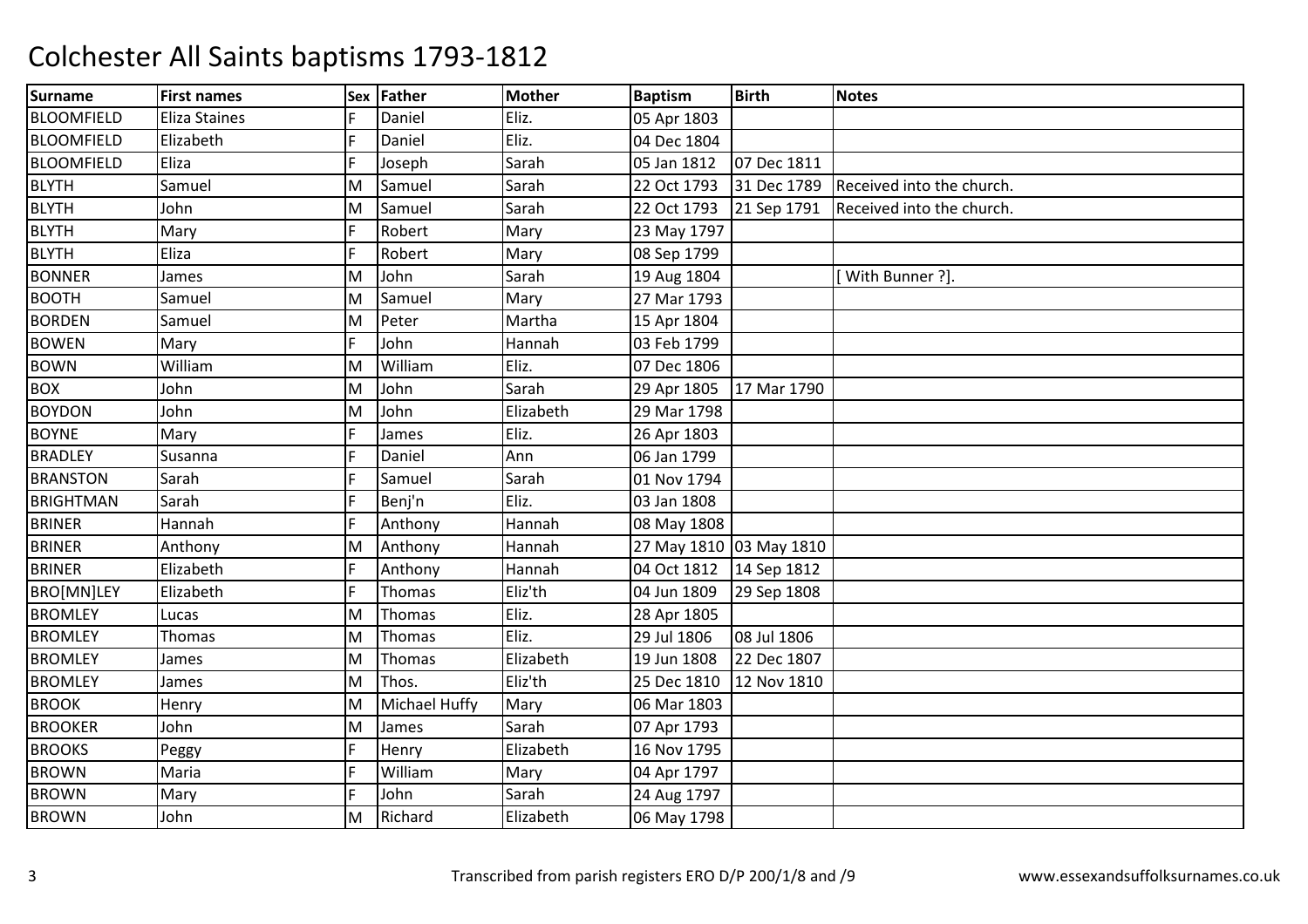| <b>Surname</b>    | <b>First names</b> | Sex | Father    | <b>Mother</b> | <b>Baptism</b>          | <b>Birth</b> | <b>Notes</b>                 |
|-------------------|--------------------|-----|-----------|---------------|-------------------------|--------------|------------------------------|
| <b>BROWN</b>      | Mary               |     | James     | Sarah         | 12 Jul 1798             |              |                              |
| <b>BROWN</b>      | Joseph             | M   | Robert    | Dorothy       | 21 Jan 1800             |              |                              |
| <b>BROWN</b>      | Samuel             | M   | Daniel    | Elizabeth     | 10 Oct 1800             |              |                              |
| <b>BROWN</b>      | John               | M   | John      | Ann           | 10 Jul 1803             |              |                              |
| <b>BROWN</b>      | James              | M   | James     | Mary          | 21 May 1804             |              |                              |
| <b>BROWN</b>      | Archibald          | M   | Archibald | Isabel        | 02 Feb 1806             |              |                              |
| <b>BROWN</b>      | Margaret           | F   | John      | Mary          | 26 Jan 1808             |              |                              |
| <b>BRUEN</b>      | Philip             | M   | Jacob     | Elisabeth     | 01 Jan 1797             |              | [Should this be Brunning ?]. |
| <b>BRUNING</b>    | Elizabeth          |     | Jacob     | Elizabeth     | 15 Jul 1798             |              |                              |
| <b>BRUNNING</b>   | Elizabeth          |     | Jacob     | Elizabeth     | 05 May 1793             |              |                              |
| <b>BRUNNING</b>   | Jacob              | M   | Jacob     | Elizabeth     | 20 Apr 1794             |              |                              |
| <b>BRUNNING</b>   | John               | M   | Jacob     | Elizabeth     | 07 Apr 1795             |              |                              |
| <b>BRUNNING</b>   | Martha             |     | Jacob     | Elizabeth     | 28 Jul 1799             |              |                              |
| <b>BRYON</b>      | Ann                |     | John      | Ann           | 07 Mar 1805             |              |                              |
| <b>BRYON</b>      | John               | M   | John      | Ann           | 22 Mar 1812             | 04 Mar 1812  |                              |
| <b>BUCK</b>       | Thomas             | M   | John      | Ann           | 07 Sep 1804             | 15 Mar 1787  | [Might be read as Birch].    |
| <b>BUCKINGHAM</b> | Elisabeth          |     | Jonathan  | Elisabeth     | 16 Mar 1794             |              |                              |
| <b>BUCKINGHAM</b> | Mary               |     | Samuel    | Mary          | 14 Feb 1797             |              |                              |
| <b>BUCKINGHAM</b> | William            | M   | Samuel    | Mary          | 13 Jan 1799             |              |                              |
| <b>BUGG</b>       | <b>Thomas</b>      | M   | Joseph    | Mary          | 10 Mar 1793             |              |                              |
| <b>BUGG</b>       | Elizabeth          |     | Joseph    | Mary          | 20 Apr 1794             |              |                              |
| <b>BULLIVANT</b>  | William            | M   | William   | Sarah         | 15 Oct 1807             |              |                              |
| <b>BUNNER</b>     | Sarah              |     | John      | Sarah         | 07 Jul 1793             |              |                              |
| <b>BUNNER</b>     | Elisabeth          |     | John      | Sarah         | 25 Oct 1796             |              |                              |
| <b>BUNNER</b>     | John               | M   | John      | Sarah         | 24 Mar 1799             |              |                              |
| <b>BUNNER</b>     | Wm.                | M   | John      | Sarah         | 28 Jun 1801             |              |                              |
| <b>BURNHAM</b>    | Mary Ann           |     | Thos.     | Ann           | 16 Aug 1803             | 23 Jun 1803  |                              |
| <b>BUTCHER</b>    | John               | M   | Wm.       | Mary          | 09 Apr 1805             |              |                              |
| <b>BUTCHER</b>    | Frederic John      | M   | John      | Eliz.         | 21 Mar 1806             |              |                              |
| <b>BUTCHER</b>    | Maria              |     | John      | Elizabeth     | 21 Mar 1806             |              |                              |
| <b>BUTCHER</b>    | Lucy               |     | John      | Elizabeth     | 08 Sep 1811             | 25 Sep 1808  |                              |
| <b>BUTCHER</b>    | Robert             | M   | John      | Elizabeth     | 08 Sep 1811 01 Aug 1811 |              |                              |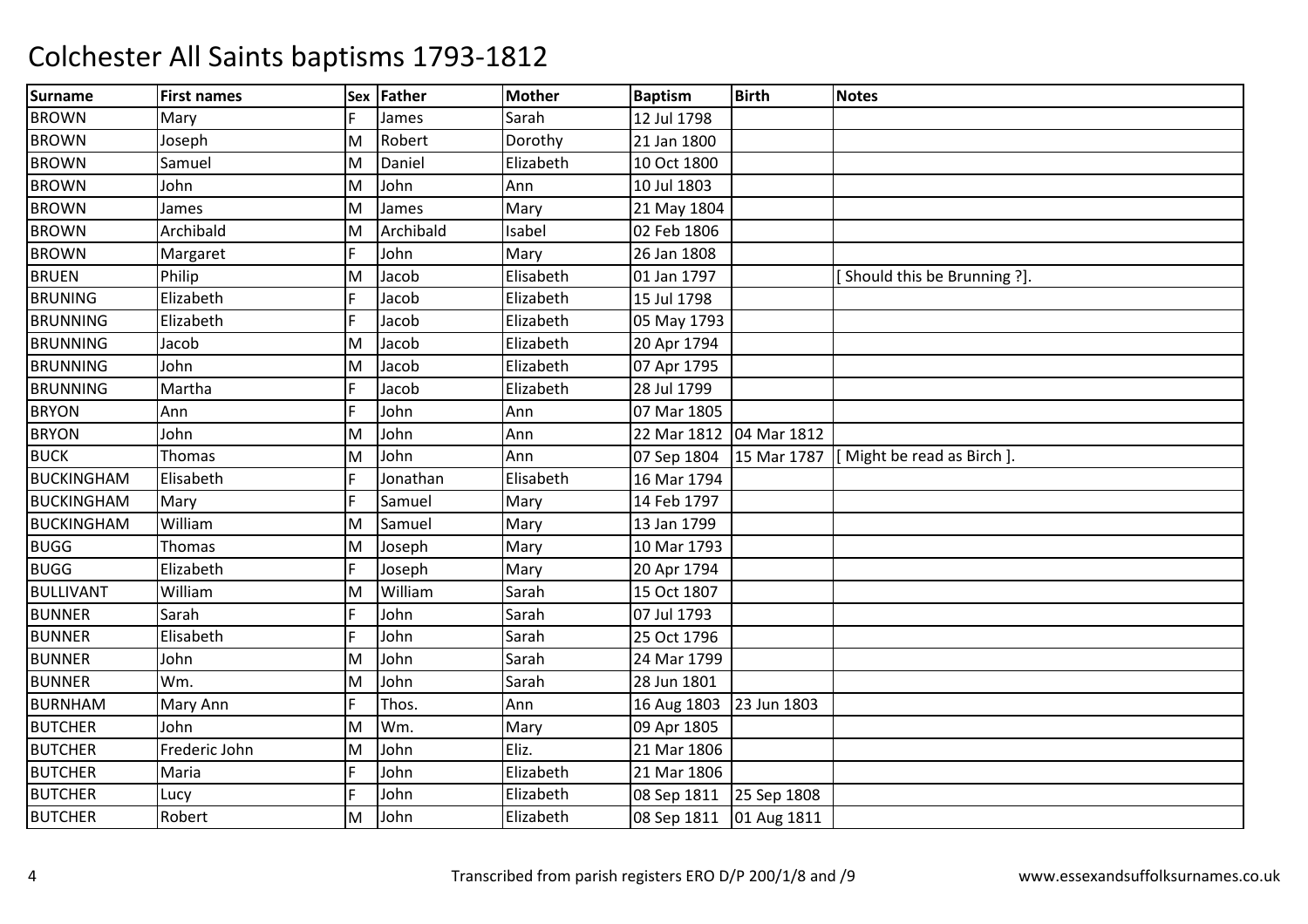| <b>Surname</b>  | <b>First names</b>           | <b>Sex</b> | Father                | <b>Mother</b> | <b>Baptism</b> | <b>Birth</b> | <b>Notes</b>                                                |
|-----------------|------------------------------|------------|-----------------------|---------------|----------------|--------------|-------------------------------------------------------------|
| <b>BUTLER</b>   | George                       | M          | John                  | Mary          | 04 Dec 1798    |              |                                                             |
|                 |                              |            |                       |               |                |              |                                                             |
| BYASS?          | Isabella Carolina            |            | Ritard?               | Barbara       | 11 Sep 1808    |              | Poorly written. For Richard? Could be read as Bigass.       |
| <b>BYGRILL?</b> | Thomas                       | M          | Robert                | Alice         | 08 Sep 1799    | 04 Mar 1799  |                                                             |
| <b>CAMPBELL</b> | John                         | M          | James                 | Eliz'th       | 14 Jul 1811    | 29 Jun 1811  |                                                             |
| <b>CANDLER</b>  | <b>Robert Goslin</b>         | M          | Robert                | Mary Ann      | 13 Sep 1798    |              |                                                             |
| <b>CANDLER</b>  | Ann                          |            | Wm.                   | Sarah         | 14 Dec 1799    |              |                                                             |
| <b>CANDLER</b>  | Hannah                       |            | Thomas                | Sarah         | 13 Jul 1800    |              |                                                             |
| <b>CANNON</b>   | Sarah                        |            |                       | Mary          | 02 Mar 1793    |              | Base born.                                                  |
|                 |                              |            |                       |               |                |              |                                                             |
| <b>CANT</b>     | Rebeccah                     |            | <b>William Samuel</b> | Rebeccah      | 20 Jan 1805    | 21 Mar 1803  |                                                             |
| <b>CANT</b>     | Sarah Ann                    |            | William Sam'l         | Rebeccah      | 20 Jan 1805    |              |                                                             |
|                 |                              |            |                       |               |                |              | Birth date 30 Sept. But no year given, likely to be 1807 or |
| <b>CANT</b>     | Mary Elizabeth               |            | Wm. Samuel            | Rebecca       | 25 Jun 1809    |              | earlier.                                                    |
|                 |                              |            |                       |               |                |              |                                                             |
| <b>CANT</b>     | William John                 | M          | <b>William Samuel</b> | Rebecca       | 25 Jun 1809    | 18 Oct 1808  |                                                             |
| <b>CARNES</b>   | Hannah                       |            | Swanson               | Elizabeth     | 30 Jun 1799    |              |                                                             |
| <b>CARTER</b>   | Elisabeth                    |            | Robert                | Susan         | 20 Jan 1793    |              |                                                             |
| <b>CARTER</b>   | Day                          |            | Wm.                   | Mary          | 10 Feb 1793    |              |                                                             |
| <b>CARTER</b>   | Day                          | M          | William               | Mary          | 22 Jan 1796    |              |                                                             |
| <b>CARTER</b>   | James Alexander              | M          | James                 | Mary          | 15 Nov 1796    |              |                                                             |
| <b>CARTER</b>   | John Medcalf                 |            | John                  | Jane          | 08 Jan 1797    |              |                                                             |
| <b>CARY</b>     | Mary                         |            | William               | Mary          | 08 Aug 1796    |              |                                                             |
| <b>CARYL</b>    | Frances                      |            | Thomas                | Sarah         | 08 Nov 1798    |              |                                                             |
| <b>CHAMBERS</b> | William                      | M          | Peter                 | Alice         | 01 Dec 1796    |              |                                                             |
| <b>CHAMBERS</b> | William Robert               | M          | James                 | Fanny         | 14 Feb 1799    |              |                                                             |
|                 |                              |            |                       |               |                |              | TC, Esq'r. Private baptism. Received into the church 11     |
| <b>CHAMP</b>    | <b>William Thomas Napier</b> | M          | Thomas                | Mary Ann      | 17 Apr 1808    | 15 Apr 1808  | Oct 1811, whence this record.                               |
|                 |                              |            |                       |               |                |              | TC, Esq'r. Private baptism. Received into the church 11     |
| <b>CHAMP</b>    | Emme Cordelia                |            | Thomas                | Mary Ann      | 16 Dec 1810    |              | 13 Dec 1810 Oct 1811, whence this record.                   |
| <b>CHAPMAN</b>  | Charles                      | M          | George                | Mary          | 22 Sep 1801    |              | of the East, Essex                                          |
| <b>CHAPMAN</b>  | Rachel                       |            | Daniel                | Mary          | 03 Oct 1802    |              |                                                             |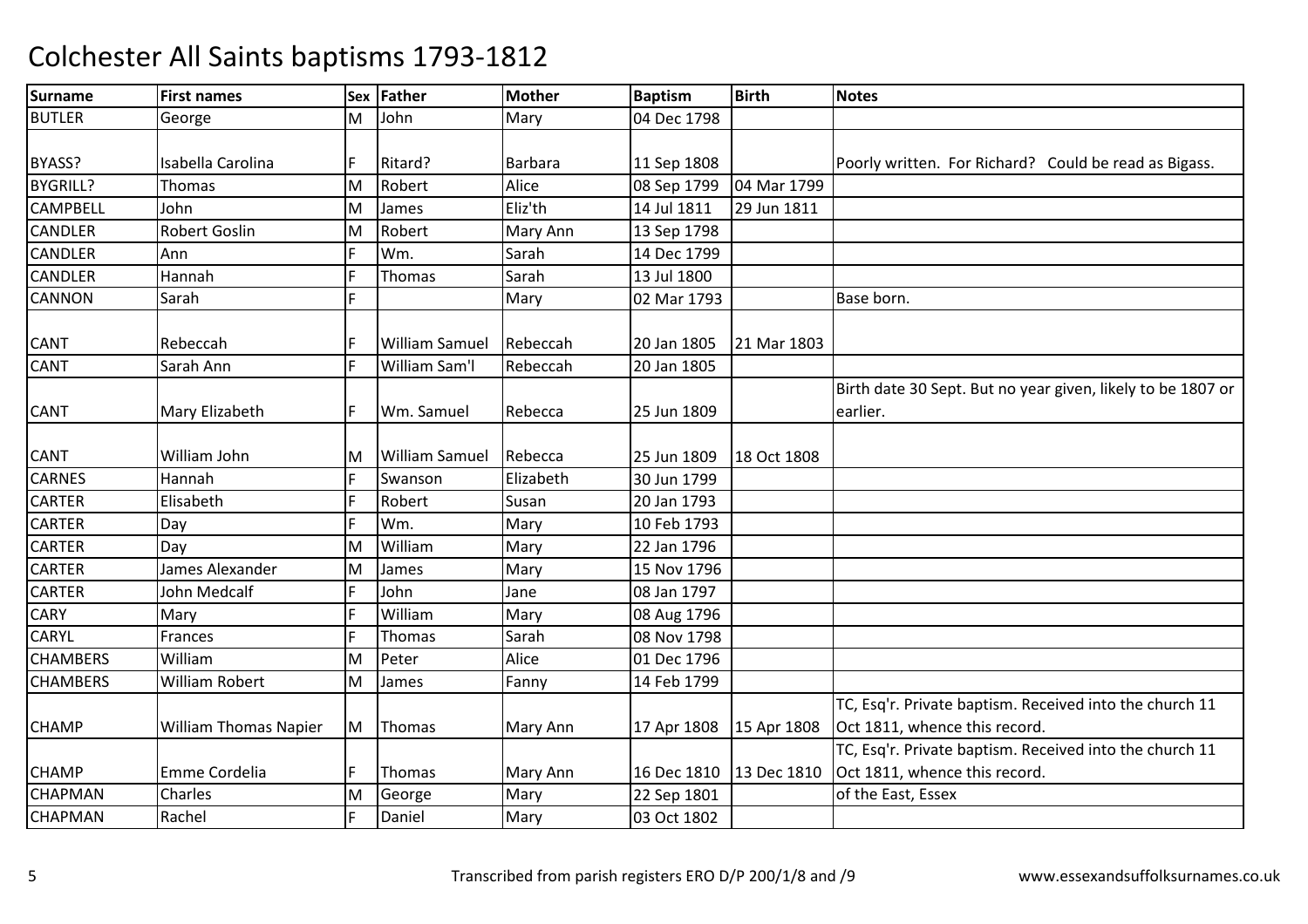| Surname          | <b>First names</b> | <b>Sex</b> | Father         | <b>Mother</b> | <b>Baptism</b> | <b>Birth</b> | <b>Notes</b>                                        |
|------------------|--------------------|------------|----------------|---------------|----------------|--------------|-----------------------------------------------------|
| <b>CHAPMAN</b>   | Benjamin           | M          | Thomas         | Lydia         | 16 Sep 1804    |              | of Thomas Chapman & Lydia Watts                     |
| <b>CHAPMAN</b>   | Martha             | F.         | Thos.          | Lydia         | 16 Sep 1804    |              | of Thomas Chapman & Lydia Watts                     |
| <b>CHAPMAN</b>   | James              | M          | Charles        | Mary          | 19 Jan 1806    | 01 Jul 1806  |                                                     |
| <b>CHAPMAN</b>   | Mertyn             | M          | James          | Mary          | 23 Nov 1806    |              | Could be poor writing for Martyn ].                 |
| <b>CHAPMAN</b>   | George             | M          | Charles        | Mary          | 14 Feb 1808    |              |                                                     |
| <b>CHAPMAN</b>   | William Plumpstead | M          | S <sup>T</sup> | Ann           | 28 Feb 1808    |              |                                                     |
| <b>CHAPMAN</b>   | Ann                |            | Samuel         | Ann           | 11 Feb 1810    | 20 Nov 1809  |                                                     |
| <b>CHAPMAN</b>   | William            | M          | Charles        | Mary          | 17 Jun 1810    | 24 Oct 1809  |                                                     |
| <b>CHAPPLE</b>   | Barnard            | M          | Barnard        | Sarah         | 30 Jan 1803    |              |                                                     |
| <b>CHARLTON</b>  | Elizabeth          |            | George         | Sarah         | 09 Feb 1794    |              |                                                     |
| <b>CHARLTON</b>  | James              | M          | George         | Sarah         | 18 Jan 1796    |              |                                                     |
| <b>CHARLTON</b>  | Mary Anne          |            | George         | Sarah         | 18 Jan 1796    |              |                                                     |
| <b>CHARLTON</b>  | Mary Ann           | F.         | George         | Sarah         | 08 Apr 1798    |              |                                                     |
| <b>CHARLTON</b>  | William            | M          | George         | Sarah         | 08 Apr 1798    |              |                                                     |
| <b>CHARLTON</b>  | Charlotte          |            | George         | Sarah         | 01 Dec 1799    |              |                                                     |
| <b>CHILTERN</b>  | Mary Anne          |            | Thomas         | Susan         | 15 Apr 1804    |              | Could be read as Chittem, for Chitham ?].           |
| <b>CHISNALL</b>  | Charles            | м          | Charles        | Mary          | 26 May 1805    |              |                                                     |
| <b>CHISNELL</b>  | Thos.              | M          | Charles        | Mary          | 20 Feb 1803    |              |                                                     |
| CHIT[HT]AM       | Elizabeth          |            | Thomas         | Susannah      | 01 Jun 1794    |              |                                                     |
| <b>CHITTAM</b>   | Benjamin           | M          | Thomas         | Susannah      | 17 Sep 1797    |              |                                                     |
| <b>CLAMSON</b>   | Elizabeth          |            | Jeremiah       | Ann           | 05 Jan 1806    |              |                                                     |
| <b>CLARK</b>     | Jonathan           | M          | Jonathan       | Hannah        | 06 Apr 1794    |              |                                                     |
| <b>CLARKE</b>    | Elisabeth          |            | John           | Hannah        | 31 Jan 1796    |              |                                                     |
| <b>CLARKE</b>    | William            | M          | John           | Hannah        | 31 Jan 1796    |              |                                                     |
| <b>CLARKE</b>    | Elizabeth          |            | John           | Hannah        | 03 Mar 1796    |              |                                                     |
| <b>CLARKE</b>    | William            | M          | John           | Hannah        | 03 Mar 1796    |              |                                                     |
| <b>CLARKE</b>    | Ann                |            | John           | Hannh         | 28 Oct 1798    |              |                                                     |
| <b>CLARKE</b>    | Robert             | M          | Robert         | Eliz.         | 29 Nov 1802    |              |                                                     |
| <b>CLEVELAND</b> | William            | M          | John           | Maria         | 07 Jul 1797    |              |                                                     |
| <b>CLINCH</b>    | Lawrence           | M          | Lawrence       | Susan         | 30 Dec 1793    |              | P. Of Lawrence Clinch and Susan Quilter             |
| CO[BL]NER        | Andrew             | M          | Andrew         | Elizabeth     | 27 Apr 1793    |              | Pr. Base born of Andrew Watts & Elizabeth Co[bl]ner |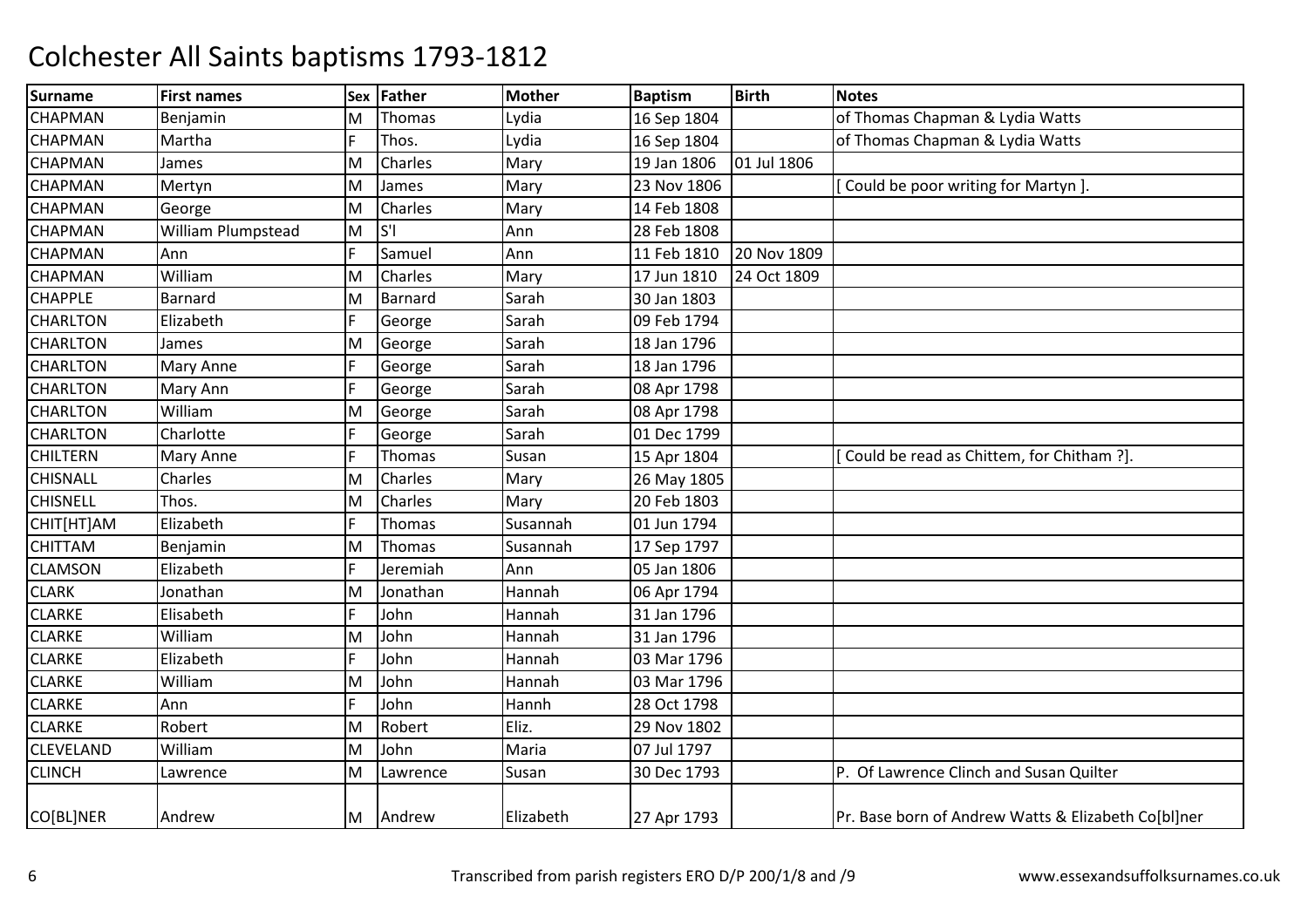| <b>Surname</b>    | <b>First names</b>       | Sex | Father          | <b>Mother</b> | <b>Baptism</b>          | <b>Birth</b> | <b>Notes</b>                             |
|-------------------|--------------------------|-----|-----------------|---------------|-------------------------|--------------|------------------------------------------|
| COBB              | William                  | M   | Charles         | Sarah         | 27 Jun 1797             |              |                                          |
| <b>COBBS</b>      | George                   | M   | Edward          | Martha        | 08 Mar 1795             |              |                                          |
| <b>COCK</b>       | Lucy                     |     | Wm.             | Alice         | 29 Jan 1793             |              |                                          |
| <b>COCKRELL</b>   | Fanny                    |     | William         | Mary          | 10 May 1807 24 Apr 1790 |              |                                          |
| <b>COELMAN</b>    | James                    | M   | Thos.           | Jane          | 14 Jun 1801             |              |                                          |
| <b>COKER</b>      | Mary Ann                 |     | James           | Charlotte     | 19 May 1807             |              |                                          |
| <b>COLE</b>       | Sarah Rebecca            |     | John            | Rebecca       | 30 Jan 1794             |              |                                          |
| <b>COLE</b>       | Mary                     |     | John            | Rebecca       | 08 Jan 1795             |              |                                          |
| <b>COLE</b>       | John                     | M   | John            | Rebecca       | 13 Dec 1795             |              |                                          |
| <b>COLE</b>       | Mary Ann                 |     | Joseph          | Mary          | 04 Jun 1809             | 12 Feb 1809  |                                          |
|                   |                          |     | George          |               |                         |              |                                          |
| <b>COLE</b>       | George                   | М   | <b>Munnings</b> | Amy           | 11 Feb 1810             | 01 Jan 1810  |                                          |
| <b>COLE</b>       | George                   | M   | George          | Amy           | 11 Feb 1810             | 01 Jan 1810  | of George Munnings & Amy Cole            |
| <b>COLE</b>       | Martha                   |     | Joseph          | Mary          | 08 Sep 1811             | 26 Jun 1811  |                                          |
| <b>COLEMAN</b>    | Richard                  | M   | Richard         | Sarah         | 14 Apr 1805             | 29 Jul 1804  |                                          |
| <b>COLEMAN</b>    | Harriet Sarah            |     | Richard         | Sarah         | 11 Feb 1812             |              |                                          |
| <b>COLEY</b>      | Elisabeth                |     | Levi            | Mary          | 26 Mar 1797             |              |                                          |
| <b>COLLINGTON</b> | Robert                   | M   | Robt.           | Eliz.         | 11 Dec 1803             |              | Could be read as Collinsson ].           |
| <b>COLLON</b>     | John                     | M   | John            | Elizabeth     | 10 Jul 1803             |              | Cotton without the t crossed?].          |
| <b>COLYER</b>     | William                  | M   | William         | Mary          | 29 Sep 1799             |              |                                          |
| <b>COOPER</b>     | Charles                  | М   | Charles         | Susan         | 17 Mar 1795             |              |                                          |
| <b>COOPER</b>     | Samuel                   | М   | Samuel          | Mary          | 21 Dec 1801             |              |                                          |
| <b>COOPER</b>     | Elizabeth                |     | Samuel          | Mary          | 31 May 1804             |              |                                          |
| <b>COOPER</b>     | Hannah                   |     | Samuel          | Mary          | 17 Sep 1807             | 17 Jun 1807  |                                          |
| <b>COPPING</b>    | John                     | M   | John            | Hannah        | 16 Nov 1806             |              |                                          |
| <b>COPPING</b>    | James Hill               | M   | John            | Hannah        | 19 Jun 1808             |              |                                          |
| <b>COPPING</b>    | <b>William Frederick</b> | M   | John            | Hannah        | 14 Jan 1810             | 25 Nov 1809  |                                          |
|                   |                          |     |                 |               |                         |              |                                          |
| <b>CORSELLIS</b>  | <b>Mary Caeser</b>       |     | Nicholas Caesar | Jane          | 08 Oct 1793             | 01 Feb 1793  | of Nicholas Caesar Corsellis & Jane Game |
| <b>COVENEY</b>    | Hannah                   | F.  | John            | Hannah        | 31 Aug 1806             |              |                                          |
| <b>COVENEY</b>    | Abraham                  | M   | John            | Hannah        | 30 Jul 1809             | 30 Mar 1809  |                                          |
| <b>COVENEY</b>    | John                     | M   | John            | Ann           | 29 Apr 1812             | 22 Feb 1812  |                                          |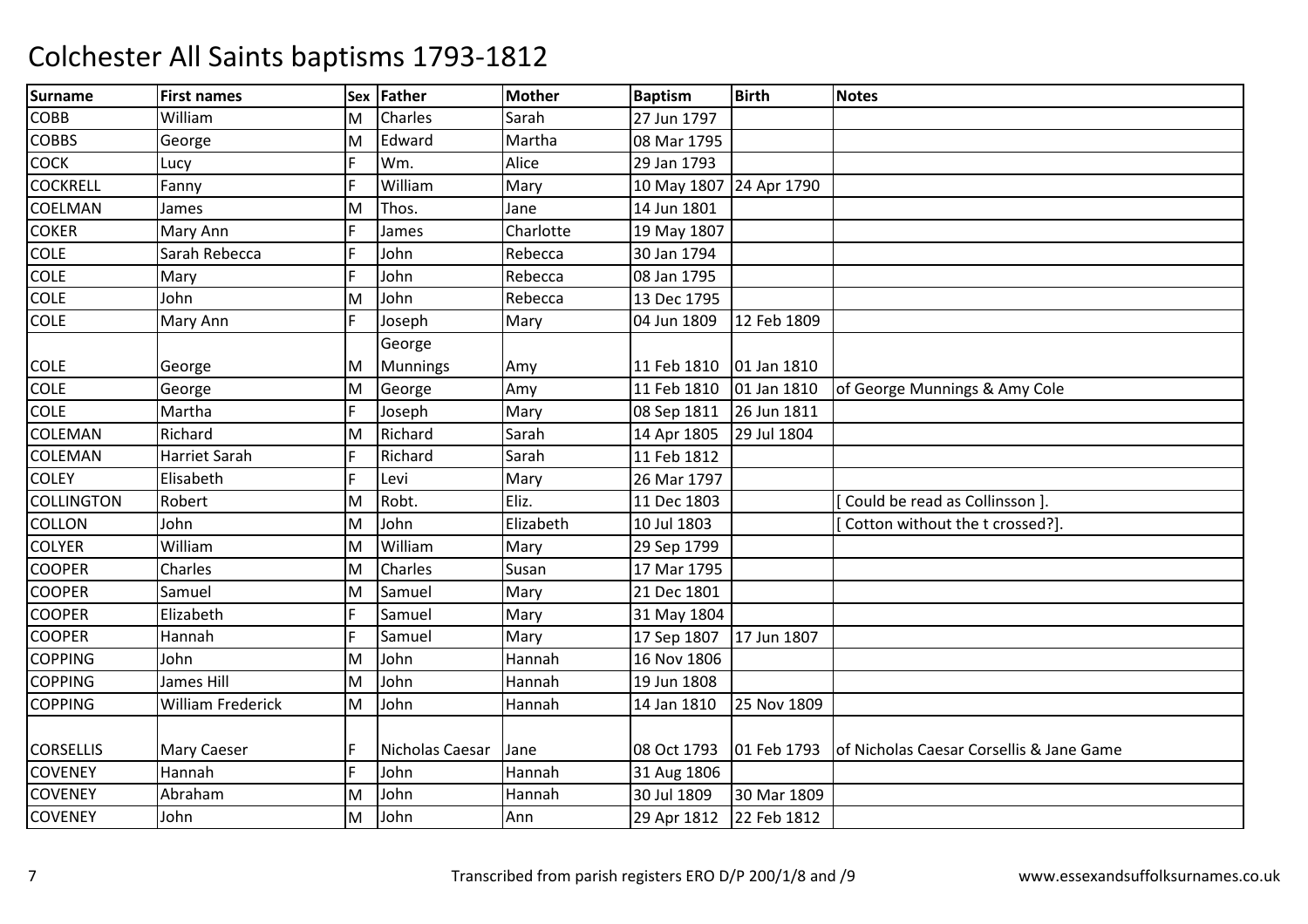| <b>Surname</b>  | <b>First names</b> |   | Sex Father | <b>Mother</b> | <b>Baptism</b> | <b>Birth</b> | <b>Notes</b>                                     |
|-----------------|--------------------|---|------------|---------------|----------------|--------------|--------------------------------------------------|
| <b>COX</b>      | Lucy               |   | Thos.      | Lucy          | 07 Feb 1802    |              |                                                  |
| <b>COXHEAD</b>  | Charlotte          |   | Thomas     | Eliz.         | 29 Nov 1803    |              |                                                  |
| <b>CRANE</b>    | Mary Ann           |   | John       | Jane          | 03 Jun 1810    | 23 May 1810  |                                                  |
| <b>CROSS</b>    | Robt.              | Μ | Robt.      | Mary          | 25 Dec 1800    | 14 Nov 1800  |                                                  |
| <b>CROSS</b>    | Elizabeth          |   | Edmond     | Eliz.         | 16 Jan 1803    |              |                                                  |
| <b>CROSS</b>    | Edward             | Μ | Robt.      |               | 25 Dec 1803    |              |                                                  |
| <b>CROSS</b>    | Maria              |   | Edmund     | Elizabeth     | 17 Mar 1805    |              |                                                  |
| <b>CROSS</b>    | Susannah           |   | Edmund     | Eliz.         | 13 Aug 1809    | 04 Jun 1807  |                                                  |
| <b>CROSS</b>    | Matilda            |   | Edmund     | Eliz'th       | 13 Aug 1809    |              |                                                  |
| <b>CROSS</b>    | William            | М | Robert     | Mary          | 14 Jan 1810    | 18 Dec 1809  |                                                  |
| <b>CROSS</b>    | Jane               |   | Robert     | Mary          | 12 Jul 1812    | 25 Feb 1805  |                                                  |
| <b>CROSS</b>    | Samuel             | Μ | Robert     | Mary          | 12 Jul 1812    | 30 Oct 1806  |                                                  |
| <b>CROSS</b>    | Charles            | M | Robert     | Mary          | 12 Jul 1812    | 06 Nov 1807  |                                                  |
| <b>CROSS</b>    | Eliza              |   | Robert     | Mary          | 12 Jul 1812    | 07 May 1812  |                                                  |
| <b>CROSSE</b>   | <b>Edward Fry</b>  | M | Edward     | Eliz.         | 21 Dec 1807    | 01 Sep 1807  |                                                  |
| <b>CUMMINGS</b> | <b>Mary Anne</b>   |   | David      | Thamer        | 12 Jan 1797    |              |                                                  |
| <b>CUTLER</b>   | Elizabeth          |   | John       | Mary          | 09 Oct 1800    |              |                                                  |
| <b>CUTLER</b>   | Sarah              |   | Thomas     | Elizabeth     | 11 Jan 1801    |              |                                                  |
| <b>CUTLER</b>   | Charlotte          |   | Thomas     | Eliz.         | 10 Aug 1803    |              |                                                  |
| <b>CUTLER</b>   | Thomas             | M | Jonas      | Sarah         | 08 Jan 1804    |              |                                                  |
| <b>CUTLER</b>   | Thomas Davey       | M | Thomas     | Eliz.         | 08 Dec 1805    |              |                                                  |
| <b>CUTLER</b>   | Elizabeth Sarah    |   | Thos.      | Elizabeth     | 25 Sep 1808    | 29 Aug 1808  |                                                  |
| <b>CUTLER</b>   | Sarah              |   | Thomas     | Elizabeth     | 19 Nov 1809    |              |                                                  |
| <b>CUTLER</b>   | Sarah              |   |            | Mary          | 15 Jul 1810    | 05 Jul 1804  |                                                  |
| <b>CUTLER</b>   | Eliza              |   | John       | Mary          | 15 Jul 1810    | 02 Sep 1804  |                                                  |
| <b>CUTLER</b>   | Harriet            |   | John       | Mary          | 15 Jul 1810    | 01 Nov 1806  |                                                  |
| <b>CUTLER</b>   | John William       | M | John       | Mary          | 15 Jul 1810    |              | 12 Mar 1810   Birth date unclear, could be 18th. |
| <b>DAMMANT</b>  | James              | M | William    | Elizabeth     | 11 Aug 1799    |              |                                                  |
| <b>DANSON</b>   | Wm.                | M | Wm.        | Mary          | 02 Nov 1800    |              |                                                  |
| <b>DAVIDSON</b> | Elizabeth          |   | James      | Christian     | 26 Feb 1809    | 05 Feb 1809  |                                                  |
| <b>DAVIS</b>    | Mary               |   | John       | Mary          | 19 Jan 1806    |              |                                                  |
| <b>DAVIS</b>    | Mary Ann           |   | Wm.        | Charlotte     | 07 May 1809    |              |                                                  |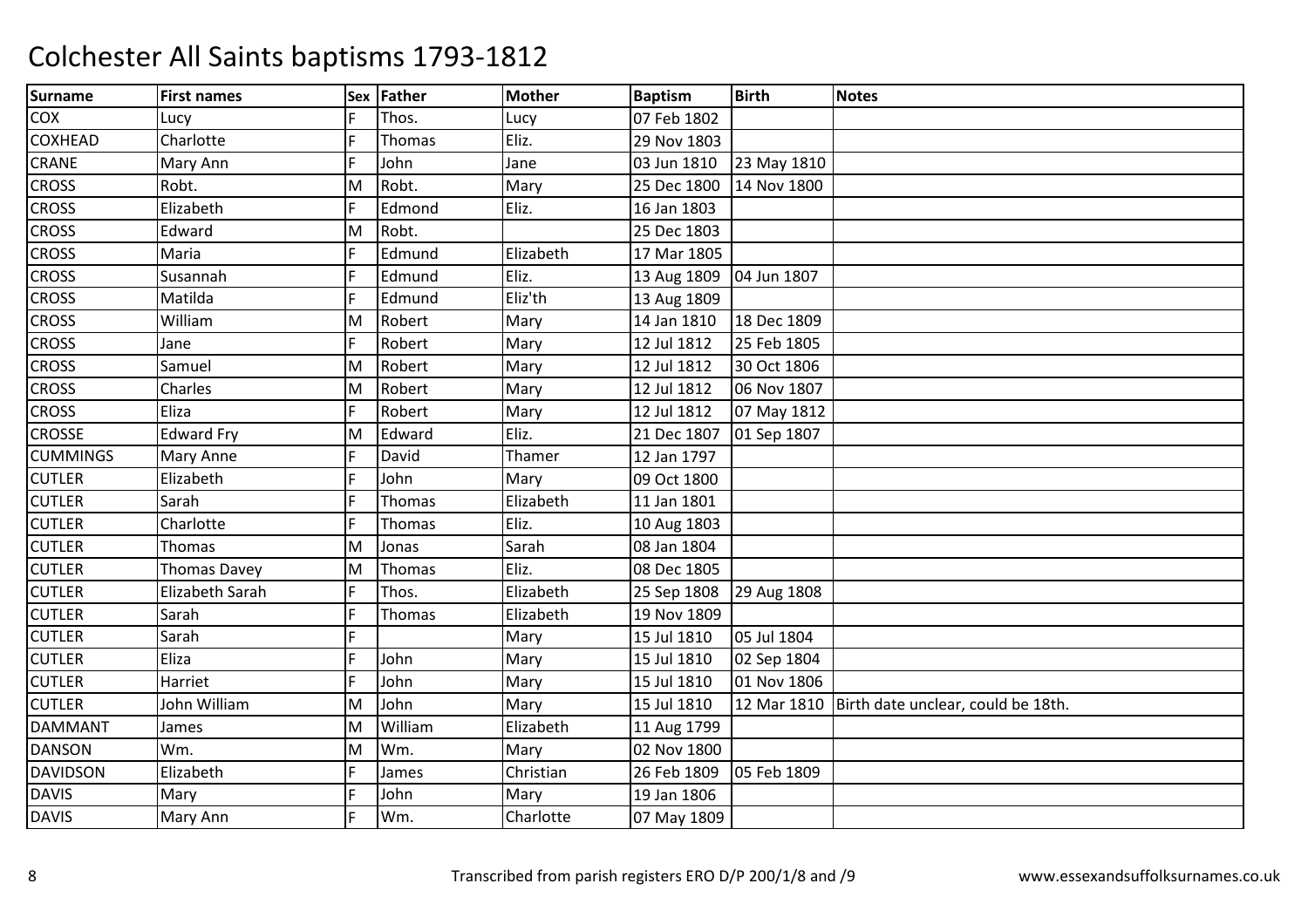| <b>Surname</b>   | <b>First names</b>  | Sex | Father       | <b>Mother</b>        | <b>Baptism</b> | <b>Birth</b>       | <b>Notes</b> |
|------------------|---------------------|-----|--------------|----------------------|----------------|--------------------|--------------|
| <b>DAWNEY</b>    | Ann                 |     | Wm.          | Sarah                | 26 Apr 1808    |                    |              |
| <b>DAWSON</b>    | Mary                |     | William      | Mary                 | 14 Dec 1794    |                    |              |
| <b>DAWSON</b>    | Charlotte           |     | William      | Mary                 | 23 Dec 1804    |                    |              |
| <b>DAWSON</b>    | Jane                |     | Patrick      | Jane                 | 19 Jun 1808    |                    |              |
| <b>DE HAILES</b> | John                | M   | John         | Susannah             | 11 Feb 1810    | 20 Jan 1810        |              |
| <b>DE MAID</b>   | Ann                 |     | John         | Ann                  | 18 Jul 1799    |                    |              |
| <b>DEADY</b>     | William             | M   | Marten       | Margaret             | 27 Apr 1808    |                    |              |
| <b>DEHAILES</b>  | Susannah            |     | John         | Susannah             | 13 Sep 1807    |                    |              |
| <b>DEMAID</b>    | Catharine           |     | John         | Ann                  | 01 Jan 1801    |                    | S.B.         |
| <b>DEMAID</b>    | James               | M   | John         | Ann                  | 01 Jan 1802    |                    |              |
| <b>DEMAID</b>    | Eleanor             |     | John         | Ann                  | 08 Mar 1803    |                    |              |
| <b>DEMANT</b>    | James               | M   | William      | Elizabeth            | 08 Feb 1795    |                    |              |
| <b>DEMANT</b>    | William             | M   | William      | Elisabeth            | 21 Aug 1796    |                    |              |
| <b>DENNIS</b>    | Philip Buchanan     | M   | Philip Pyott | Mary                 | 19 Sep 1810    | 04 Mar 1810 Esq'r. |              |
| <b>DEVALL</b>    | Peter Taylor        | M   | Peter        | Mary                 | 20 Mar 1811    | 28 Dec 1810        |              |
| <b>DINES</b>     | William             | M   | Henry        | Susan                | 02 Sep 1804    |                    |              |
| <b>DOBSON</b>    | George              | M   | Ts.          | Mary                 | 18 Apr 1802    |                    |              |
| <b>DOBSON</b>    | Isaac               | M   | James        | Mary                 | 29 Jul 1806    | 14 Feb 1804        |              |
| <b>DODSON</b>    | George              | M   | George       | <b>Hesse Matilda</b> | 08 Sep 1793    |                    |              |
| <b>DODSON</b>    | Mary                | F.  | George       | Hesse Matilda        | 20 Aug 1795    |                    |              |
| <b>DOGETT</b>    | John                | M   | John         | Susannah             | 24 Jul 1796    |                    |              |
| <b>DONALDSON</b> | Margaret            |     | John         | Mary                 | 23 May 1797    |                    |              |
| <b>DONNELLY</b>  | William             | M   | William      | Fanny                | 07 Apr 1811    |                    | 43rd Reg't.  |
| DOOLE?           | <b>James Purkis</b> | M   |              | Sarah                | 08 Mar 1795    |                    |              |
| <b>DOWSON</b>    | Elizabeth           |     | James        | Ann                  | 12 Jan 1794    |                    |              |
| <b>DOWSON</b>    | Elizabeth           |     | James        | Mary Ann             | 30 Jun 1811    | 04 Jun 1811        |              |
| <b>DOYLE</b>     | William             | M   | Stephen      | Catharine            | 31 Jan 1805    |                    |              |
| <b>DUCK</b>      | Elizabeth           | F.  | Isaac        | Mary                 | 24 Jul 1803    |                    |              |
| <b>DUCK</b>      | Thomas              | M   | Isaac        | Mary                 | 27 May 1804    |                    |              |
| <b>DUGGLEBY</b>  | William             | M   | Christopher  | Eliz.                | 18 Mar 1804    |                    |              |
| <b>EAST</b>      | William             | M   | Jeremiah     | Susan                | 25 Jan 1812    | 18 Jan 1798        |              |
| <b>EASTER</b>    | Martha              |     | Jeremiah     | Susannah             | 20 Jun 1809    | 10 Jul 1789        |              |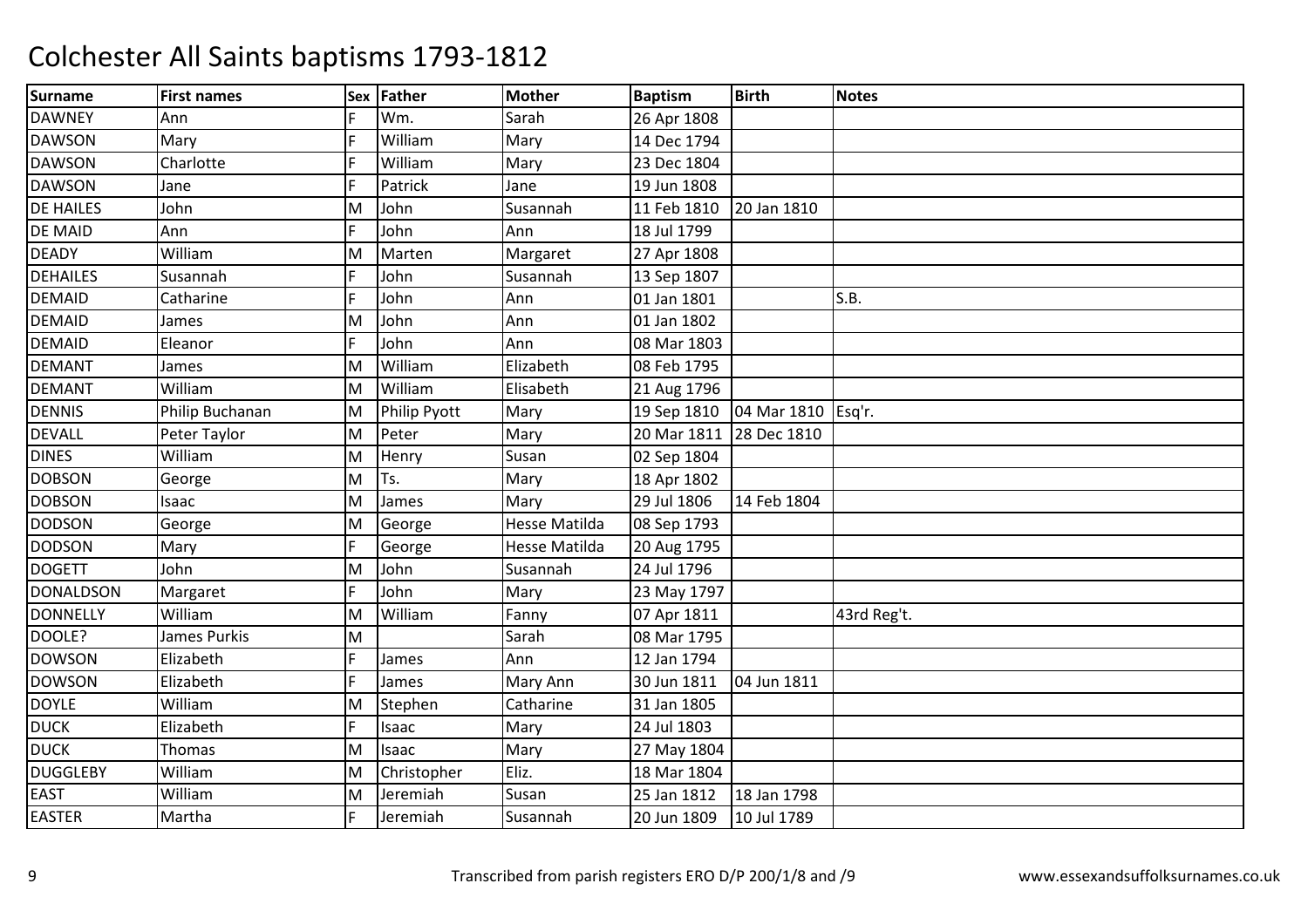| <b>Surname</b>   | <b>First names</b>          | Sex | Father              | <b>Mother</b> | <b>Baptism</b>          | <b>Birth</b> | <b>Notes</b>                                               |
|------------------|-----------------------------|-----|---------------------|---------------|-------------------------|--------------|------------------------------------------------------------|
| <b>EBERHARTT</b> | Sarah                       |     | Henry               | Sarah         | 24 Dec 1805             |              |                                                            |
| <b>EDMEADS</b>   | Sarah                       |     | Joseph              | Sarah         | 21 May 1801             |              |                                                            |
| <b>EDWARDS</b>   | John                        | M   | John                | Sarah         | 15 Jun 1795             |              |                                                            |
| <b>EDWARDS</b>   | Susannah                    | F.  |                     | Mary          | 21 Nov 1795             |              | No father's firstname.                                     |
| <b>EDWARDS</b>   | George                      | M   | Joseph              | Sarah         | 09 Jun 1799             |              |                                                            |
| <b>EDWARDS</b>   | <b>William Sweeting</b>     | M   | John                | Sarah         | 26 Sep 1799             | 02 Apr 1799  |                                                            |
| <b>EDWARDS</b>   | Elizabeth                   |     | <b>Tobias</b>       | Mary          | 21 May 1809             |              |                                                            |
| <b>EDWARDS</b>   | Mahala                      |     | Jehoshephat         | Jane Jemima   | 10 Sep 1809             |              |                                                            |
| <b>ELDRIDGE</b>  | Charlotte                   |     | <b>Thomas Yorke</b> | Charlotte     | 22 Mar 1805             |              | Of the Oxford Reg't of Militia.                            |
| <b>ELLETT</b>    | Eliza                       |     | John                | Ann           | 29 Dec 1811             | 09 Jul 1810  | [See Ellot ?].                                             |
| <b>ELLIOTT</b>   | Frances Rebeccah            |     | James               | Jamima        | 08 Apr 1810             | 07 Mar 1810  |                                                            |
| <b>ELLIS</b>     | Harriet                     |     | James               | Elisabeth     | 14 Feb 1797             |              |                                                            |
| <b>ELLIS</b>     | Maria                       |     | James               | Elisabeth     | 19 Oct 1797             |              |                                                            |
| <b>ELLIS</b>     | <b>James Edward Charles</b> | M   | James               | Elizabeth     | 11 Jul 1799             | 30 Apr 1799  |                                                            |
| <b>ELLOT</b>     | Mary Ann                    |     | John                | Ann           | 14 Aug 1808             |              |                                                            |
| <b>ELLOTT</b>    | John                        | M   | John                | Ann           | 29 Nov 1812             | 08 Nov 1812  | [See also Ellett]                                          |
| <b>EMBERSON</b>  | Frederic                    | M   | Thomas              | Ann           | 02 Jul 1805             |              |                                                            |
| <b>EVANS</b>     | Joshua                      | M   | John                | Martha        | 14 Apr 1805             |              |                                                            |
| <b>EVANS</b>     | John                        | M   | John                | Margaret      | 19 Aug 1807             |              |                                                            |
| <b>EVERITT</b>   | William                     | M   | James               | Mary          | 04 Feb 1794             |              |                                                            |
| <b>EVERITT</b>   | Sarah                       |     | James               | Ann           | 31 Aug 1806             |              |                                                            |
| <b>FAIERS</b>    | Eliza Ann                   | Е   | John                | Eliza         | 12 Oct 1809             |              |                                                            |
|                  |                             |     |                     |               |                         |              | Previously privately baptised, received into the church on |
| <b>FAIERS</b>    | John Glanville              | M   | John                | Eliza         | 23 May 1811             |              | this date.                                                 |
|                  |                             |     | Alured              |               |                         |              |                                                            |
| <b>FAUNCE</b>    | <b>Alured Tasker</b>        | M   | Dodsworth           | Anna Maria    | 24 May 1807 27 Apr 1807 |              |                                                            |
| <b>FERGUSON</b>  | Catherine                   |     | John                | Mary          | 18 Mar 1806             |              |                                                            |
| <b>FILBEY</b>    | Frances                     |     | John                | Sarah         | 12 Jun 1803             |              |                                                            |
| <b>FILBRICK</b>  | Fanny                       |     | William             | Matthew       | 19 Sep 1795             |              |                                                            |
| <b>FINCH</b>     | Mary                        |     | William             | Mary          | 25 Dec 1803             |              |                                                            |
| <b>FINCH</b>     | Sophia                      |     | William             | Mary          | 29 Dec 1807             |              |                                                            |
| <b>FINCH</b>     | William                     | M   | William             | Mary          | 29 Dec 1807             |              |                                                            |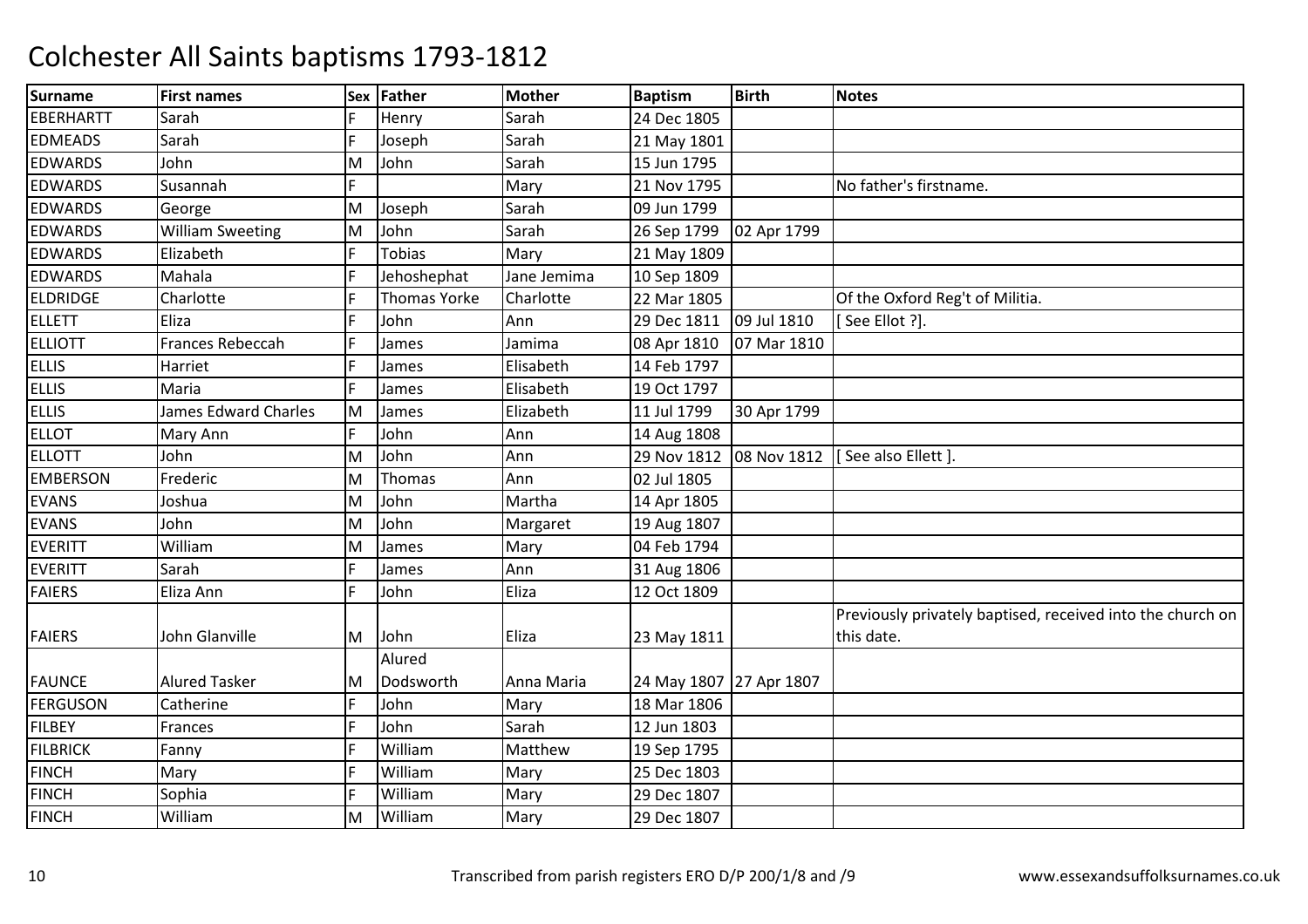| <b>Surname</b> | <b>First names</b>     | Sex | <b>Father</b>   | <b>Mother</b> | <b>Baptism</b> | <b>Birth</b> | <b>Notes</b>                             |
|----------------|------------------------|-----|-----------------|---------------|----------------|--------------|------------------------------------------|
| <b>FINCH</b>   | Sarah                  |     | William         | Mary          | 22 Sep 1811    |              |                                          |
| <b>FINCH</b>   | Maria                  |     | William         | Mary          | 22 Sep 1811    |              |                                          |
| <b>FINCHAM</b> | Mary Ann               |     | William         | Ann           | 13 Jun 1797    |              |                                          |
| <b>FINCHAM</b> | Mary                   |     | Wm.             | Ann           | 09 May 1802    |              |                                          |
| <b>FINCHAM</b> | Ann                    |     | William         | Ann           | 05 Jun 1804    |              |                                          |
| <b>FINCHAM</b> | William                | M   | William         | Ann           | 04 Jan 1807    |              |                                          |
| <b>FIRBURK</b> | Elizabeth              |     |                 |               | 19 Jan 1806    |              | A natural child.                         |
| <b>FISHER</b>  | Harriet                |     | John            | Jane          | 25 Dec 1800    | 22 Nov 1800  |                                          |
| <b>FISHER</b>  | George                 | M   | Thomas          | Elizabeth     | 31 Jan 1808    | 13 Oct 1807  |                                          |
| <b>FLYN</b>    | <b>Terence Staines</b> | M   | Terence         | Elizabeth     | 26 Apr 1798    |              |                                          |
| <b>FORD</b>    | William                | M   | Jeremiah        | Sarah         | 22 Jan 1804    |              |                                          |
| <b>FORD</b>    | Sarah                  |     | Jeremiah        | Sarah         | 18 Jan 1807    |              |                                          |
| <b>FOWLER</b>  | Sarah                  |     | Thomas          | Sarah         | 15 May 1803    |              |                                          |
| <b>FOWLER</b>  | Elizabeth              |     | Thomas          | Sarah         | 15 May 1803    |              |                                          |
| <b>FOWLER</b>  | <b>Thomas</b>          | M   | Thos.           | Phoebe        | 25 Sep 1808    | 10 Aug 1808  |                                          |
| <b>FOXWELL</b> | Ruth                   |     | Henry           | Rachael       | 24 Sep 1793    |              |                                          |
| <b>FOXWELL</b> | Rachel                 |     | Henry           | Rachel        | 20 Oct 1794    |              |                                          |
| <b>FOXWELL</b> | Benjamin               | M   | Benjamin        | Martha        | 28 Mar 1797    |              |                                          |
| <b>FOXWELL</b> | John                   | M   | Benjamin        | Elizabeth     | 10 Mar 1799    |              |                                          |
| <b>FOXWELL</b> | Joseph                 | Μ   | Henry           | Rachel        | 21 Jan 1800    |              |                                          |
| <b>FOXWELL</b> | John St Helen          | М   | Benjamin        | Martha        | 30 Jul 1803    |              |                                          |
| <b>FOXWELL</b> | Martha Hill            |     | Benjamin        | Martha        | 06 Jan 1805    |              |                                          |
| <b>FOXWELL</b> | Elizabeth              |     | Benj'n          | Martha        | 25 Aug 1807    |              |                                          |
| <b>FOXWELL</b> | John St Helen          | M   | Benj'n          | Martha        | 24 Aug 1808    | 29 Jun 1808  |                                          |
| <b>FRENCH</b>  | John                   | M   | John            | Abigail       | 10 Jun 1804    |              |                                          |
| <b>FULKER</b>  | Sarah                  |     | Wm.             | Hannah        | 26 Oct 1802    |              |                                          |
| <b>GALE</b>    | Sarah                  | E.  | Thos.           | Mary          | 26 May 1805    |              | of St Giles's.                           |
|                |                        |     |                 |               |                |              |                                          |
| <b>GAME</b>    | <b>Mary Caeser</b>     |     | Nicholas Caesar | Jane          | 08 Oct 1793    | 01 Feb 1793  | of Nicholas Caesar Corsellis & Jane Game |
| <b>GARLAND</b> | Sarah                  | F.  | Thomas          | Sarah         | 14 Jun 1795    |              |                                          |
| <b>GARLAND</b> | Mary                   |     | Thomas          | Sarah         | 09 Jul 1799    |              |                                          |
| <b>GARLAND</b> | Isaac                  | Μ   | Isaac           | Martha        | 27 Jan 1811    | 01 Jan 1811  |                                          |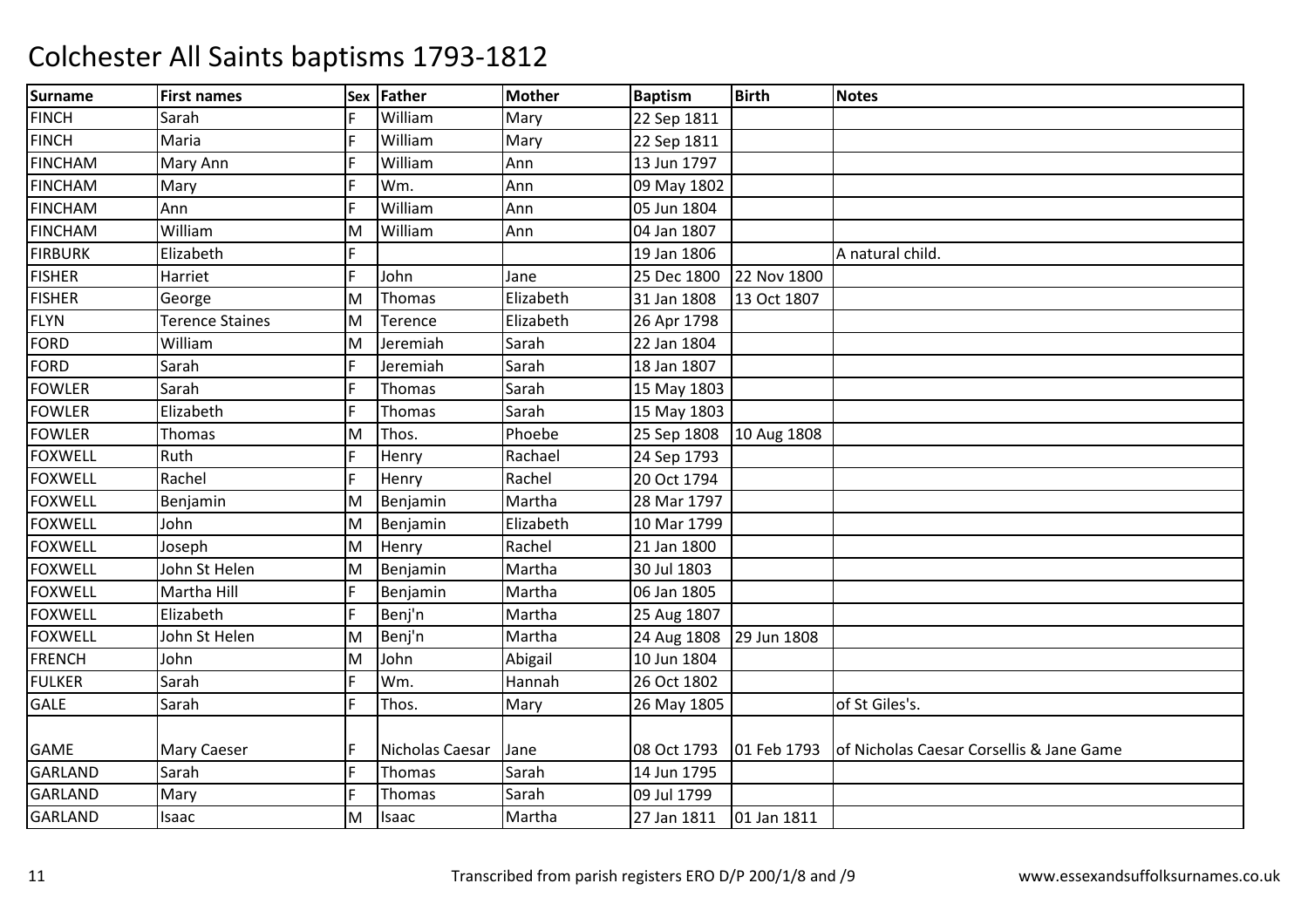| <b>Surname</b>   | <b>First names</b> | Sex | Father   | <b>Mother</b> | <b>Baptism</b>          | <b>Birth</b> | <b>Notes</b>  |
|------------------|--------------------|-----|----------|---------------|-------------------------|--------------|---------------|
| <b>GARNHAM</b>   | Caroline           |     | Benjamin | Lydia         | 27 Feb 1798             |              |               |
| <b>GARRAD</b>    | Thomas             | M   | Thomas   | Sarah         | 14 Jul 1801             |              |               |
| GARRAD           | <b>Thomas</b>      | M   | Thomas   | Sarah         | 10 Jul 1803             |              |               |
| GARRARD          | Susannah           |     | Thomas   | Sarah         | 11 Jan 1809             | 02 Jan 1809  |               |
| <b>GARTHSIDE</b> | John William       | M   | Joshua   | Ann Elizabeth | 12 Mar 1799             |              |               |
| <b>GIBSON</b>    | <b>Mary Esther</b> |     | John     | Eliz.         | 06 May 1800             |              |               |
| <b>GILES</b>     | Mary Ann           |     | James    | Ann           | 10 Jan 1799             |              |               |
| GILL             | William            | M   | James    | Sarah         | 25 Aug 1799             |              |               |
| <b>GILMORE</b>   | John               | M   | John     | Mary          | 21 May 1809             |              |               |
| <b>GOSLIN</b>    | Richard            | M   | Stephen  | Susannah      | 16 Jan 1798             |              |               |
| <b>GOSLING</b>   | Wm.                | M   | Richard  | Ann           | 10 Apr 1804             |              |               |
| <b>GRAY</b>      | James              | M   | Samuel   | Agnes         | 18 Dec 1808             |              |               |
| <b>GREENWOOD</b> | Maria Ann          |     | Paul     | Lydia         | 20 Dec 1807             |              |               |
| <b>GRIFFITHS</b> | Ann Elizabeth      |     | Thomas   | Elizabeth     | 25 May 1806             |              |               |
| <b>GUST</b>      | John               | M   | Wm.      | Lydia         | 29 Jan 1809             | 18 Jan 1809  |               |
| <b>HAGUE</b>     | William            | M   | William  | Elizabeth     | 24 Sep 1809             | 10 Jan 1809  |               |
| <b>HALE</b>      | William            | м   | Jesse    | Mary          | 12 Jan 1794             |              |               |
| <b>HALE</b>      | John               | M   | Jesse    | Mary          | 25 Oct 1796             |              |               |
| <b>HALE</b>      | James              | M   | Josiah   | Mary          | 11 Jan 1801             |              |               |
| <b>HALL</b>      | Mary               |     | John     | Mary          | 20 Sep 1795             |              |               |
| <b>HALL</b>      | William            | M   | Benjamin | Harriet       | 22 Jun 1797             |              |               |
| <b>HALL</b>      | Clara              | F   | Benj.    | Harriet       | 26 Oct 1802             |              |               |
| <b>HALL</b>      | Craven             | M   | Benjamin | Harriet       | 31 Aug 1806             |              |               |
| <b>HALL</b>      | Harriet            | F   | Benjamin | Harriet       | 20 Oct 1811             | 22 Sep 1811  |               |
| <b>HALLS</b>     | Tabor              | м   | John     | Mary          | 11 Nov 1793             |              |               |
| <b>HALLS</b>     | Sarah              |     | John     | Mary          | 06 Aug 1797             |              |               |
| <b>HALLS</b>     | William            | M   | John     | Mary          | 16 Jun 1799             | 27 Apr 1799  |               |
| <b>HALLS</b>     | William            | м   | John     | Mary          | 22 May 1808 27 Apr 1799 |              |               |
| <b>HALLS</b>     | <b>Thomas</b>      | M   | John     | Mary          | 22 May 1808 21 Dec 1801 |              |               |
| <b>HALSEY</b>    | James              | M   | William  | Mary          | 12 Jun 1796             |              |               |
| <b>HAMMOND</b>   | Edward             | M   | Edward   | Mary          | 04 Jun 1809             | 10 Mar 1809  |               |
| <b>HANKEY</b>    | James              | M   |          | Susannah      | 29 Mar 1795             |              | Illegitimate. |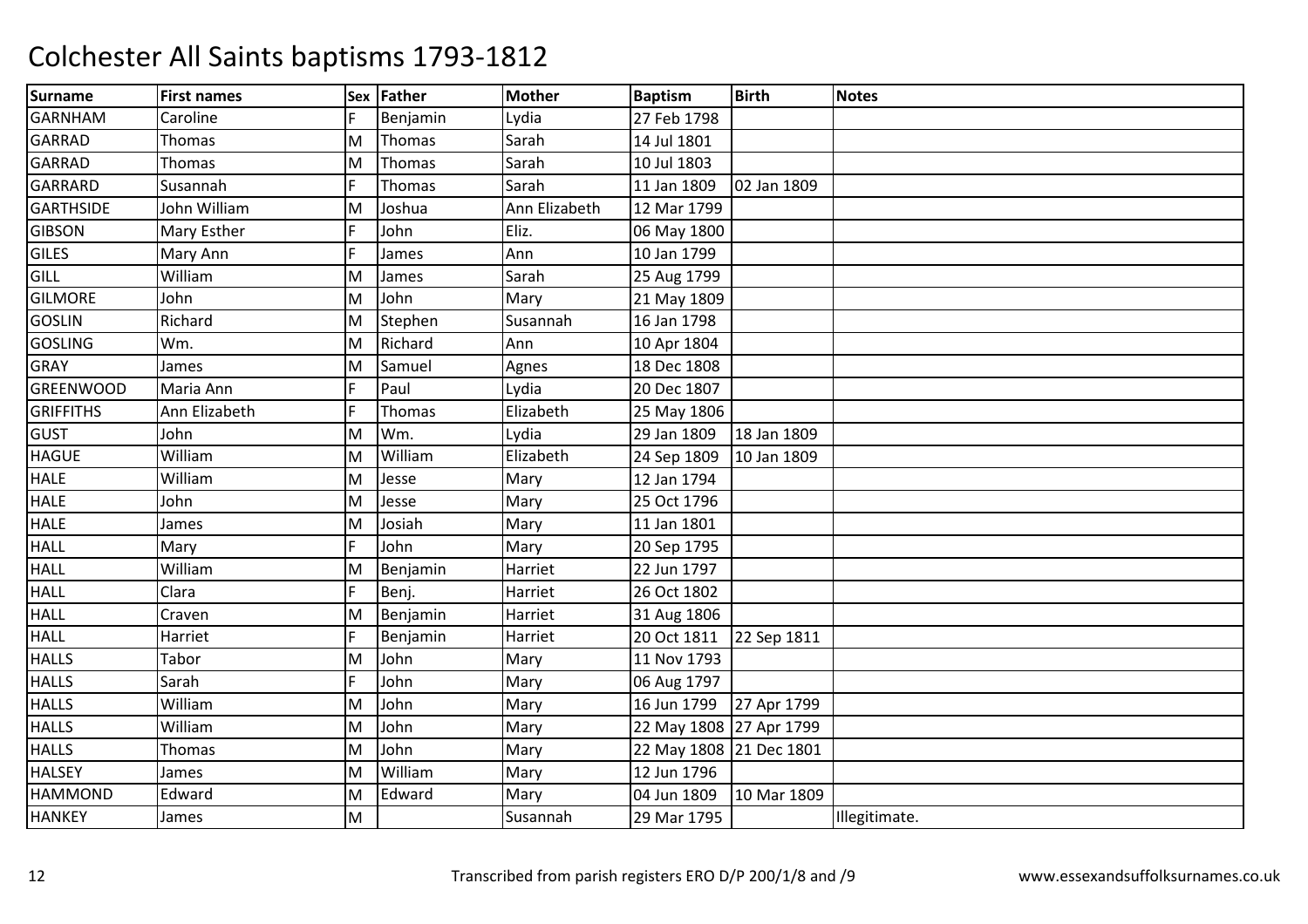| Surname           | <b>First names</b>   | Sex | Father                 | <b>Mother</b> | <b>Baptism</b> | <b>Birth</b> | <b>Notes</b>  |
|-------------------|----------------------|-----|------------------------|---------------|----------------|--------------|---------------|
| <b>HANSON</b>     | Jemima               |     | John                   | Jemima        | 25 Aug 1793    |              |               |
| <b>HARDEN</b>     | James                | M   | John                   | Mary          | 11 Sep 1796    |              |               |
| <b>HARDY</b>      | Richard              | M   | John                   | Mary          | 22 Nov 1796    |              |               |
| <b>HARDY</b>      | <b>Thomas</b>        | M   | John                   | Mary          | 08 May 1798    |              |               |
| <b>HARDY</b>      | Henry                | M   | John                   | Mary          | 18 May 1800    |              |               |
| <b>HARDY</b>      | Mary                 |     | John                   | Jane          | 12 Jul 1812    | 07 Mar 1812  |               |
| <b>HARGRAVES</b>  | William              | M   | James                  | Margaret      | 26 Apr 1808    |              |               |
| <b>HARRINGTON</b> | <b>William Henry</b> | M   | <b>William Posford</b> | Eliz'th       | 19 Jan 1812    | 23 Dec 1811  |               |
| <b>HARRIS</b>     | Jacob                | M   | Jacob                  | Mary          | 12 Aug 1810    | 07 May 1810  |               |
| <b>HARRISON</b>   | John                 | M   | John                   | Sarah         | 16 Apr 1799    |              |               |
| <b>HARROD</b>     | Mary Anne            |     | John                   | Mary          | 04 Apr 1794    |              |               |
| <b>HARROLD</b>    | Sarah                |     | Thomas                 | Sarah         | 10 May 1807    |              |               |
| <b>HART</b>       | James                | M   | Wm.                    | Winford       | 21 Jun 1803    |              | 92nd Reg't.   |
| <b>HARVEY</b>     | Ann                  |     | John                   | Ann           | 12 Aug 1798    |              |               |
| <b>HARVEY</b>     | James Abraham        | M   | James                  | Sarah         | 01 Jun 1800    |              |               |
| <b>HARWOOD</b>    | Reuben               | M   | John                   | Mary          | 29 May 1796    |              |               |
| <b>HARWOOD</b>    | Charles              | M   | John                   | Mary          | 09 Sep 1798    |              |               |
| <b>HARWOOD</b>    | Sophia               |     | John                   | Mary          | 07 Mar 1801    |              |               |
| <b>HASELLS</b>    | George               | M   | Joseph                 | Mary          | 07 Dec 1797    |              |               |
| <b>HAVERFIELD</b> | Sarah Elizabeth      |     | John                   | Susannah      | 26 Nov 1808    | 02 Nov 1808  | Esq'r.        |
| <b>HAWKINS</b>    | John                 | M   |                        | Hannah        | 02 Jun 1799    |              | Illegitimate. |
| <b>HAWKSLEY</b>   | George               | M   | Thomas                 | Themar        | 20 Jun 1805    |              |               |
| <b>HAYS</b>       | Lucy                 |     | James                  | Elizabeth     | 15 Jan 1809    | 28 Nov 1808  |               |
| <b>HEALEY</b>     | Thomas               | M   | Thomas                 | Mary          | 15 Jul 1806    |              |               |
| <b>HEARD</b>      | Elizabeth            |     | George                 | Elizabeth     | 23 Oct 1808    | 02 Oct 1808  |               |
| <b>HEDGE</b>      | Thomas               | M   | Thomas                 | Jane          | 18 Jan 1800    |              |               |
| <b>HEDGE</b>      | Jane                 |     | Thomas                 | Jane          | 18 Jan 1800    |              |               |
| <b>HEDGE</b>      | John Thomas          | M   | Thomas                 | Judith Ann    | 22 Sep 1801    |              | Esqr.         |
| <b>HEDGE</b>      | Nathaniel            | M   | Thomas                 | Jane          | 14 Jun 1803    |              |               |
| <b>HEDGES</b>     | Sarah Tucker         | E.  | John                   | Rachel        | 18 Feb 1794    |              |               |
| <b>HEDGES</b>     | Benjamin             | M   | Benjamin               | Martha        | 21 Feb 1799    |              |               |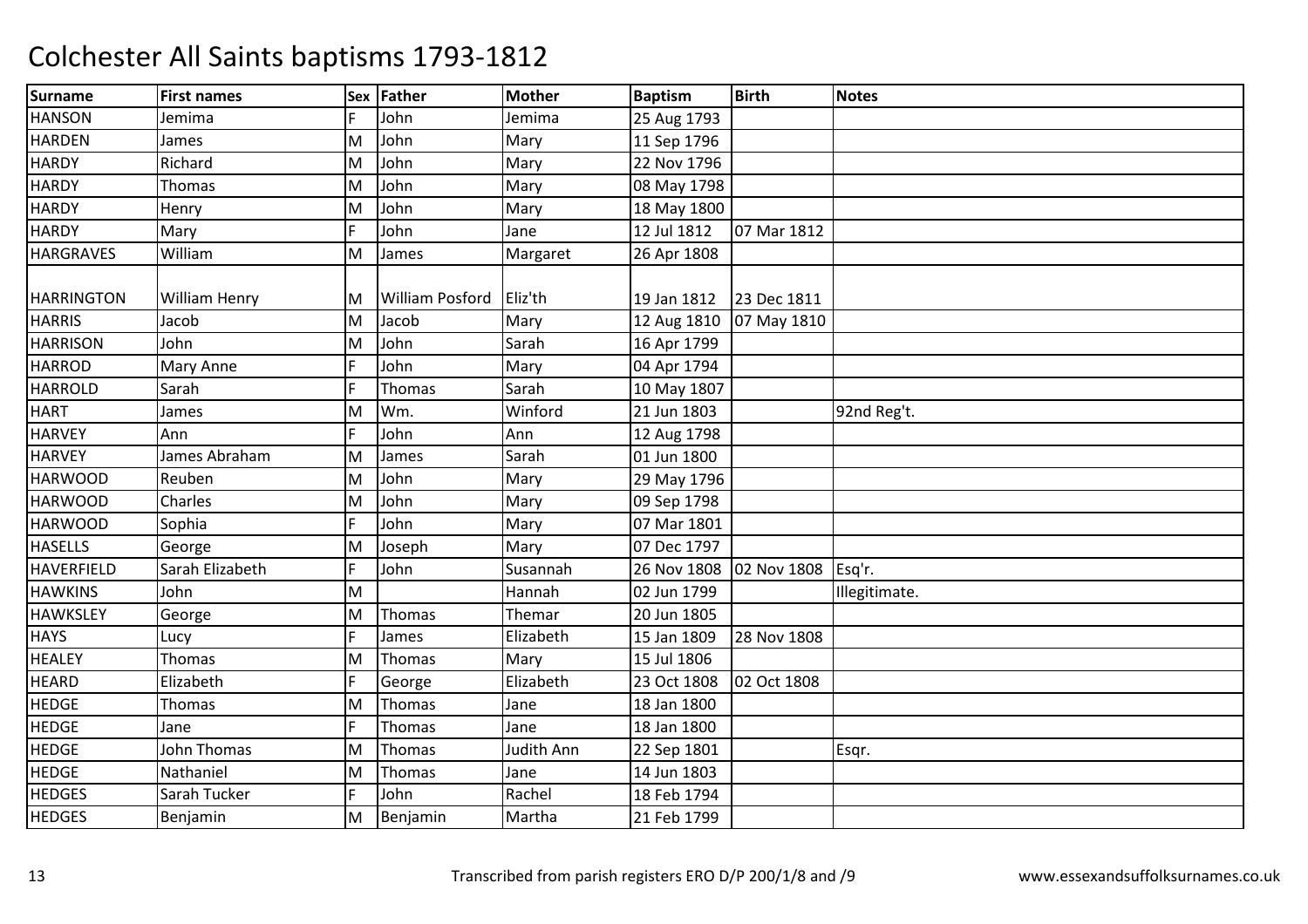| <b>Surname</b>    | <b>First names</b>     | Sex | Father  | <b>Mother</b>    | <b>Baptism</b>          | <b>Birth</b> | <b>Notes</b>                |
|-------------------|------------------------|-----|---------|------------------|-------------------------|--------------|-----------------------------|
| <b>HEMSON</b>     | Charlotta Sophia       |     | John    | Elizabeth        | 20 Sep 1798             |              |                             |
| <b>HENDERSON</b>  | Jane                   |     | Thomas  | Elizabeth        | 07 Jul 1798             |              |                             |
| <b>HEWITT</b>     | Mary                   |     | George  | Elisabeth        | 12 Nov 1799             |              |                             |
| <b>HEWITT</b>     | Elizabeth              |     | George  | Eliz.            | 14 Apr 1807             | 19 Sep 1795  |                             |
| <b>HEWITT</b>     | George                 | M   | George  | Eliz.            | 14 Apr 1807             | 05 Sep 1797  |                             |
| <b>HEWITT</b>     | Mary Ann               |     | George  | Eliz.            | 14 Apr 1807             | 12 Jul 1803  |                             |
| <b>HIBBERT</b>    | Matilda                |     | John    | Eliz.            | 10 Jun 1804             |              |                             |
| <b>HIBBLE</b>     | Ann Amelia             |     | William | Jane             | 02 Aug 1807 13 Jul 1807 |              |                             |
| <b>HIGBEE</b>     | Mary Anne Porter       |     | George  | Mary             | 17 Mar 1795             |              |                             |
| <b>HILLS</b>      | Philip                 | M   | John    | Catherine        | 25 Mar 1795             |              |                             |
| <b>HILLS</b>      | <b>Thomas Collings</b> | M   | Thomas  | Esther           | 18 Aug 1805             | 05 Aug 1805  |                             |
| <b>HOBDAY</b>     | Sarah                  |     | John    | Rosina           | 23 Feb 1812             | 08 Feb 1812  |                             |
| <b>HOBLYN</b>     | Mary Anne Elizabeth    |     | Richard | <b>Mary Anne</b> | 29 Jul 1801             | 30 Jun 1801  | <b>Rector of All Saints</b> |
| <b>HOBLYN</b>     | <b>Richard Dennis</b>  | M   | Richard | Mary Ann         | 30 Jul 1803             | 09 Apr 1803  | <b>Rector of All Saints</b> |
| <b>HOBLYN</b>     | <b>Edward Davis</b>    | M   | Richard | Mary Ann         | 30 Sep 1809             | 26 Mar 1809  |                             |
| <b>HOBLYN</b>     | James Blatch Philip    | Μ   | Richard | Mary Ann         | 07 Feb 1812             | 16 Dec 1811  | Rector of this parish       |
| <b>HOGG</b>       | John                   | M   | John    | Susan            | 11 Jan 1809             | 14 Dec 1808  |                             |
| <b>HOLDERNESS</b> | Maria                  |     | John    | Jane             | 02 Mar 1802             |              |                             |
| <b>HORNSBY</b>    | Richard                |     | Elias   | Margaret         | 09 Oct 1798             |              |                             |
| <b>HORSNAIL</b>   | George                 | Μ   | Samuel  | Elizabeth        | 16 May 1799 26 May 1783 |              |                             |
| <b>HOWARD</b>     | James                  | M   | Thomas  | Sarah            | 21 Apr 1793             |              | Pr.                         |
| <b>HOWARD</b>     | Anne                   |     | Thomas  | Sarah            | 07 Feb 1796             |              |                             |
| <b>HOWARD</b>     | James                  | M   | Thomas  | Sarah            | 07 Feb 1796             |              |                             |
| <b>HOWARD</b>     | Stephen                | M   | Thomas  | Agnes            | 23 Dec 1798             |              |                             |
| <b>HOWELL</b>     | Mary Ann               |     | Joseph  | Mary Ann         | 01 Mar 1801             |              |                             |
| <b>HOWELL</b>     | Frances                |     | Wm.     | Sarah            | 09 Jun 1805             |              |                             |
| <b>HOWELL</b>     | Joseph Bush            | м   | Jos'h   | Rosina           | 04 Nov 1810             |              |                             |
| <b>HOWLAND</b>    | Maria                  |     | John    | Maria            | 11 Aug 1799             |              |                             |
| <b>HUDSON</b>     | George                 | Μ   | William | Ann              | 12 Mar 1797             |              |                             |
| <b>HUGHES</b>     | Ann                    |     | Wm.     | Ann              | 23 Dec 1799             |              |                             |
| <b>HUGHES</b>     | Eliza                  |     | Samuel  | Sarah            | 06 Mar 1805             |              |                             |
| <b>HUGHES</b>     | Fortunatus             | M   | William | Mary             | 11 Feb 1810             | 29 Dec 1809  |                             |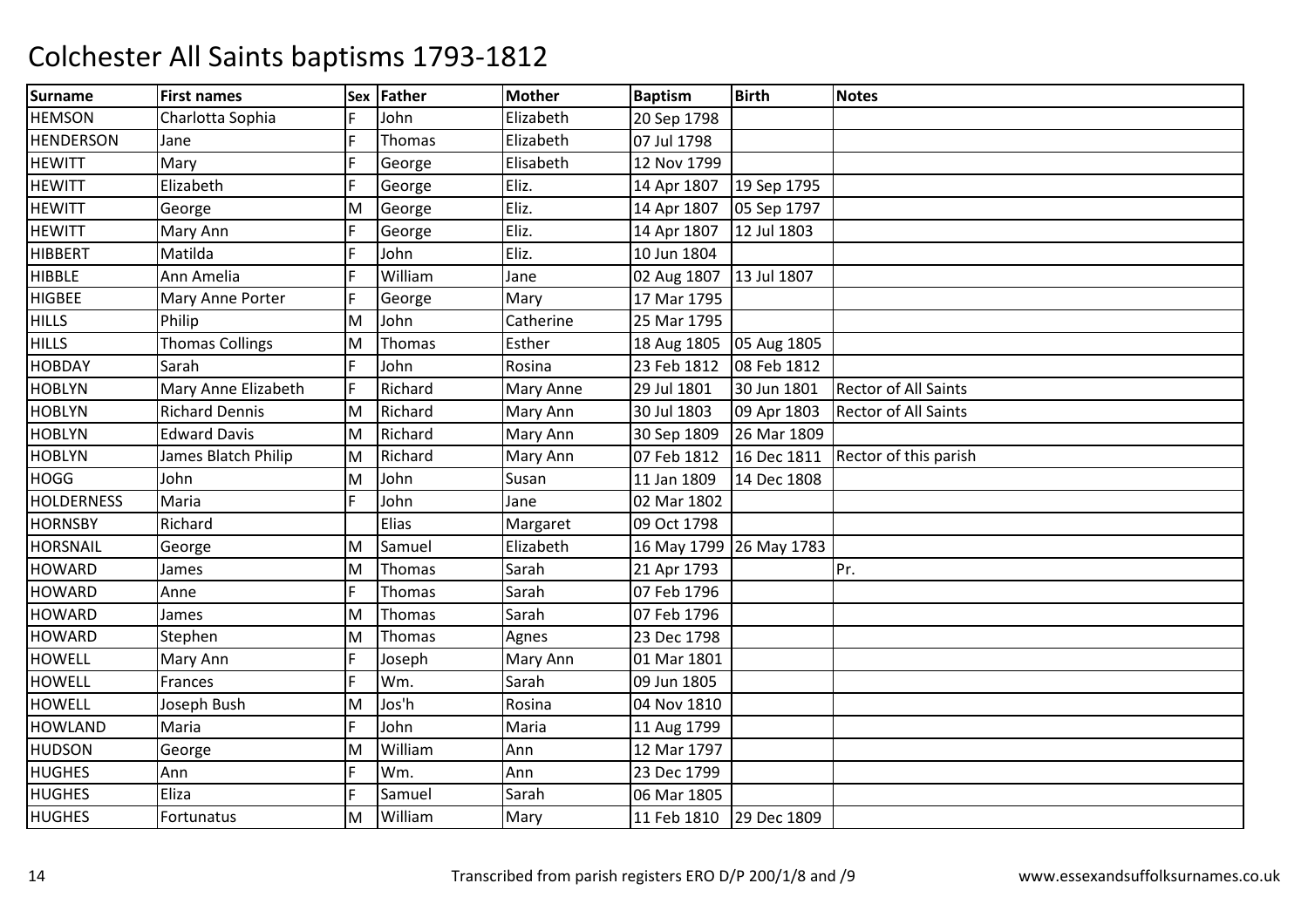| <b>Surname</b>    | <b>First names</b>         |    | Sex Father  | <b>Mother</b> | <b>Baptism</b>          | <b>Birth</b> | <b>Notes</b>                                          |
|-------------------|----------------------------|----|-------------|---------------|-------------------------|--------------|-------------------------------------------------------|
|                   |                            |    |             |               |                         |              |                                                       |
| HUMPHREY          | John Constantine William M |    | John        | Mary          | 26 May 1795             |              |                                                       |
|                   | John Constantine           |    |             |               |                         |              |                                                       |
| HUMPHREY          | Caractacus Joseph          | M  | John        | Mary          | 01 Jan 1801             |              |                                                       |
| <b>HUNT</b>       | Priscilla                  | F. | George      | Matilda       | 31 May 1801             |              |                                                       |
| <b>HURST</b>      | William Robert             | M  | Jarratt     | Ann           | 20 Jun 1806             | 03 Jun 1806  | Of the Herefordshire Reg't of Militia.                |
| <b>HUSSICK</b>    | William                    | M  | Melchisedec | Ann           | 07 May 1797             |              |                                                       |
| <b>HUTCHINSON</b> | Robert                     | M  | John        | Jane          | 04 Dec 1798             |              |                                                       |
| <b>INMAN</b>      | Maria                      | F. | George      | Mary          | 01 Sep 1805             |              |                                                       |
| <b>IRWIN</b>      | Elizabeth Jane             |    | Henry       | Sarah         | 12 Jun 1803             |              |                                                       |
| <b>JEFFERIES</b>  | Elisabeth                  |    | Wm.         | Martha        | 08 Apr 1794             |              |                                                       |
| <b>JOHNSON</b>    | John Agnis                 | M  | George      | Susan         | 19 Jul 1798             |              |                                                       |
| <b>JOHNSON</b>    | Sarah                      |    | George      | Susan         | 11 Jan 1800             |              |                                                       |
| <b>JOHNSON</b>    | Elizabeth                  |    | John        | Ann           | 12 May 1803             |              |                                                       |
| <b>JOHNSON</b>    | Mary Ann                   |    | John        | Ann           | 12 May 1803             |              |                                                       |
| <b>JOHNSON</b>    | <b>Mary Anne</b>           |    | George      | Harvey        | 07 Feb 1804             |              |                                                       |
| <b>JOHNSON</b>    | Helen                      | F  | John        | Elizabeth     | 31 Mar 1805             |              |                                                       |
| <b>JOHNSON</b>    | Mary                       | E  | Henry       | Mary          | 18 Dec 1808             |              |                                                       |
|                   |                            |    |             |               |                         |              | Private baptism. Received into the church 6 Dec 1812, |
|                   |                            |    |             |               |                         |              | whence this record. [ Fourth name is Wall on her      |
| <b>JONES</b>      | Eliza Latitia Hyam Wace    | F. | John        | Mary          | 09 Jan 1799             |              | daughter's baptism].                                  |
| <b>JONES</b>      | Mary Ann                   | F  | Wm.         | Mary          | 04 Sep 1803             |              |                                                       |
| <b>JONES</b>      | Thomas                     | M  | Thomas      | Eliz.         | 17 Dec 1809             |              |                                                       |
| <b>KELLY</b>      | Mary Ann                   | F  | John        | Eliz.         | 02 Aug 1807             |              |                                                       |
| <b>KEMBLE</b>     | Robert                     | M  | Thomas      | Susannah      | 24 May 1807 29 Jan 1806 |              |                                                       |
| <b>KEMP</b>       | James                      | M  | James       | Sarah         | 10 May 1807             |              |                                                       |
| <b>KING</b>       | Isaac                      | M  | Ambrose     |               | 09 May 1793             |              |                                                       |
| <b>KING</b>       | John Shaw                  | M  | John        | Sarah         | 05 Apr 1803             | 19 Dec 1800  |                                                       |
| <b>KING</b>       | <b>Robert Shaw</b>         | M  | John        | Sarah         | 05 Apr 1803             | 10 May 1802  |                                                       |
| <b>KING</b>       | <b>Mary Anne</b>           | F. | James       | Charlotte     | 18 Jun 1805             |              |                                                       |
| <b>KINGBURY</b>   | Robert                     | M  | Robert      | Martha        | 22 Apr 1804             |              |                                                       |
| <b>KINGSBURY</b>  | Robert                     | M  | Robt.       | Elizabeth     | 07 Feb 1802             |              |                                                       |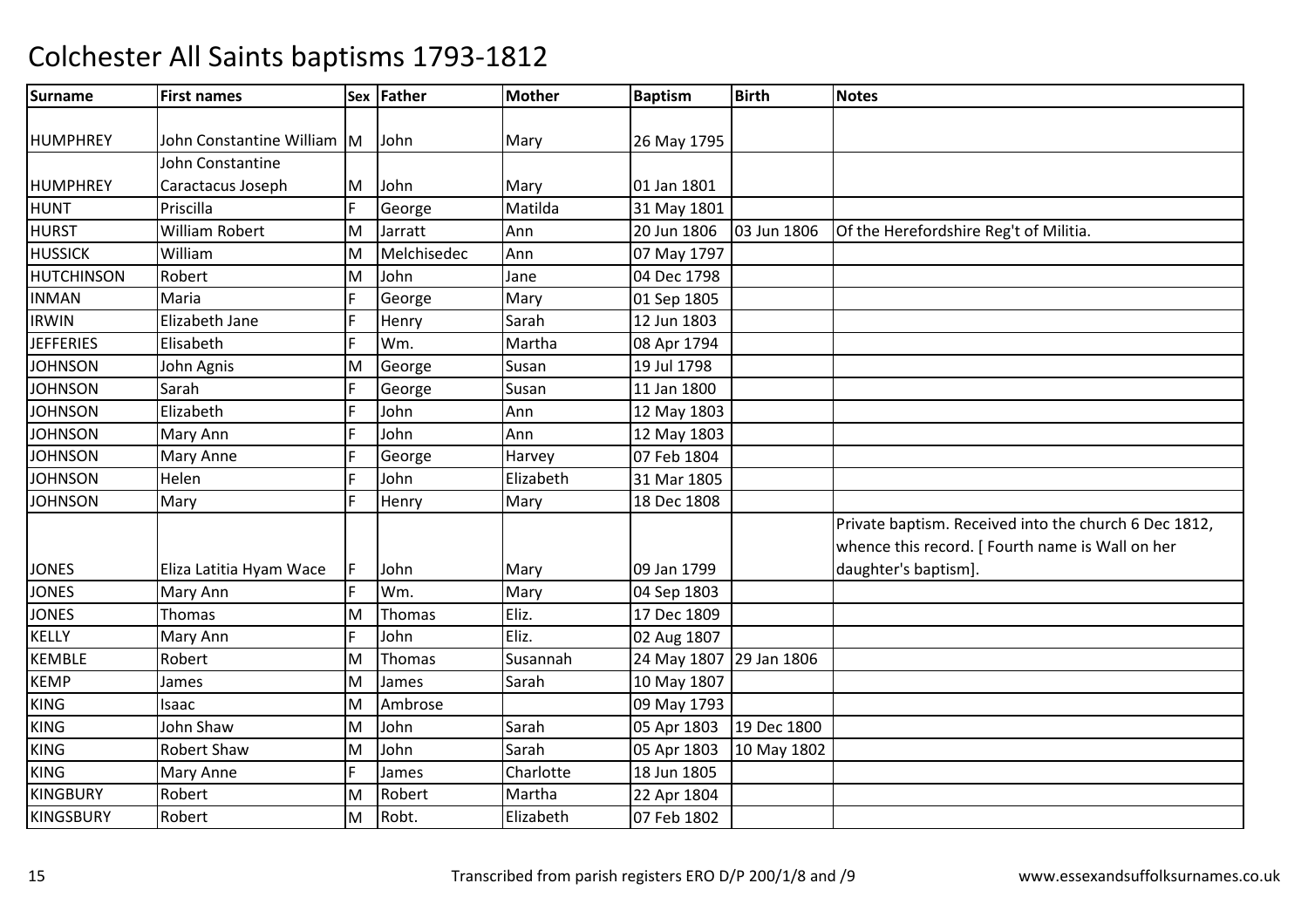| <b>Surname</b>   | <b>First names</b>       | Sex | Father         | <b>Mother</b> | <b>Baptism</b>            | <b>Birth</b> | <b>Notes</b> |
|------------------|--------------------------|-----|----------------|---------------|---------------------------|--------------|--------------|
| <b>KINGSBURY</b> | Sarah                    |     | Robert         | Martha        | 27 Oct 1805               |              |              |
| <b>KINGSBURY</b> | Elizabeth                | F   | Robert         | Martha        | 30 Aug 1807               |              |              |
|                  |                          |     |                |               |                           |              |              |
| <b>KNIGHT</b>    | William Frederick Henry  | M   | Joseph         | Thamar        | 04 May 1811 13 Apr 1811   |              |              |
| <b>KNOPP</b>     | Robert                   | M   | Samuel         | Lydia         | 21 Nov 1804               |              |              |
| <b>KNOWLAND</b>  | Lucy                     |     | Charles        | Mary          | 24 Mar 1799               |              |              |
| <b>KNOWLES</b>   | Sarah                    |     | John           | Anne          | 22 Aug 1793               |              | Pr.          |
| <b>KNOWLES</b>   | Sarah                    |     | John           | Hannah        | 30 Jun 1808               | 30 Jun 1808  |              |
| <b>LADBROOK</b>  | Jacob                    | M   | Isaac          | Elisabeth     | 17 Feb 1793               |              |              |
| <b>LADBROOK</b>  | Sarah                    |     | John           | Sarah         | 22 Nov 1798               |              |              |
| <b>LADBROOK</b>  | Charlotte                |     | Esau           | Susan         | 27 Jul 1800               |              |              |
| <b>LADBROOKE</b> | John                     | M   | John           | Sarah         | 28 Mar 1795               |              |              |
| <b>LADBROOKE</b> | Sarah                    | F.  | Isaac          | Elizabeth     | 31 Mar 1795               |              |              |
| LADBROOKE        | John                     | M   | John           | Sarah         | 06 Nov 1796               |              |              |
| <b>LAMB</b>      | Susannah Sarah           | F   | Thomas         | Sarah         | 14 May 1799               |              |              |
| <b>LAWRENCE</b>  | <b>Thomas</b>            | M   | Thomas         | Mary          | 18 Apr 1795               |              |              |
| <b>LAWRENCE</b>  | George                   | M   | Thomas         | Elizabeth     | 13 Sep 1798 22 Sep 1796   |              |              |
| LAWRENCE         | Elizabeth                |     | Thomas         | Elizabeth     | 13 Sep 1798               |              |              |
| <b>LAWRENCE</b>  | Priscilla                |     | Thomas         | Mary          | 16 Oct 1798               |              |              |
| <b>LAWRENCE</b>  | Benjamin                 | M   | Robt.          | Mary          | 28 May 1802               |              |              |
| LAWRENCE         | Mary                     |     | Thomas         | Elizabeth     | 09 Feb 1804               |              |              |
| LAWRENCE         | Ann                      |     | Thomas         | Elizabeth     | 09 Dec 1806 05 Oct 1806   |              |              |
| LAWSON           | John                     | M   | John           | Ann           | 14 Jun 1812               | 10 May 1812  |              |
| LAY              | Jane                     |     | Francis        | Ann           | 06 Jan 1799               |              |              |
| LEE              | John                     | M   | John           | Ann           | 24 Sep 1809               | 08 Sep 1809  |              |
| <b>LEE</b>       | William                  | M   | William        | Mary Ann      | 12 Jul 1812               | 14 Jun 1812  |              |
| LEECH            | Jane                     |     | James          | Fanny         | 13 Nov 1796               |              |              |
| LEECH            | <b>Benjamin James</b>    | M   | Nathaniel      | Lucy          | 10 Mar 1811 22 Aug 1810   |              |              |
| <b>LEECH</b>     | Eliza                    |     | James          | Catherine     | 09 Feb 1812 12 Nov 1811   |              |              |
| <b>LEECH</b>     | Lucy                     | F   | Nathaniel      | Lucy          | 05 Apr 1812   13 Mar 1812 |              |              |
|                  |                          |     |                |               |                           |              |              |
| <b>LEEDS</b>     | <b>William Sanderson</b> | M   | George William | Maria         | 16 Oct 1799               |              | Esq'r.       |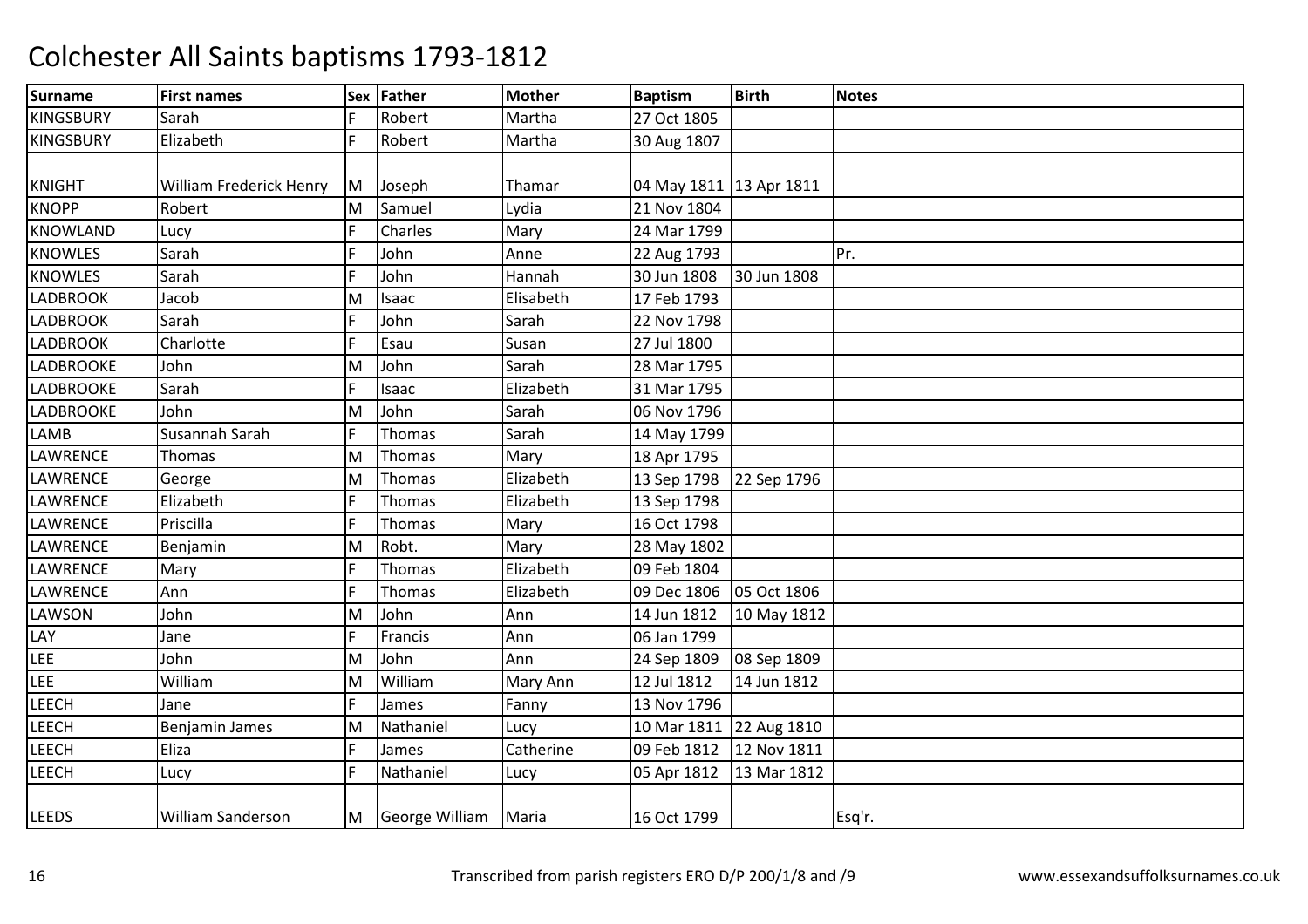| <b>Surname</b>   | <b>First names</b>         | Sex | Father  | <b>Mother</b>  | <b>Baptism</b>          | <b>Birth</b> | <b>Notes</b>         |
|------------------|----------------------------|-----|---------|----------------|-------------------------|--------------|----------------------|
| LEFEARE          | Joseph                     | M   | Joseph  | Lydia          | 03 Aug 1806             |              |                      |
| LEWEN            | Ruth                       |     | Peter   | Ruth           | 17 Mar 1801             |              | See Luen ].          |
| LEWIS            | Elisabeth                  |     | James   | Elisabeth      | 06 Jun 1797             |              |                      |
| LEWIS            | Sarah                      |     | James   | Elizabeth      | 26 Oct 1802             |              |                      |
| LEWIS            | Elizabeth                  |     | James   | Elizabeth      | 24 Jun 1806             |              |                      |
| LILLY            | Elizabeth                  |     | James   | Elizabeth      | 02 Dec 1798             |              |                      |
| <b>LING</b>      | Susan                      |     | Henry   | Susan          | 21 Apr 1811             |              | 23rd Light Dragoons. |
| <b>LINGWOOD</b>  | John                       | M   | John    | Sarah          | 12 Jan 1802             |              |                      |
| <b>LINGWOOD</b>  | <b>Elizabeth Cardinall</b> |     | John    | Sarah Whitaker | 15 Jul 1807             | 21 Oct 1803  |                      |
| <b>LINGWOOD</b>  | Amelia                     |     | John    | Sarah Whitaker | 15 Jul 1807             | 25 Jun 1807  |                      |
| <b>LINGWOOD</b>  | Emily                      |     | John    | Sarah Whitaker | 03 Jun 1810             |              |                      |
| <b>LIPSCOMBE</b> | Ann                        |     | William | Martha         | 05 May 1799             |              |                      |
| <b>LIPSCUND</b>  | George                     | м   | William | Martha         | 30 Apr 1797             |              | For Lipscombe ?].    |
| <b>LISSIMORE</b> | Samuel                     | M   | Samuel  | Sarah          | 25 Mar 1810             | 08 Mar 1810  |                      |
| <b>LITTLE</b>    | Jane                       |     | Robert  | Rose           | 07 May 1809             |              |                      |
| LITTLEBURY       | Sophia                     |     | Isaac   | Elizabeth      | 01 Apr 1804             |              |                      |
| LIVERMORE        | Benjamin                   | M   | John    | Mary           | 07 Aug 1803             |              |                      |
| LOCRAN           | John                       | M   | David   | Mary           | 31 Mar 1805             |              |                      |
| <b>LOGAN</b>     | Eleanor                    |     | Robert  | Margaret       | 30 Jul 1809             | 27 Jun 1809  |                      |
| LONDON           | George                     | Μ   | John    | Mary           | 20 Mar 1806             | 24 Feb 1806  |                      |
| LONG             | Jamima                     |     | Charles | Sophia         | 24 Feb 1811             |              | Royal Artillery.     |
| LONSDALE         | Grenville                  | M   | James   | Jane           | 03 May 1807 24 Mar 1807 |              |                      |
| LONSDALE         | Henry                      | M   | James   | Jane           | 26 Apr 1810             | 11 Mar 1810  |                      |
| LOTT             | Mary Anne                  |     | William | Mary           | 14 Feb 1796             |              |                      |
| <b>LUEN</b>      | John Robert                | Μ   | Peter   | Ruth           | 06 Sep 1795             |              |                      |
| <b>LUEN</b>      | Jemima Ruth                |     | Peter   | Ruth           | 08 Nov 1798             |              |                      |
| <b>LYONS</b>     | Sarah Louisa               |     | William | Louisa         | 17 Nov 1807             | 11 Jan 1802  |                      |
| <b>MADRASS</b>   | <b>James Batts</b>         | M   | George  | Henrietta      | 12 Sep 1797             | 11 Apr 1797  |                      |
| <b>MALDEN</b>    | <b>Edward Sooley</b>       | Μ   | Charles | Abigail        | 07 May 1801             |              |                      |
| <b>MALDON</b>    | Abigail                    |     | Charles | Abigail        | 14 Mar 1797             |              |                      |
| <b>MANN</b>      | William                    | M   | William | Susannah       | 19 Jan 1794             |              |                      |
| <b>MANN</b>      | William                    | M   | John    | Elisabeth      | 23 Mar 1794             |              |                      |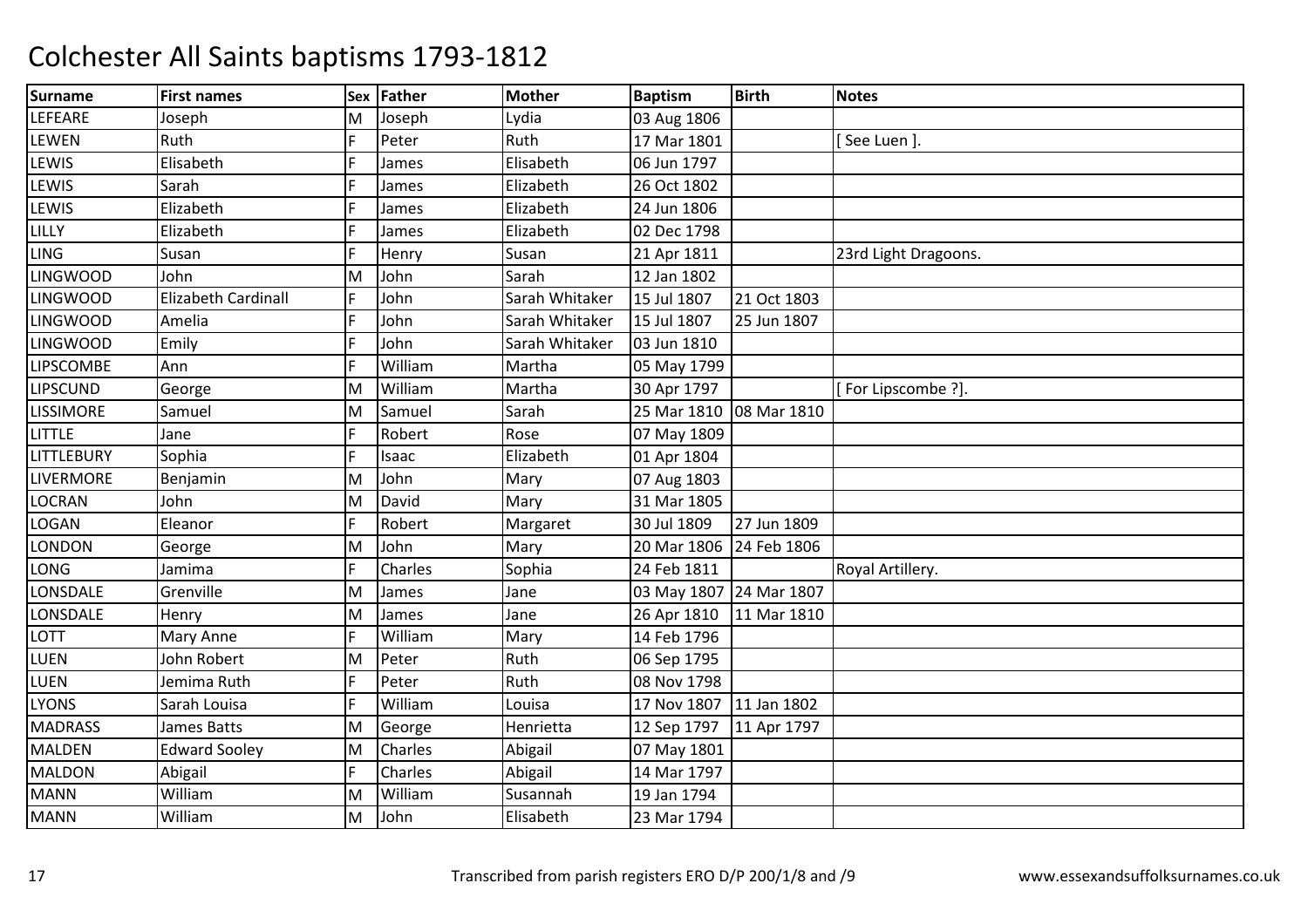| <b>Surname</b>   | <b>First names</b> | <b>Sex</b> | Father        | <b>Mother</b> | <b>Baptism</b>          | <b>Birth</b> | <b>Notes</b>                                  |
|------------------|--------------------|------------|---------------|---------------|-------------------------|--------------|-----------------------------------------------|
| <b>MANN</b>      | William            | M          | Robt.         | Anna          | 09 Apr 1809             | 15 Nov 1808  |                                               |
| <b>MANSFIELD</b> | Harriet            |            | James         | Sarah         | 15 Jan 1801             | 19 Dec 1800  |                                               |
| <b>MANSFIELD</b> | Eliza Waynman      |            | James         | Sarah         | 01 Feb 1803             | 29 Oct 1802  |                                               |
| <b>MAPLES</b>    | Mary               |            | Wm.           | Mary          | 08 May 1803 09 Mar 1782 |              |                                               |
| MAPPLEDORAN      | Elisabeth          |            | James         | Mary          | 09 Apr 1797             |              |                                               |
| <b>MARCHAM</b>   | Robert             | M          | Robert        | Deborah       | 04 Nov 1798             |              |                                               |
| <b>MARSDEN</b>   | Reuben             | M          | Reuben        | Priscilla     | 30 Mar 1794             |              |                                               |
| <b>MARSON</b>    | Mary Anne          |            | Solomon       | Amelia        | 19 Jan 1802             |              |                                               |
| <b>MARTIN</b>    | Ann                |            | William       | Ann           | 17 Feb 1805             |              |                                               |
| <b>MARTIN</b>    | Latitia            |            | John          | Mary          | 04 Jun 1809             | 10 Oct 1806  |                                               |
| <b>MARWOOD</b>   | Mary               |            | Andrew        | Isabella      | 14 Sep 1797             |              |                                               |
| <b>MASON</b>     | Elizabeth          |            | George        | Elizabeth     | 10 Jul 1803             |              |                                               |
| <b>MASON</b>     | John               | M          | George        | Elizabeth     | 13 Sep 1807             | 11 Jun 1806  | Birth year is unclear, could be 1805 or 1801. |
| MATHEWMAN        | Mary Ann           |            | Stephen       | Mary          | 09 Sep 1800             |              |                                               |
| <b>MATHEWMAN</b> | Mary Ann           |            | Wm,           | Mary Ann      | 23 Oct 1808             | 26 Sep 1808  |                                               |
| <b>MATHEWMAN</b> | William            | M          | William       | Mary Ann      | 01 Apr 1810             | 03 Mar 1810  |                                               |
| MATHEWMAN        | Stephen Robert     | M          | Wm.           | Mary Ann      | 06 Sep 1812             | 19 Aug 1812  |                                               |
| <b>MCCAY</b>     | John               | M          | Daniel        | Mary          | 16 Sep 1804             |              |                                               |
| <b>MCEON</b>     | William            | M          | Barny         | Eliz.         | 17 Feb 1807             |              |                                               |
| <b>MCKENNING</b> | Daniel             | M          | Daniel        | Mary          | 08 May 1808             |              |                                               |
| <b>MCNEIL</b>    | Louisa Hope        | E          | T.            | Ann           | 01 Jun 1805             |              | Date unclear.                                 |
| <b>MIDDLETON</b> | Lucy               |            | John          | Diana         | 23 May 1799             |              |                                               |
| <b>MILES</b>     | Ann Anna Amelia    |            | <b>Thomas</b> | Anna Amelia   | 27 Nov 1800             |              | [Suspect first Ann is an error]               |
| <b>MILES</b>     | Judah              |            | John          | Elizabeth     | 01 May 1803 12 Jul 1785 |              |                                               |
| <b>MILES</b>     | Ann                |            | John          | Elizabeth     | 01 May 1803 21 Dec 1783 |              |                                               |
| <b>MILES</b>     | Sophia Albra       |            | Edward        | Sarah         | 11 Mar 1810             | 02 Jan 1810  |                                               |
| <b>MILLER</b>    | Sarah              | F          | Wm.           | Sarah         | 07 Jul 1793             |              |                                               |
| MILLER           | Mary               |            | William       | Sarah         | 09 May 1795             |              |                                               |
| <b>MILLS</b>     | Elizabeth          | E.         |               | Mary          | 05 May 1795             |              | Illegitimate.                                 |
| <b>MILLS</b>     | Mary Ann           | F.         | Thomas        | Ann           | 27 Apr 1800             |              |                                               |
| <b>MITCHELL</b>  | Margaret           |            | Robert        | Jane          | 26 Mar 1809             |              |                                               |
| <b>MIXER</b>     | Penelope           |            | John          | Penelope      | 15 May 1803             |              |                                               |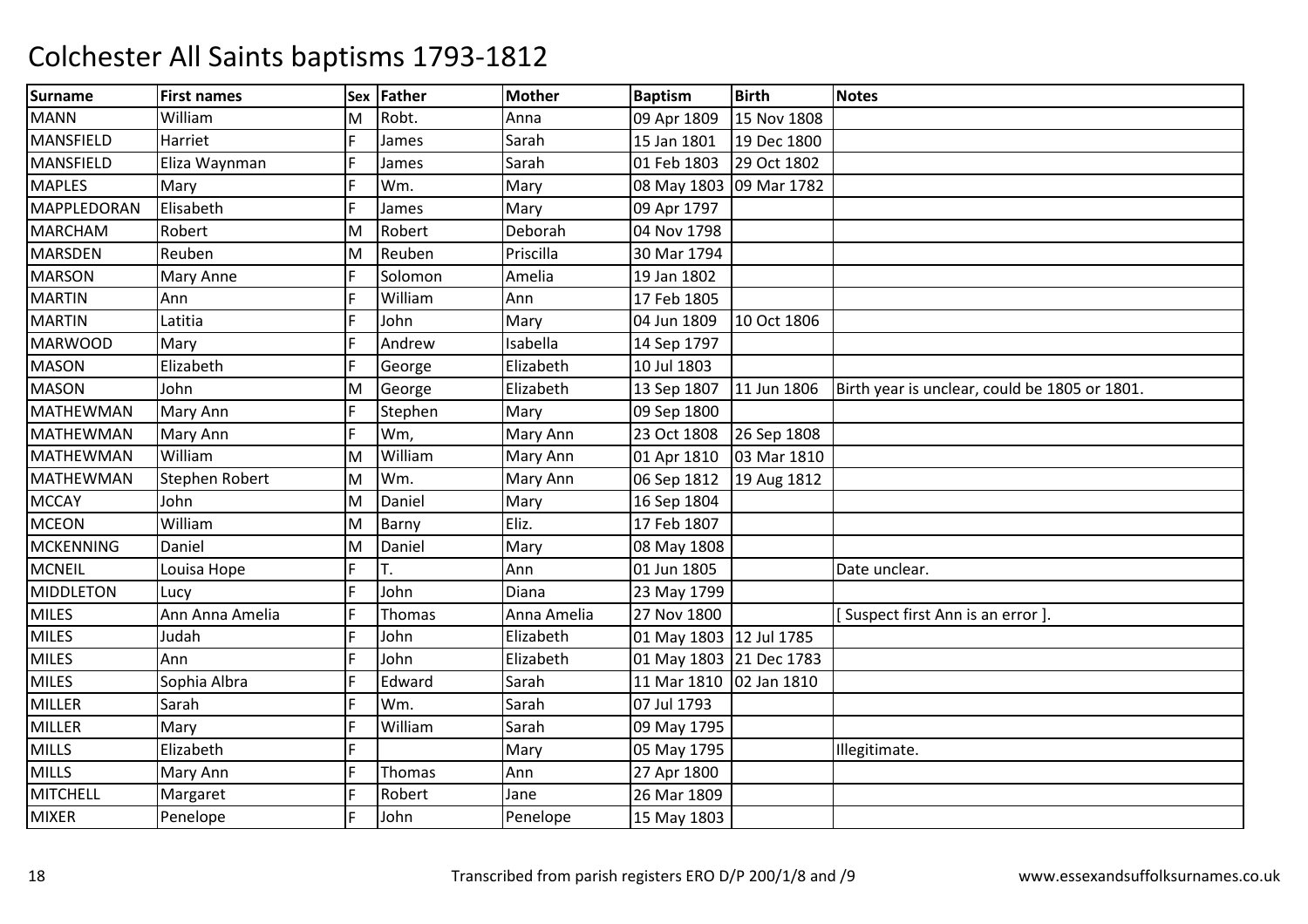| Surname         | <b>First names</b>     | <b>Sex</b> | Father        | <b>Mother</b> | <b>Baptism</b>          | <b>Birth</b> | <b>Notes</b>                  |
|-----------------|------------------------|------------|---------------|---------------|-------------------------|--------------|-------------------------------|
| <b>MONNELL</b>  | William                | M          | Thomas        | Mary          | 21 Aug 1796             |              |                               |
| <b>MONTAGUE</b> | William                | M          | William       | Ann           | 03 Apr 1793             |              |                               |
| <b>MONTAGUE</b> | Eliza                  |            | James         | Elizabeth     | 02 Aug 1807             | 12 Jul 1807  |                               |
| <b>MONTAGUE</b> | Eliza                  |            | James         | Elizabeth     | 12 Mar 1812             | 29 Dec 1811  |                               |
| <b>MOORE</b>    | Sarah                  |            | William       | Frances       | 29 Jul 1793             |              |                               |
| <b>MOORE</b>    | Thomas                 | M          | William       | Frances       | 06 May 1798             |              |                               |
| <b>MOORE</b>    | Martin                 | M          | Wm.           | Sarah         | 02 Nov 1800             |              |                               |
| <b>MOORE</b>    | Mary Ann               |            | Wm.           | Fanny         | 06 Nov 1803             |              |                               |
| <b>MOORE</b>    | Samuel                 | M          | Samuel        | Hannah        | 06 Jan 1805             |              |                               |
| <b>MOORE</b>    | Hannah                 |            | Samuel        | Hannah        | 25 May 1806             |              |                               |
| <b>MORGAN</b>   | Virtue Ann             |            | Thomas        | Ann           | 25 Dec 1797             |              |                               |
| <b>MORGAN</b>   | James                  | M          | James         | Martha        | 08 Apr 1798             |              |                               |
| <b>MORGAN</b>   | David                  | M          | David         | Mary          | 15 Apr 1804             |              |                               |
| <b>MORLEY</b>   | Edward                 | M          | William       | Mary          | 17 Mar 1799             |              |                               |
| <b>MORLEY</b>   | James                  | M          | Wm.           | Mary          | 24 Nov 1801             |              |                               |
| <b>MORLEY</b>   | Charles John           | M          | William       | Mary          | 02 Nov 1806             |              |                               |
| <b>MORLEY</b>   | Mary                   |            | William       | Mary          | 28 Aug 1808             |              |                               |
| <b>MORTLOCK</b> | Hannah                 |            | John          | Ann           | 27 Aug 1809             |              |                               |
| <b>MOTTREM</b>  | Samuel                 | M          | <b>Thomas</b> | Mary          | 28 Apr 1805             |              |                               |
| <b>MOUNTAIN</b> | Sarah                  |            | John          | Ann           | 02 Dec 1810             |              |                               |
| <b>MUNNINGS</b> | George                 | M          | George        | Amy           | 11 Feb 1810             | 01 Jan 1810  | of George Munnings & Amy Cole |
| <b>NASH</b>     | Hannah                 |            | George        | Hannah        | 27 Jun 1797             |              |                               |
| <b>NASH</b>     | Elizabeth              |            | George        | Hannah        | 02 Aug 1801             |              |                               |
| <b>NEWPORT</b>  | Eliza                  |            | Benj'n        | Rachel        | 07 May 1809             |              |                               |
| <b>NEWSON</b>   | Amy                    |            | James         | Sarah         | 06 May 1794             |              |                               |
| <b>NEWTON</b>   | Jane                   |            | John          | Mary          | 21 Aug 1796             |              |                               |
| <b>NORRIS</b>   | Henry                  | M          | Wm.           | Sarah         | 12 Aug 1810             |              |                               |
| <b>NORTON</b>   | <b>Elizabeth Sarah</b> |            | Wm.           | Ann           | 15 Jan 1809             | 31 Dec 1808  |                               |
| <b>NUNN</b>     | Harriet                |            | Roger         | Harriet       | 08 May 1810 10 Mar 1810 |              |                               |
| <b>OAKLEY</b>   | Susannah               | F.         | John          | Susannah      | 08 Jan 1797             |              |                               |
| <b>OAKLEY</b>   | Thomas                 | M          | John          | Susannah      | 20 May 1798             |              |                               |
| <b>OAKLEY</b>   | Thomas                 | M          | Abraham       | Charlotta     | 25 Jun 1799             | 15 May 1799  |                               |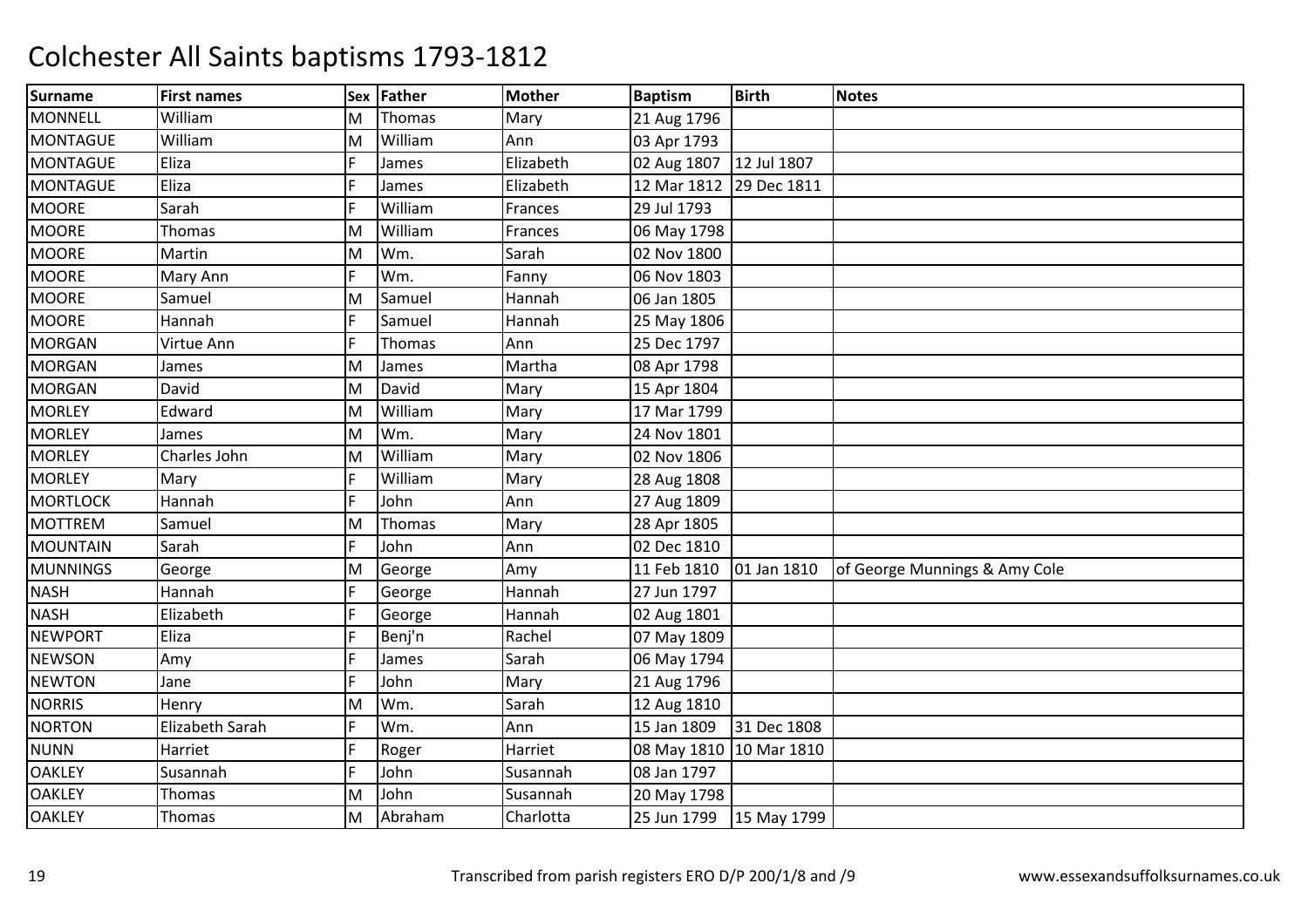| <b>Surname</b>   | <b>First names</b> | <b>Sex</b> | Father     | <b>Mother</b> | <b>Baptism</b> | <b>Birth</b> | <b>Notes</b>                                             |
|------------------|--------------------|------------|------------|---------------|----------------|--------------|----------------------------------------------------------|
| <b>OAKLEY</b>    | George             | M          | George     | Elizabeth     | 26 Feb 1800    |              |                                                          |
| O'CONNOR         | Mary Ann           |            | Richard    | Harriet       | 05 Feb 1799    |              |                                                          |
| <b>OFFORD</b>    | Mary               |            | Robert     | Martha        | 15 Nov 1795    |              |                                                          |
| <b>OFFORD</b>    | Joseph             | M          | Robert     | Martha        | 19 May 1799    |              |                                                          |
| <b>OFFORD</b>    | Wm.                | M          | Robt.      | Martha        | 06 Feb 1803    |              |                                                          |
| <b>OFFORD</b>    | John Frederic      | M          | Robert     | Martha        | 18 Aug 1805    |              |                                                          |
| <b>OLDHAM</b>    | Theophilus         | M          | Theophilus | Mary          | 08 Jul 1800    |              |                                                          |
| <b>OLIVER</b>    | William            | M          | Martin     | Amy           | 12 Jul 1812    | 08 Jun 1812  |                                                          |
| <b>OLLIFF</b>    | George             | M          | George     | Ann           | 25 May 1800    |              | 4th Reg't of Foot.                                       |
| <b>ORALLS</b>    | Robert             | M          | Robert     | Ann           | 03 Oct 1802    |              |                                                          |
| <b>ORTON</b>     | Thomas             | M          | Thomas     | Susan         | 10 Jan 1793    |              |                                                          |
| <b>OSBORNE</b>   | George             | M          | Joseph     | Ann           | 09 May 1802    |              |                                                          |
| <b>OSBORNE</b>   | Lambert            | M          | Joseph     | Ann           | 25 Aug 1805    | 09 Sep 1803  |                                                          |
| <b>OSBORNE</b>   | Ann                | F.         | Jos'h      | Ann           | 25 Aug 1805    | 29 Jul 1805  |                                                          |
|                  |                    |            |            |               |                |              | Of the three children baptised on this date it is likely |
| <b>OSBORNE</b>   | Charles            | M          | Joseph     | Ann           | 17 Jul 1808    |              | some are older].                                         |
| <b>OSBORNE</b>   | Ann                |            | Joseph     | Ann           | 17 Jul 1808    |              |                                                          |
| <b>OSBORNE</b>   | Mary               |            | Joseph     | Ann           | 17 Jul 1808    |              |                                                          |
| <b>OSBORNE</b>   | Benjamin           | M          | Joseph     | Ann           | 13 Dec 1812    | 23 Jul 1809  |                                                          |
| <b>OSBORNE</b>   | Henry              | M          | Joseph     | Ann           | 13 Dec 1812    | 14 Nov 1812  |                                                          |
| <b>PAGET</b>     | Robert             | M          | Robert     | Maria         | 19 Jun 1798    |              |                                                          |
| <b>PALMER</b>    | Mary               |            | George     | Rose          | 08 Apr 1810    |              |                                                          |
| <b>PARKER</b>    | Harriet            |            | Abraham    | Sarah         | 03 Aug 1806    | 13 Jul 1806  |                                                          |
| <b>PARKER</b>    | Abraham Baker      | M          | Abraham    | Sarah         | 17 Dec 1809    |              |                                                          |
| <b>PARKISSON</b> | John Crew          | M          | John       | Hannah Crew   | 08 Oct 1805    | 30 May 1805  |                                                          |
| <b>PARKISSON</b> | James Watling      | M          | John       | Hannah        | 14 Apr 1807    | 06 Mar 1807  |                                                          |
| <b>PARRY</b>     | Henry              | M          | Henry      | Margaret      | 13 Apr 1806    |              |                                                          |
| <b>PARSONS</b>   | Elizabeth          |            | George     | Mary          | 25 Nov 1804    |              |                                                          |
| <b>PAYNE</b>     | Mary Anne          |            | Wm.        | Elizabeth     | 18 Mar 1804    |              |                                                          |
| <b>PEASE</b>     | Easy               | M          | Thos.      | Sarah         | 25 Sep 1808    | 15 Apr 1808  | [For Esau ?].                                            |
| <b>PETTAR</b>    | Mary               |            | George     | Ann           | 13 Feb 1806    | 25 Jan 1806  |                                                          |
| PETTY            | Charles            | M          | Joseph     | Isabella      | 16 Jun 1799    |              |                                                          |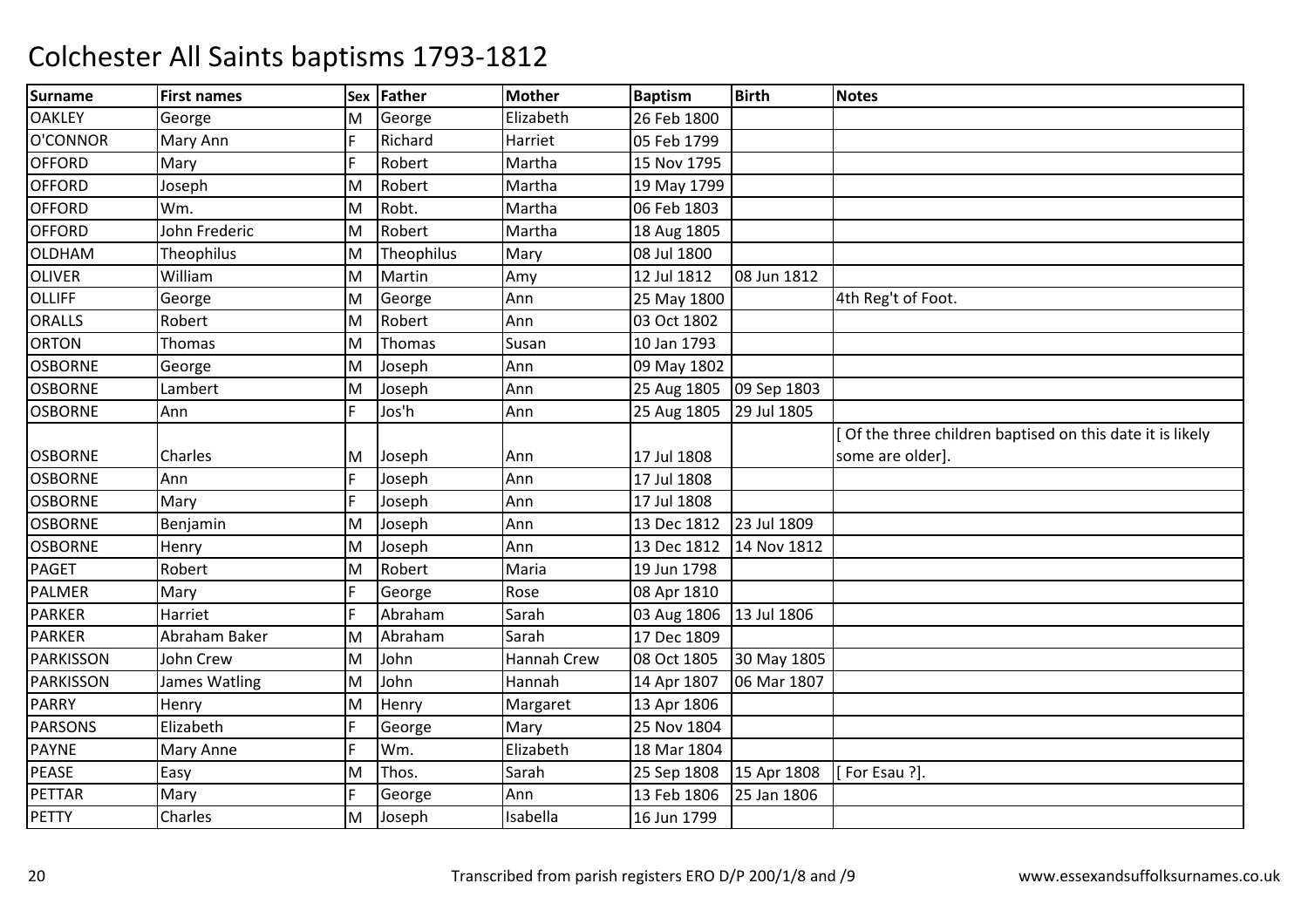| Surname          | <b>First names</b>    | <b>Sex</b> | Father  | <b>Mother</b> | <b>Baptism</b> | <b>Birth</b> | <b>Notes</b>                              |
|------------------|-----------------------|------------|---------|---------------|----------------|--------------|-------------------------------------------|
| PHILBROOK        | William               | M          | William | Martha        | 11 Aug 1799    |              |                                           |
| PHILBROOK        | <b>Martha Frances</b> |            | William | Martha        | 11 Aug 1799    |              |                                           |
| <b>PHILBROOK</b> | Edward                | M          | Wm.     | Martha        | 14 Jun 1801    |              |                                           |
| <b>PICKERING</b> | James                 | M          | James   | Ann           | 31 Jul 1808    | 01 Feb 1808  |                                           |
| <b>PIGON</b>     | Sarah                 |            | Samuel  | Mary          | 16 Feb 1796    |              | Received into the church. [For Pigeon ?]. |
| PIGON            | Hannah                |            | Samuel  | Mary          | 16 Feb 1796    |              | Received into the church.                 |
| <b>PITCHER</b>   | Maria                 |            | James   | Elizabeth     | 03 Mar 1800    |              |                                           |
| <b>PITCHER</b>   | Maria                 |            | James   | Eliz.         | 30 Jul 1804    |              |                                           |
| PITT             | Robert                | M          | Robert  | Sarah         | 26 Jun 1796    |              |                                           |
| PITT             | Sarah                 |            | Robert  | Sarah         | 26 Jun 1796    |              |                                           |
| <b>PLATFORD</b>  | Mary                  |            | George  | Mary          | 26 Dec 1802    |              |                                           |
| <b>PLATFORD</b>  | George                | M          | George  | Mary          | 26 Dec 1802    |              |                                           |
| <b>PLATFORD</b>  | Elizabeth             | F.         | George  | Mary          | 11 Oct 1807    |              |                                           |
| <b>PLATFORD</b>  | Sophia                |            | George  | Mary          | 08 Oct 1809    |              |                                           |
| <b>PLATFORD</b>  | Edward                | M          | George  | Mary          | 09 Feb 1812    | 25 Aug 1811  |                                           |
| <b>PLETS</b>     | Mary                  |            | Levi    | Jane          | 26 Oct 1806    |              |                                           |
| PLUMBLY          | Elizabeth             |            | Samuel  | Mary          | 09 Oct 1800    |              |                                           |
| POINT            | Elizabeth             |            | Thos.   | Sarah         | 02 Jun 1811    | 14 May 1811  |                                           |
| <b>POND</b>      | Wright John           | M          | John    | Margaret      | 19 Apr 1798    |              |                                           |
| <b>POPE</b>      | Mary Anne             |            | John    | Sarah         | 09 Aug 1795    |              |                                           |
| <b>POPPS</b>     | Robert                | M          | Robert  | Elisabeth     | 04 Jan 1793    |              |                                           |
| <b>POPS</b>      | Robert                | M          | Robert  | Elizabeth     | 08 Mar 1795    |              |                                           |
| <b>POTTER</b>    | <b>Eleanor Dormer</b> |            | Leonard | Deborah       | 29 Jan 1807    | 02 Jan 1807  |                                           |
| <b>POUND</b>     | Hannah                |            | John    | Martha        | 03 Jul 1808    |              |                                           |
| <b>POWELL</b>    | Sally Abbot           |            | John    | Mary          | 28 Jul 1793    |              |                                           |
| <b>PRATT</b>     | Mary Ann              |            | Robert  | Sarah         | 24 Jul 1803    |              |                                           |
| <b>PRATT</b>     | Charlotte             |            | Robert  | Sarah         | 24 Jul 1803    |              |                                           |
| PRESLAND         | Jacob                 | M          | George  | Mary          | 13 Jun 1797    |              |                                           |
| PRESLAND         | Jane                  |            | George  | Mary          | 06 Sep 1801    |              |                                           |
| <b>PRETTY</b>    | Sarah                 | F.         | James   | Hannah        | 05 Nov 1793    |              |                                           |
| <b>PRIOR</b>     | James                 | M          | Robert  | Martha        | 30 Nov 1800    |              |                                           |
| <b>PROCTOR</b>   | Joseph                | M          | Thomas  | Jesse         | 08 Jan 1795    |              |                                           |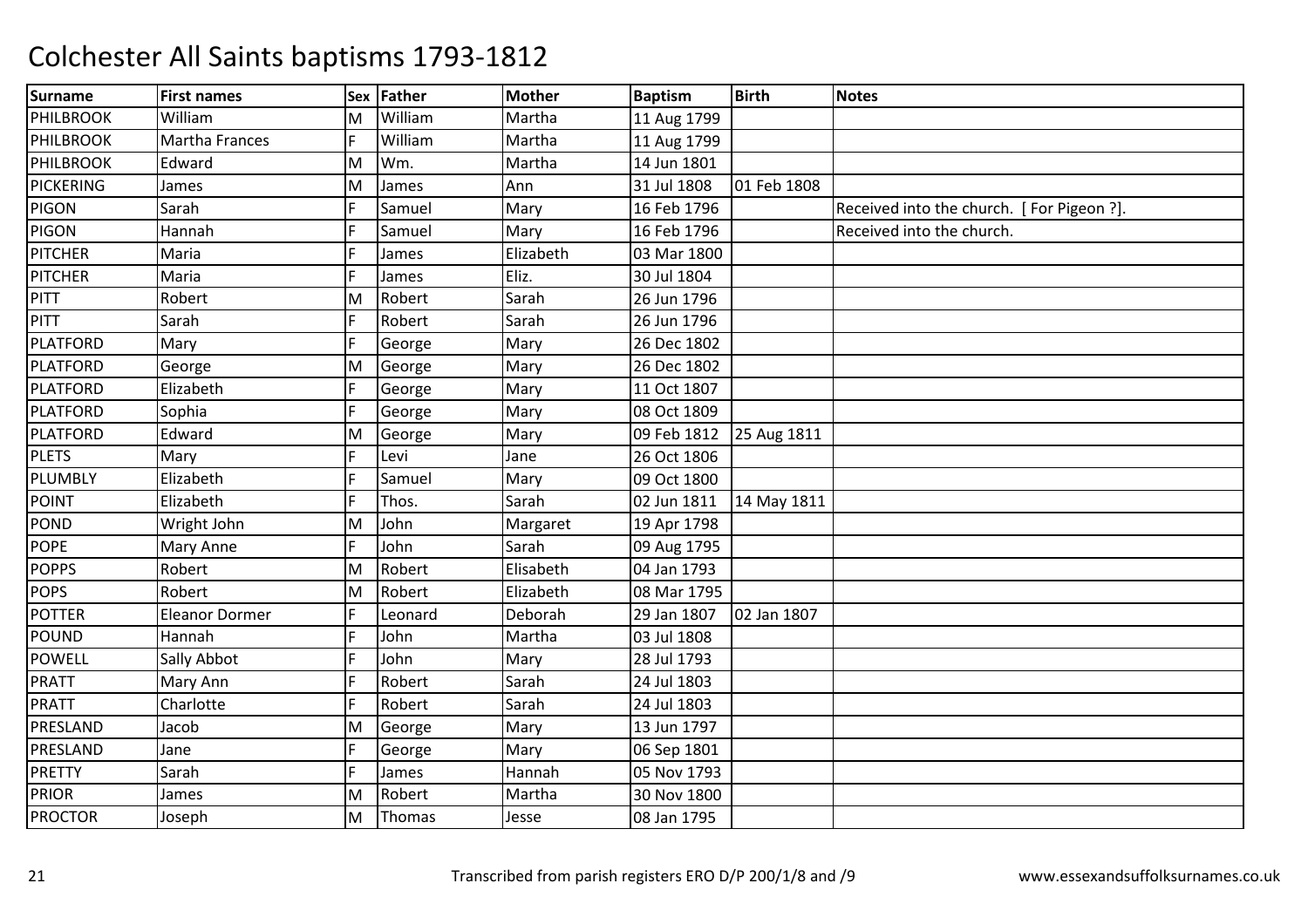| <b>Surname</b>  | <b>First names</b>     |   | Sex Father | <b>Mother</b> | <b>Baptism</b>          | <b>Birth</b> | <b>Notes</b>                            |
|-----------------|------------------------|---|------------|---------------|-------------------------|--------------|-----------------------------------------|
| <b>PRYKE</b>    | Mary Ann               |   | William    | Mary          | 12 Aug 1798             |              |                                         |
| QUELCH          | William                | M | Charles    | Martha        | 07 Sep 1809             |              | Wiltshire Reg't.                        |
| <b>QUILTER</b>  | Lawrence               | M | Lawrence   | Susan         | 30 Dec 1793             |              | P. Of Lawrence Clinch and Susan Quilter |
| <b>RADISH</b>   | Charlotte              |   | Charles    | Mary          | 15 Feb 1807             |              |                                         |
| <b>RAY</b>      | Jane                   |   | William    | Susannah      | 23 Jul 1795             |              |                                         |
| <b>RAY</b>      | Robert                 | M | William    | Susanna       | 30 Dec 1798             |              |                                         |
| <b>RAY</b>      | Jane                   |   | Wm.        | Susannah      | 02 Mar 1802             |              |                                         |
| <b>RAYNER</b>   | <b>William Comfort</b> | M | Samuel     | Mary          | 08 Jun 1794             |              |                                         |
| <b>RAYNER</b>   | Elias                  | M | Samuel     | Mary          | 16 Jul 1797             |              |                                         |
| <b>RAYNER</b>   | James                  | M | James      | Martha        | 12 Nov 1797             |              |                                         |
| <b>RAYNER</b>   | <b>Isaac Miller</b>    | м | James      | Martha        | 21 Apr 1799             |              |                                         |
| <b>RAYNER</b>   | Mary Ann Sarah         |   | Moses      | Mary          | 14 Jun 1803             |              |                                         |
| <b>RAYNER</b>   | Elizabeth              |   | Samuel     | Mary          | 23 Jun 1803             |              |                                         |
| <b>RAYNER</b>   | <b>Harriet Esther</b>  |   | Moses      | Eliz. Maria   | 24 Jun 1808             | 23 May 1808  |                                         |
| <b>READING</b>  | Elisabeth              |   | William    | Mary          | 06 Apr 1797             |              |                                         |
| REGIS?          | Sarah Bissics?         |   | Jeremiah   | Elizabeth     | 26 May 1793             |              |                                         |
| REILLY          | John                   | M | George     | Catherine     | 14 Apr 1805             |              |                                         |
| <b>RICHARDS</b> | John                   | M | Alexander  | Ann           | 30 Nov 1800             |              |                                         |
| <b>RICHER</b>   | Charlotte              |   | Robert     | Martha        | 19 Feb 1804             |              |                                         |
| <b>RICHER</b>   | Robert                 | M | Robert     | Martha        | 11 May 1806             |              |                                         |
| <b>RICHER</b>   | Robert                 | M | Edmund     | Mary          | 11 May 1806             |              |                                         |
| <b>RICHER</b>   | Robert                 | M | Robert     | Charlotte     | 03 Aug 1806             |              |                                         |
| <b>RICHER</b>   | Mary Ann               |   | Robert     | Martha        | 23 Apr 1809             |              |                                         |
| <b>RICHER</b>   | Sophy                  |   | Edmund     | Mary          | 12 Aug 1810             |              |                                         |
| <b>RICHER</b>   | Rebeccah               |   | Robert     | Martha        | 14 Jun 1812             | 29 Feb 1812  |                                         |
| <b>RIDDLE</b>   | Elizabeth              |   | Patrick    | Mary          | 12 Jun 1793             |              |                                         |
| <b>RIDDLE</b>   | Kezia                  |   | Patrick    | Mary          | 27 Sep 1795             |              |                                         |
| <b>RIDDLE</b>   | <b>Robert Hale</b>     | M | Patrick    | Mary          | 25 Feb 1798             |              |                                         |
| <b>RIDDLE</b>   | John                   | M | Patrick    | Mary          | 13 Jul 1800             |              |                                         |
| RIDGELEY        | Samuel                 | M | William    | Mary          | 24 Feb 1811             | 17 Nov 1810  |                                         |
| RIDGELEY        | John                   | M | Wm.        | Mary          | 15 Nov 1812 15 Sep 1812 |              |                                         |
| <b>RIDGLEY</b>  | William                | M | William    | Mary          | 11 Feb 1810             | 14 Oct 1809  | Birth year unclear, could be 1805.      |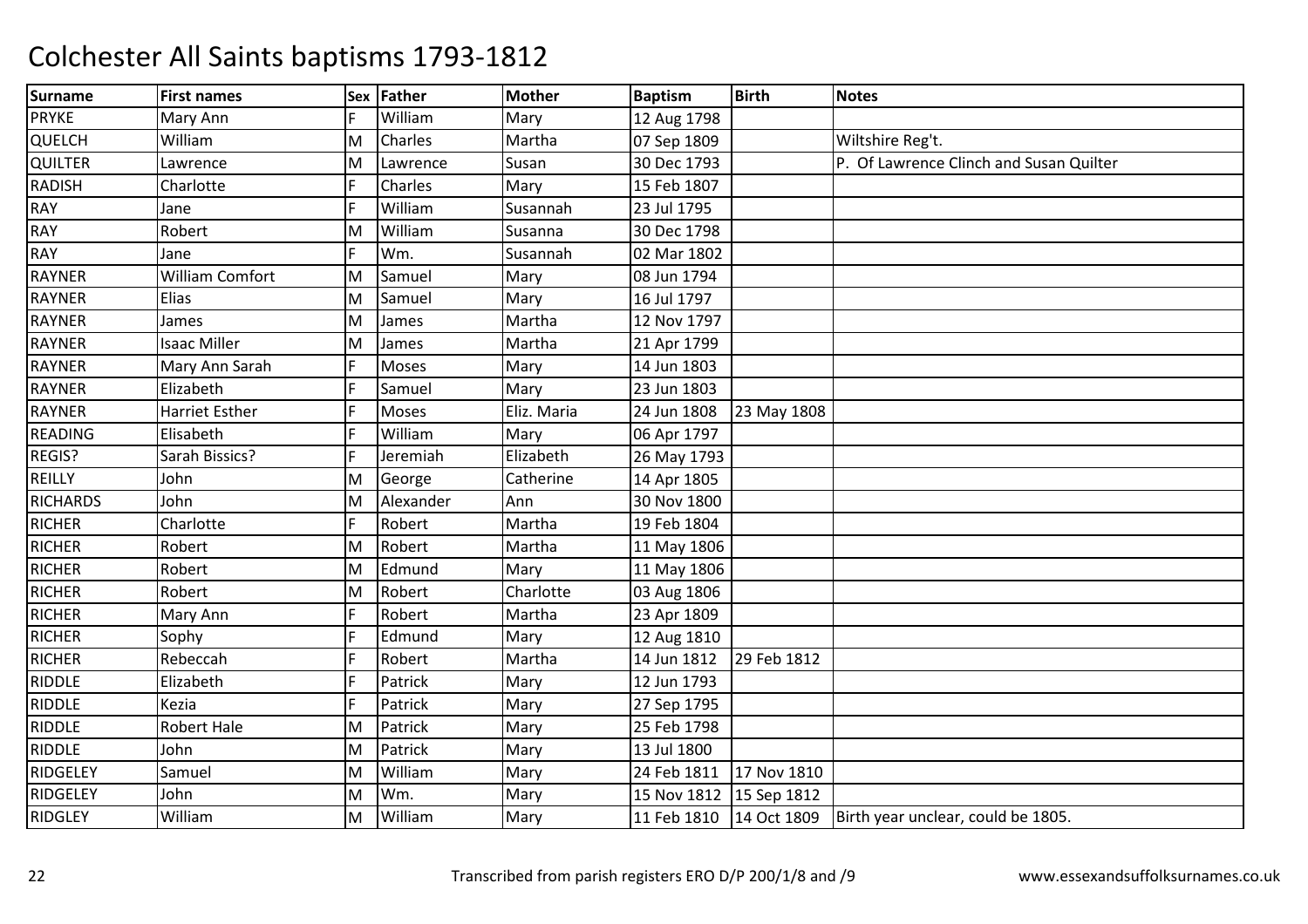| <b>Surname</b>   | <b>First names</b>     | Sex | <b>Father</b> | <b>Mother</b>  | <b>Baptism</b>          | <b>Birth</b> | <b>Notes</b>   |
|------------------|------------------------|-----|---------------|----------------|-------------------------|--------------|----------------|
| RINDAL           | Henry                  | M   | Thomas        | Sarah          | 09 Oct 1806             |              |                |
| <b>RITCHIE</b>   | Catherine              |     | James         | Catherine      | 03 May 1801             |              |                |
| <b>ROBINSON</b>  | William                | Μ   | William       | <b>Phillis</b> | 01 Nov 1795             |              |                |
| <b>ROBINSON</b>  | <b>Richard William</b> | M   | William       | Mary           | 21 Jan 1798             |              |                |
| <b>ROBINSON</b>  | John                   | M   | John          | Ann            | 24 Sep 1809             |              |                |
| <b>RODGERSON</b> | Jane                   |     | John          | Elizabeth      | 28 Oct 1810             |              |                |
| <b>ROLF</b>      | Emma                   |     | Thos.         | Sarah          | 27 Aug 1809             |              |                |
| <b>ROOT</b>      | John                   | M   | John          | Elisabeth      | 01 Jan 1797             |              |                |
| <b>ROOT</b>      | Joseph                 | M   | John          | Elizabeth      | 08 Sep 1799             |              |                |
| <b>ROOT</b>      | Maria                  |     | John          | Eliz.          | 29 Nov 1801             |              |                |
| <b>ROSS</b>      | Eliza                  |     | Andrew        | Elizabeth      | 06 Apr 1800             |              |                |
| <b>ROSS</b>      | Mary Ann Margarett     |     | Andrew        | Eliz.          | 08 Oct 1809             |              |                |
| <b>ROSS</b>      | John Abraham           | M   | Andrew        | Eliz'th        | 16 Jun 1811             | 12 May 1811  |                |
| <b>ROUND</b>     | William Creffield      | M   | Charles       | Charlotte      | 04 Mar 1802             | 01 Jan 1802  |                |
| <b>ROUND</b>     | Joseph Green           | М   | Charles       | Charlotte      | 20 Jul 1803             | 14 Jun 1803  | Esq'r.         |
| <b>ROUND</b>     | Henry                  | Μ   | Charles       | Charlotte      | 25 Jul 1805             |              | Esq'r.         |
| <b>ROUND</b>     | Georgiana Frances      |     | Charles       | Charlotte      | 19 Mar 1807             | 26 Jan 1807  | Esq'r.         |
| <b>ROUND</b>     | Eleanor                |     | Charles       | Charlotte      | 01 Jun 1809             | 27 Apr 1808  | Esq'r.         |
| <b>ROUT</b>      | Mary                   |     | Wm.           | Susannah       | 09 Jun 1805             |              |                |
| <b>ROYAL</b>     | Mary Ann               |     | Richard       | Mary           | 01 Mar 1807             |              |                |
| <b>RUTTER</b>    | John                   | м   | William       | Catharine      | 22 May 1795             |              |                |
| <b>SADLER</b>    | Thomas                 | Μ   | John          | Rachel         | 14 Feb 1808             |              |                |
| <b>SALMON</b>    | Sarah                  |     | John          | Sarah          | 24 Nov 1793             |              |                |
| SALMON           | Thomas                 | Μ   | John          | Sarah          | 26 Feb 1801             |              |                |
| SANSOM           | Abraham                | Μ   | Abraham       | Sarah          | 26 Feb 1797             |              |                |
| SANSOM           | Jacob                  | M   | Anthony       | Hannah         | 15 Feb 1807             |              |                |
| SARGENT          | Charlotte              |     | George        | Susannah       | 31 Mar 1795             |              |                |
| <b>SARLES</b>    | John                   | Μ   | John          | Ruth           | 24 Aug 1808 11 Mar 1799 |              |                |
| <b>SARLES</b>    | Mary                   |     | John          | Ruth           | 24 Aug 1808             | 17 Sep 1801  |                |
| <b>SAWARD</b>    | Thomas                 | M   | Robert        | Sarah          | 20 Apr 1795             |              |                |
| SAWARD           | Sarah                  |     | Robert        | Sarah          | 24 Jul 1796             |              |                |
| SCEYARS?         | Mary Ann               |     | William       | Mary Ann       | 25 Nov 1804             |              | For Sayers ?]. |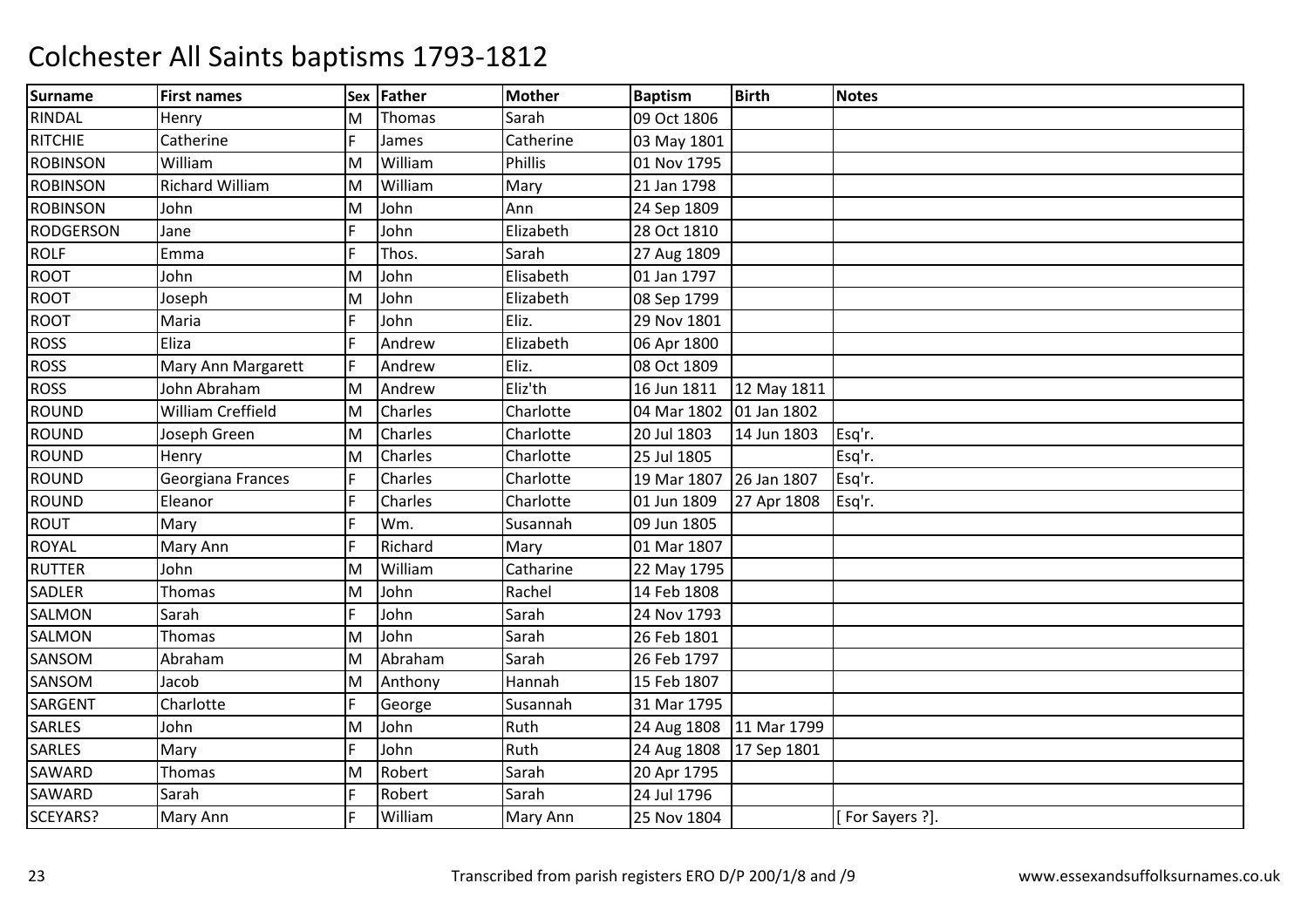| Surname           | <b>First names</b>       | <b>Sex</b> | Father                | <b>Mother</b> | <b>Baptism</b> | <b>Birth</b> | <b>Notes</b>                                                                                              |
|-------------------|--------------------------|------------|-----------------------|---------------|----------------|--------------|-----------------------------------------------------------------------------------------------------------|
| <b>SCOTT</b>      | William                  | M          | Christopher           | Susannah      | 21 Jun 1798    |              |                                                                                                           |
| <b>SCUTCHEY</b>   | Frederic                 | M          | Wm.                   | Mary Ann      | 22 Oct 1810    | 29 May 1810  |                                                                                                           |
| SEAME[NR]         | John                     | M          | John                  | Sarah         | 08 Oct 1793    | 06 Sep 1793  |                                                                                                           |
| <b>SEARLES</b>    | Mary                     |            | James                 | Mary          | 31 Jul 1796    |              | of St Giles                                                                                               |
| <b>SEEX</b>       | Eliza                    |            | John                  | Sarah         | 13 Mar 1808    | 09 Jan 1808  |                                                                                                           |
| <b>SERGANT</b>    | <b>Charlotte Courtny</b> |            | George                | Susannah      | 17 Apr 1796    |              |                                                                                                           |
| <b>SERGANT</b>    | George                   | M          | George                | Susannah      | 25 Oct 1807    | 30 Aug 1807  |                                                                                                           |
| <b>SERGEANT</b>   | George                   | M          | George                | Susannah      | 17 Apr 1796    |              |                                                                                                           |
| <b>SERJEANT</b>   | Susan Elizabeth          |            | George                | Susannah      | 17 Jun 1798    |              |                                                                                                           |
| <b>SEWERY</b>     | Hannah                   |            | Henry                 | Elizabeth     | 27 Apr 1806    |              |                                                                                                           |
| <b>SHEARCRAFT</b> | Susannah                 |            | Abraham               | Fanny         | 10 Aug 1793    |              |                                                                                                           |
| SHERMAN           | Catharine                |            | Fordyce               | Mary          | 04 Feb 1798    | 01 Jan 1795  |                                                                                                           |
| <b>SHERMAN</b>    | <b>Mary Eliza</b>        |            | Fordyce               | Mary          | 04 Feb 1798    | * Jun 1796   |                                                                                                           |
| <b>SHERMAN</b>    | Susannah                 | F          | James                 | Sarah         | 23 Jun 1803    |              |                                                                                                           |
| <b>SHERMAN</b>    | Wm.                      | M          | James                 | Sarah         | 23 Jun 1803    |              |                                                                                                           |
| <b>SHILLITO</b>   | Mary                     | F.         | Charles               | Susan         | 01 Apr 1794    |              |                                                                                                           |
| <b>SHIP</b>       | Simon Peter              | M          | John                  | Hannah        | 06 May 1798    |              |                                                                                                           |
| SIDDAL            | Joseph                   | M          | Joseph                | Elisabeth     | 04 Apr 1797    |              |                                                                                                           |
| <b>SILCOCK</b>    | Eliza                    |            | John                  | Mary          | 22 Jul 1804    |              | Might be Alcock ]                                                                                         |
| <b>SIMONDS</b>    | Sarah                    | F          | John                  | Sarah         | 12 Feb 1797    |              |                                                                                                           |
| <b>SIMPER</b>     | Wm.                      | M          | William               | Jane          | 23 Oct 1803    |              |                                                                                                           |
| <b>SIMPER</b>     | William                  | M          | William               | Jane          | 14 Apr 1805    |              |                                                                                                           |
| <b>SIMPER</b>     | William                  | M          | William               | Jane          | 31 Jul 1808    | 01 Jul 1808  |                                                                                                           |
| <b>SIMPSON</b>    | Thomas                   | M          | Thomas                | Eliz.         | 10 Sep 1801    |              |                                                                                                           |
| SK[EI]EL          | Ann                      |            | Richard               | Amelia        | 29 Nov 1812    | 27 Oct 1812  |                                                                                                           |
| <b>SKELLETT</b>   | Maria                    | F.         | Edward                | Ann           | 08 Sep 1811    | 22 Aug 1811  |                                                                                                           |
| <b>SKELTON</b>    | Mary Ann                 | F          | Daniel Jones          | Mary Ann      | 14 Nov 1811    | 06 Oct 1811  | Captain in Royal Artillery. Mary Ann formerly Mary Ann<br>Theed? Baptism by Thos. Methold Prebendary of ? |
| <b>SMALLY</b>     | Mary Ann                 | F          | James                 | Catherine     | 09 Apr 1809    | 26 Mar 1809  |                                                                                                           |
| <b>SMITH</b>      | Sarah                    |            | Rochester Bacon Sarah |               | 17 Oct 1793    |              |                                                                                                           |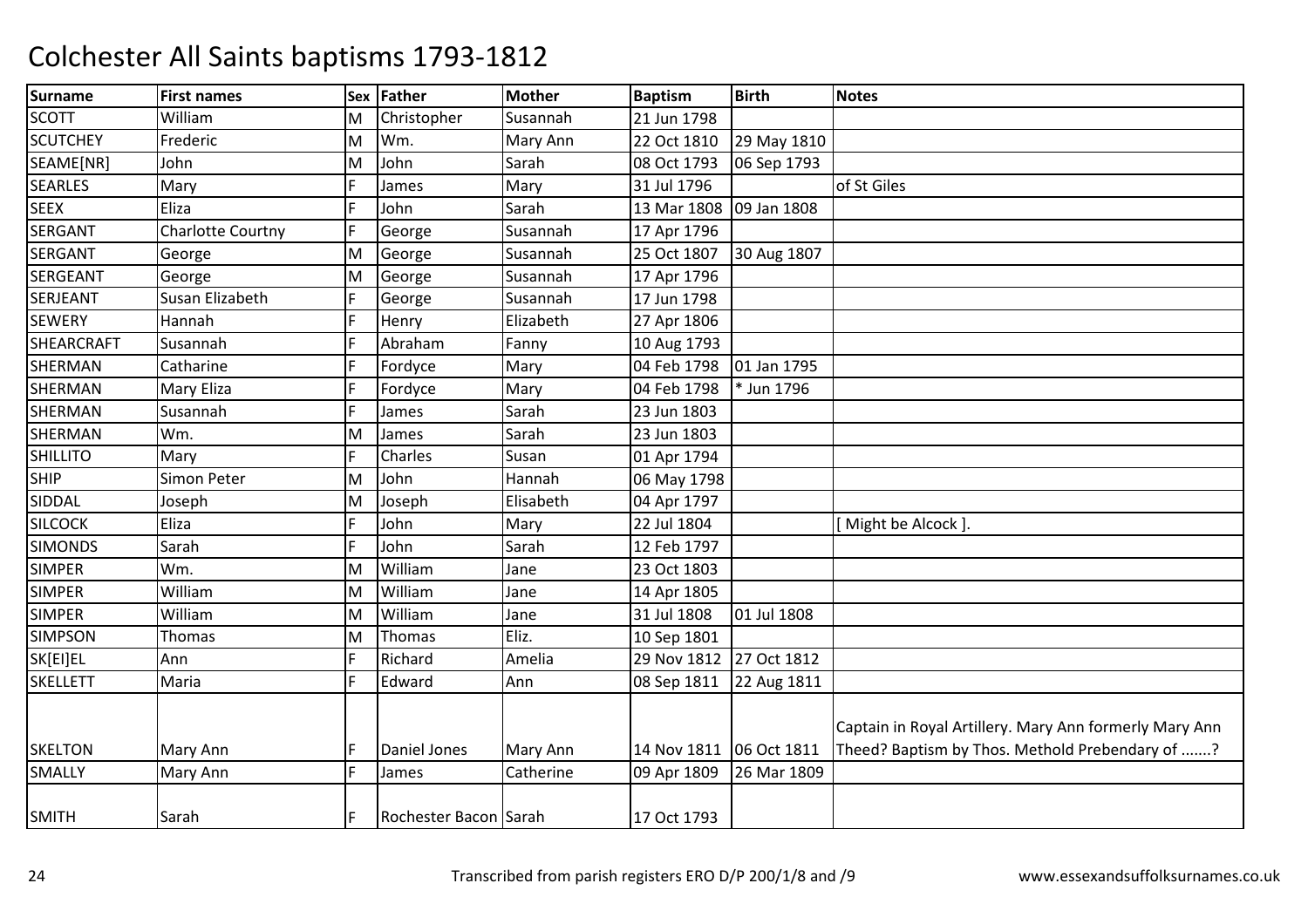| <b>Surname</b>     | <b>First names</b>       | Sex | Father    | <b>Mother</b> | <b>Baptism</b>          | <b>Birth</b> | <b>Notes</b>              |
|--------------------|--------------------------|-----|-----------|---------------|-------------------------|--------------|---------------------------|
| <b>SMITH</b>       | Robert                   | M   | John      | Francisca     | 26 Feb 1800             |              |                           |
| <b>SMITH</b>       | John                     | M   | John      | Francisca     | 26 Feb 1800             |              |                           |
|                    |                          |     | George    |               |                         |              |                           |
| <b>SMITH</b>       | George William Dixon     | M   | Blaquiere | Ann           | 30 Jul 1807             | 11 Feb 1807  | Hon. GBS.                 |
| <b>SMITH</b>       | Susannah                 | F.  | Wm.       | Frances       | 02 Jun 1811             |              |                           |
| <b>SMITH</b>       | Mary                     |     | William   | Margaret      | 16 Jun 1811             | 23 Apr 1811  |                           |
| <b>SMITH</b>       | James                    | M   | William   | Francis       | 26 Jan 1812             | 27 Nov 1811  |                           |
| <b>SMURTHWAITE</b> | Jane                     |     | Henry     | Mary          | 04 Jul 1797             |              |                           |
| <b>SNELL</b>       | Emily                    | F.  | John      | Rebecca       | 09 Feb 1804             |              |                           |
| <b>SNOWDEN</b>     | Roger                    | M   | William   | Isabella      | 08 Sep 1799             |              |                           |
| SPALDING           | Mary                     |     | Joseph    | Mary          | 04 Jun 1797             |              |                           |
| SPARLING           | <b>William Duffy</b>     | M   | William   | Aven          | 22 Nov 1811 24 Sep 1811 |              |                           |
| SPINCKS?           | Joseph                   | M   | William   | Elizabeth     | 26 Aug 1793             |              |                           |
| <b>SPINK</b>       | Joseph                   | M   | William   | Elizabeth     | 21 Aug 1794             |              |                           |
| <b>SPINK</b>       | James                    | M   | William   | Elisabeth     | 13 Sep 1796             |              |                           |
| <b>SPINK</b>       | Elizabeth                |     | William   | Elizabeth     | 12 Apr 1798             |              |                           |
| <b>SPINKS</b>      | George                   | M   | Wm.       | Elizabeth     | 25 May 1800             |              |                           |
| <b>SPINKS</b>      | Sarah                    |     | Samuel    | Martha        | 24 Sep 1809             |              |                           |
| <b>STANNARD</b>    | Eliza                    |     | Abraham   | Elizabeth     | 25 May 1806             |              |                           |
| <b>STANWAY</b>     | William                  | M   | Randal    | Elizabeth     | 01 May 1793             |              |                           |
| <b>STANWAY</b>     | Thomas                   | м   | Randal    | Elizabeth     | 15 Jul 1794             |              | Received into the church. |
| <b>STANWAY</b>     | William                  | М   | Randal    | Elizabeth     | 15 Jul 1794             |              | Received into the church. |
| <b>STEGGALL</b>    | <b>Charles Frederick</b> | M   | Charles   | Henrietta     | 08 May 1808 08 Apr 1808 |              |                           |
| <b>STEGGALL</b>    | Sarah                    |     | Charles   | Henrietta     | 27 Sep 1810 17 Jun 1810 |              |                           |
| <b>STEPHENS</b>    | Mary                     |     | Charles   | Mary          | 27 Nov 1803             |              |                           |
| <b>STEVENS</b>     | Ann                      |     | John      | Mary          | 18 Jan 1809             | 16 Dec 1808  |                           |
| <b>STOLLERY</b>    | Mary Ann                 |     | Daniel    | Mary          | 03 Jun 1804             |              |                           |
| <b>STOLLERY</b>    | Sarah Ann                |     | Daniel    | Mary          | 27 Oct 1805             |              |                           |
| <b>STOREY</b>      | Elizabeth                |     | Robert    | Jane          | 07 Feb 1801             |              |                           |
| <b>STORRY</b>      | William                  | M   | Samuel    | Sarah         | 27 Apr 1795             |              |                           |
| <b>STOW</b>        | Mary                     |     | Samuel    | Mary          | 14 Jun 1795             |              |                           |
| <b>STOW</b>        | Susannah                 |     | Samuel    | Mary          | 13 Jun 1797             |              |                           |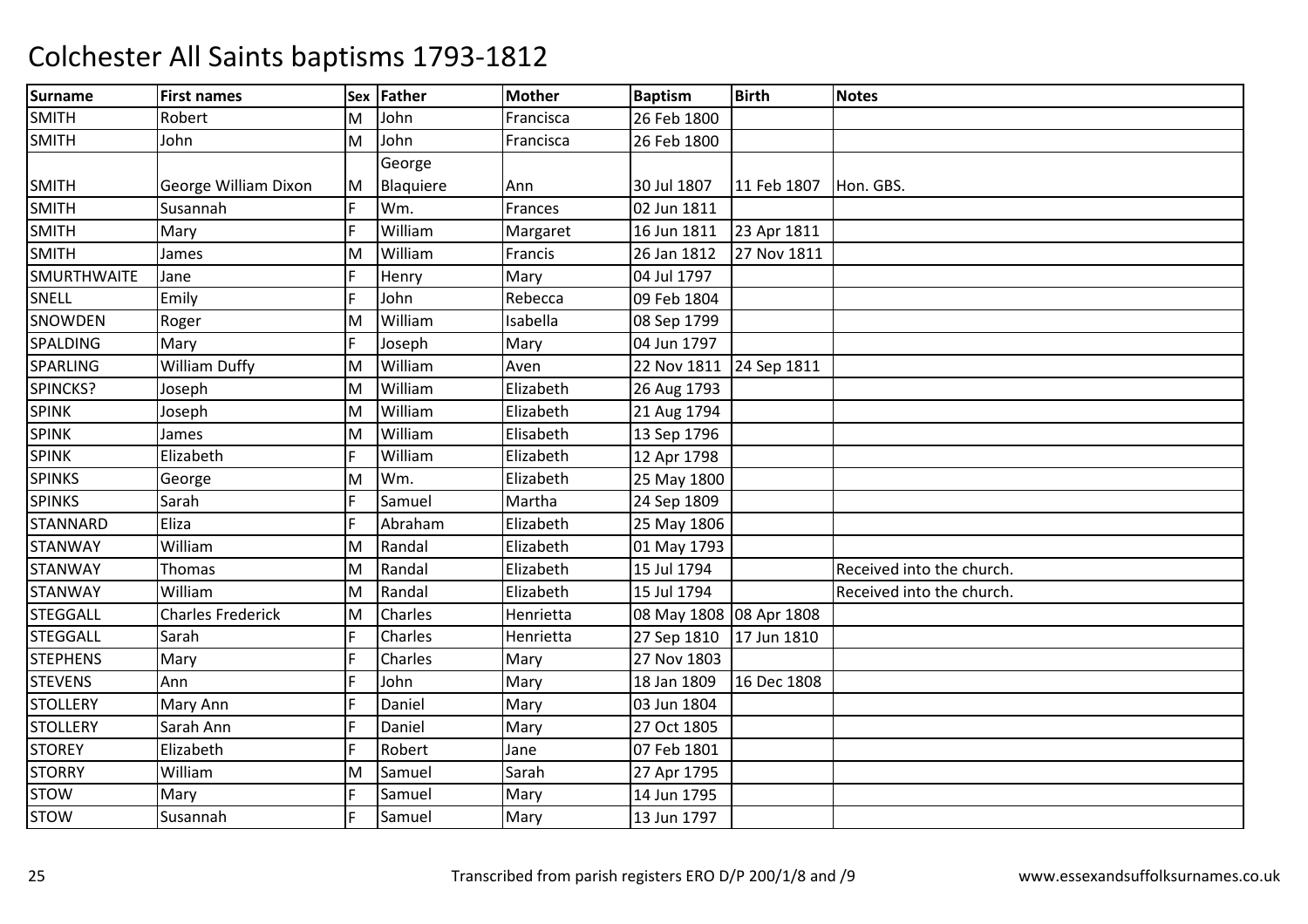| <b>Surname</b>    | <b>First names</b>      | Sex l | Father    | <b>Mother</b> | <b>Baptism</b>          | <b>Birth</b> | <b>Notes</b>              |
|-------------------|-------------------------|-------|-----------|---------------|-------------------------|--------------|---------------------------|
| <b>STRIPLING</b>  | Harriet                 |       | Samuel    | Harriet       | 03 Jun 1810             | 27 Apr 1810  |                           |
| <b>STRUTT</b>     | Sarah                   |       | Benjamin  | Caroline      | 08 Sep 1795             |              | Received into the church. |
| <b>STUBBS</b>     | Ann                     |       | William   | Sarah         | 06 Mar 1805             |              |                           |
| <b>STUCK</b>      | Sarah Firmin            |       | Samuel    | Sarah         | 26 Oct 1794             |              |                           |
| <b>STUCK</b>      | Joseph                  | Μ     | Samuel    | Sarah         | 09 Feb 1796             |              |                           |
| <b>STUCK</b>      | John                    | Μ     | John      | Mary          | 21 May 1797             |              |                           |
| SULIVAN           | Isaac                   | M     | Robert    | Ann           | 08 Jul 1800             |              |                           |
| <b>SURREY</b>     | Rebecca Wiltshire       |       | Edward    | Mary          | 07 Jul 1805             |              |                           |
| <b>SWANSTON</b>   | Mary                    |       | John      | Mary          | 01 Mar 1801             |              |                           |
| <b>TALBERT</b>    | Thos.                   | M     | Joseph    | Elisabeth     | 10 Feb 1793             |              | [For Talbot ?].           |
| <b>TALBOT</b>     | Charles                 | М     | Daniel    | Mary          | 16 Jun 1811             | 08 Feb 1802  |                           |
| <b>TAYLOR</b>     | Elizabeth               |       | William   | Elizabeth     | 23 Feb 1795             |              |                           |
| <b>TAYLOR</b>     | George                  | M     | John      | Isabella      | 02 Feb 1797             |              |                           |
| <b>TAYLOR</b>     | Zacharias               | M     | Nathaniel | Frances       | 22 Apr 1798             | 21 Feb 1786  |                           |
| <b>TAYLOR</b>     | Frances                 |       | Nathaniel | Frances       | 22 Apr 1798             | 14 Mar 1790  |                           |
| <b>TAYLOR</b>     | Nathaniel               | Μ     | Nathaniel | Frances       | 22 Apr 1798             | 18 Dec 1793  |                           |
|                   |                         |       |           |               |                         |              |                           |
| <b>TAYLOR</b>     | William John Singlewood | M     | Wm.       | Priscilla     | 27 Dec 1803 28 Aug 1781 |              |                           |
| <b>TAYLOR</b>     | Sarah                   |       | Wm.       | Ann           | 22 Jul 1804             |              |                           |
| <b>TERVEY</b>     | Lucy Maria              |       | William   | Mary          | 17 Mar 1795             |              |                           |
| <b>THEOBALD</b>   | Elizabeth Ann           |       | John      | Elizabeth     | 03 Apr 1798             |              |                           |
| <b>THEOBALD</b>   | John Hudson             | M     | John      | Elizabeth     | 15 Aug 1799             | 25 Apr 1799  |                           |
| <b>THOMAS</b>     | Elizabeth               |       | Samuel    | Ann           | 16 Jun 1808             |              |                           |
| <b>THOMPSON</b>   | Jane                    |       | James     | Jane          | 27 May 1806             |              |                           |
| <b>THOMPSON</b>   | Henry                   | M     | Thomas    | Jane          | 15 Jul 1807             |              | Of the 11th Dragoons.     |
| <b>THURSFIELD</b> | George                  | M     | William   |               | 17 Nov 1796             |              |                           |
| <b>TIBBLE</b>     | Eliza                   |       | Samuel    | Sarah         | 19 Dec 1802             |              |                           |
| <b>TIBBLE</b>     | Mary                    |       | Samuel    | Sarah         | 01 Apr 1804             |              |                           |
| <b>TILLS</b>      | Jane Martha             |       | Newton    | Martha        | 18 Nov 1793             |              |                           |
| <b>TOPHAM</b>     | William                 | M     | Thomas    | Sarah         | 19 Sep 1802             |              |                           |
| <b>TUNGATT</b>    | Harriet                 |       | Wm.       | Sarah         | 07 Nov 1805             | 11 Jul 1805  |                           |
| <b>TUNMER</b>     | Jeremiah                | Μ     | Jeremiah  | Sarah         | 06 Nov 1808 13 Oct 1808 |              |                           |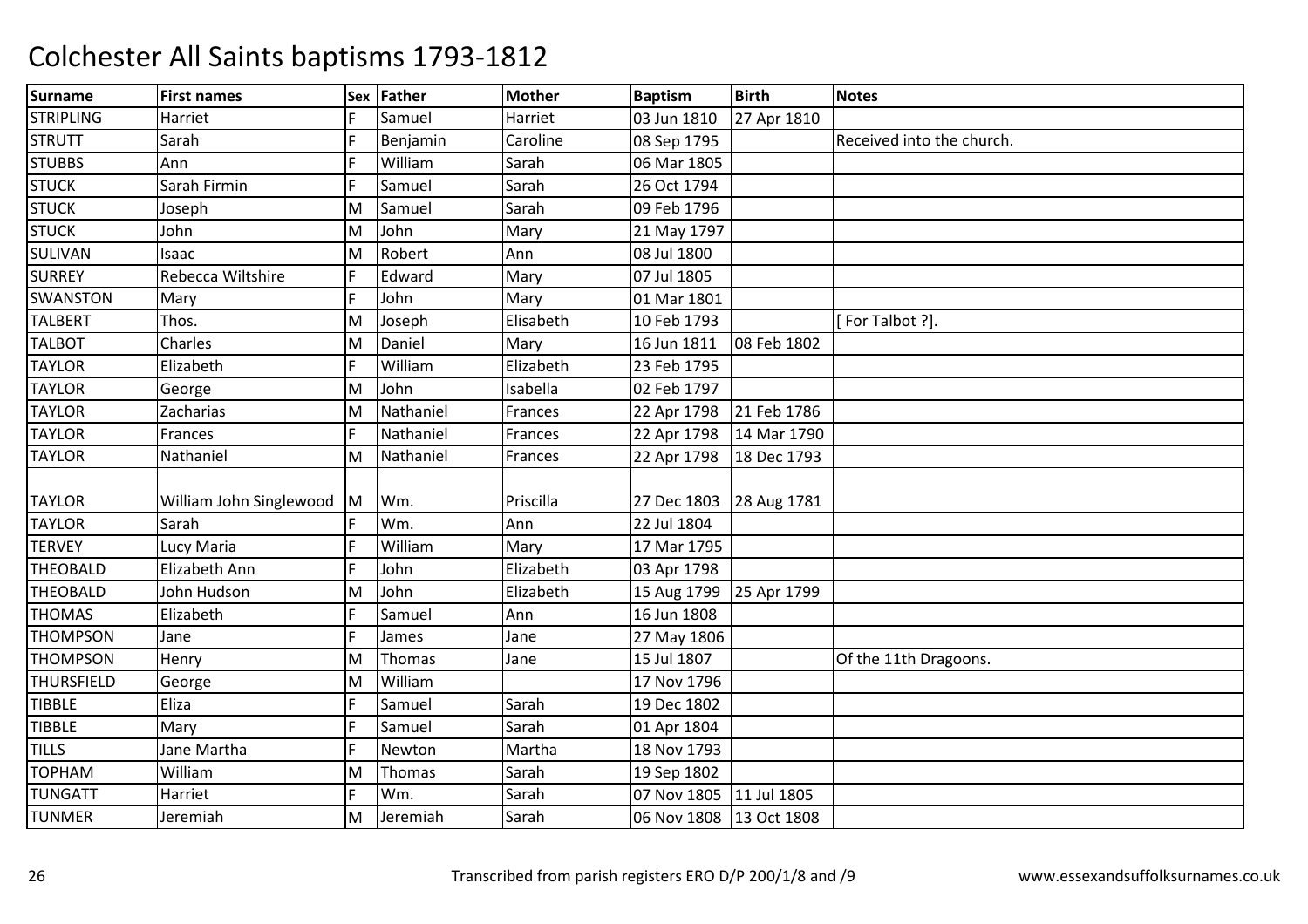| <b>Surname</b>    | <b>First names</b> |   | Sex Father | <b>Mother</b>  | <b>Baptism</b>          | <b>Birth</b> | <b>Notes</b>                                        |
|-------------------|--------------------|---|------------|----------------|-------------------------|--------------|-----------------------------------------------------|
| <b>TURNER</b>     | Sarah Maria        |   |            |                | 25 Apr 1797             |              | Aged 21 years.                                      |
| <b>TURNER</b>     | Sarah              |   | George     | Maria          | 28 May 1802             |              |                                                     |
| <b>TURNER</b>     | Alfred             | M | John       | Mary           | 11 Dec 1803             |              |                                                     |
| <b>TURVEY</b>     | John               | M | William    | Mary           | 12 Nov 1793             |              |                                                     |
| <b>TURVEY</b>     | Sarah              |   | Edward     | Elizabeth      | 01 May 1803 15 Feb 1778 |              |                                                     |
| <b>TUSFIELD</b>   | Mary Ann           | F | Thomas     | Susan          | 09 Oct 1800             |              |                                                     |
| <b>UPSHER</b>     | Joseph             | M | William    | Jane           | 30 Apr 1794             |              | Ρ.                                                  |
| <b>UPSHIRE</b>    | Sarah              |   |            | Elizabeth      | 20 Apr 1795             |              | Illegitimate.                                       |
| <b>VAUGHAN</b>    | Elizabeth          | E | James      | Mary           | 08 Nov 1809             | 22 Oct 1809  |                                                     |
| <b>VERHORSLET</b> | James              | M | Philip     | Mary           | 13 Feb 1794             |              |                                                     |
| <b>VINCENT</b>    | Maria              |   | Harry      | Mary           | 10 Sep 1793             |              |                                                     |
| <b>WADE</b>       | Eliza              |   | Samuel     | Hannah         | 11 May 1806             |              |                                                     |
| <b>WADE</b>       | Thomas             | м | Thomas     | Rachel         | 12 Aug 1810             |              |                                                     |
| <b>WALFORD</b>    | Sarah              |   | Robert     | Mary           | 02 Jun 1799             |              |                                                     |
| <b>WALFORD</b>    | Ann                |   | Robert     | Mary           | 21 Dec 1801             |              |                                                     |
| <b>WALFORD</b>    | Judith             |   | Robert     | Mary           | 30 Sep 1804             |              |                                                     |
| <b>WALFORD</b>    | Julia              |   | Robert     | Mary           | 19 Nov 1809             |              |                                                     |
| <b>WALKER</b>     | John               | M | John       | Anne           | 07 Apr 1799             |              |                                                     |
| <b>WALLER</b>     | Edward             | M | John       | Lydia          | 05 Apr 1812             | 26 Feb 1812  |                                                     |
| <b>WALTON</b>     | Sarah              |   | William    | Anne           | 11 Jan 1795             |              |                                                     |
| <b>WANLESS</b>    | Joseph             | M | Joseph     | Margaret       | 28 Jul 1799             |              |                                                     |
| <b>WARD</b>       | Henry              | M | Henry      | Ann            | 26 May 1799 28 Oct 1798 |              |                                                     |
| <b>WARD</b>       | Nixon              | M | Peter      | Margaret       | 15 Aug 1799             |              |                                                     |
| <b>WARNER</b>     | John William       | M | John       | Elizabeth      | 01 Jan 1809             | 02 Dec 1808  |                                                     |
| <b>WATKINS</b>    | Ann                |   | George     | Ann            | 22 Sep 1801             |              |                                                     |
| <b>WATSON</b>     | Eleanor            |   | Archibald  | Rebekah        | 27 Aug 1797             |              |                                                     |
| <b>WATSON</b>     | Sarah              |   | Archibald  | Rebecca        | 03 Mar 1799             |              |                                                     |
| <b>WATSON</b>     | Elizabeth          |   | Andrew     | Hannah         | 06 Jan 1805             |              |                                                     |
| <b>WATSON</b>     | Mary               |   | John       | <b>Bridget</b> | 16 Mar 1806             |              |                                                     |
| <b>WATSON</b>     | William            | M | John       | Fanny          | 25 May 1806             |              |                                                     |
| <b>WATTS</b>      | Andrew             | M | Andrew     | Elizabeth      | 27 Apr 1793             |              | Pr. Base born of Andrew Watts & Elizabeth Co[bl]ner |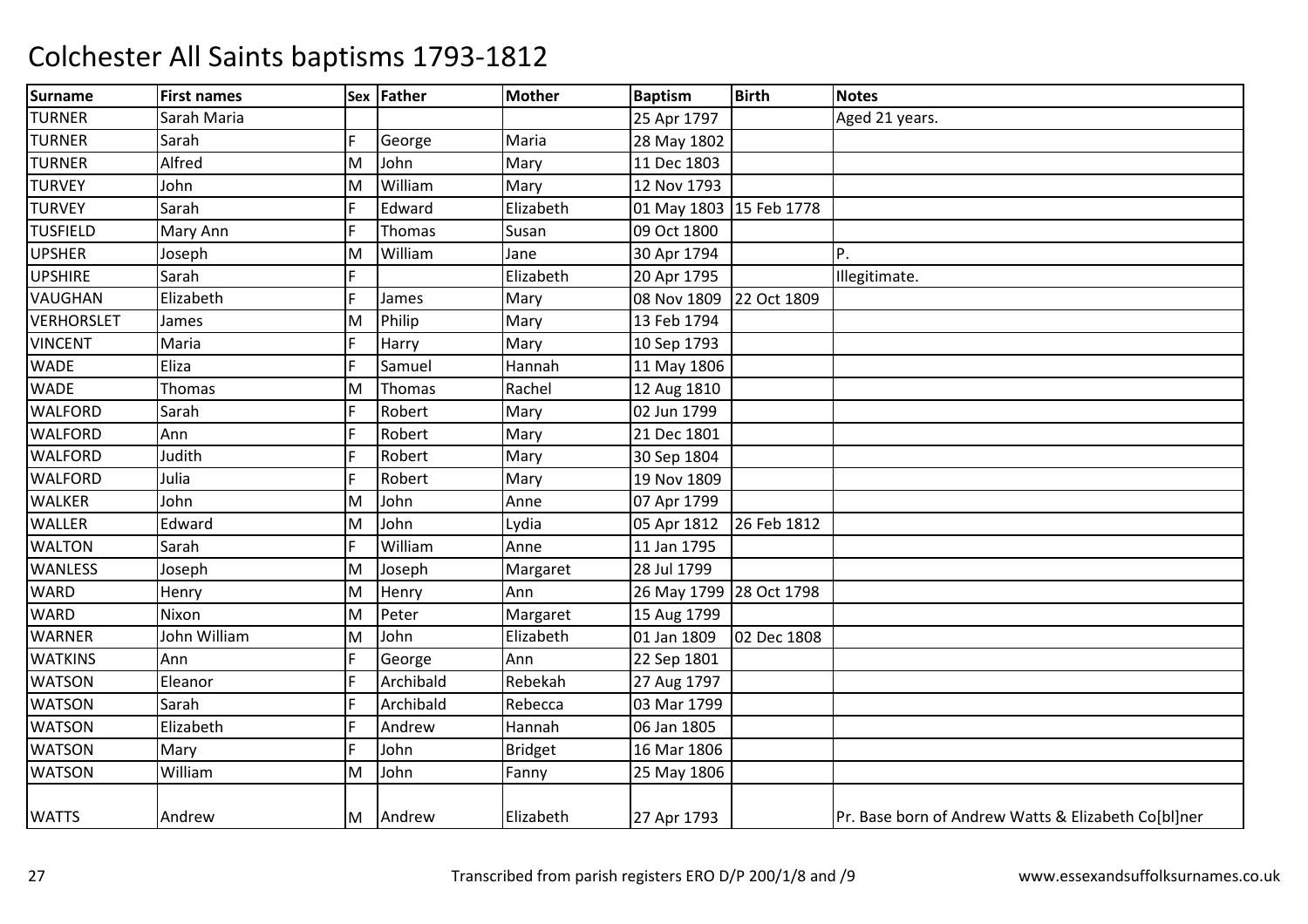| Surname           | <b>First names</b>       | <b>Sex</b> | Father       | <b>Mother</b> | <b>Baptism</b> | <b>Birth</b> | <b>Notes</b>                    |
|-------------------|--------------------------|------------|--------------|---------------|----------------|--------------|---------------------------------|
| <b>WATTS</b>      | William                  | M          | James        | Mary          | 04 Feb 1796    |              |                                 |
| <b>WATTS</b>      | Henry                    | M          | <b>Isaac</b> | Mary          | 19 Oct 1797    |              |                                 |
| <b>WATTS</b>      | Benjamin                 | M          | Thomas       | Lydia         | 16 Sep 1804    |              | of Thomas Chapman & Lydia Watts |
| <b>WATTS</b>      | Martha                   | F.         | Thos.        | Lydia         | 16 Sep 1804    |              | of Thomas Chapman & Lydia Watts |
| <b>WATTS</b>      | Thomas                   | M          | John         | Ann           | 19 Feb 1805    |              |                                 |
| <b>WATTS</b>      | Thomas                   | M          |              | Lydia         | 13 Sep 1807    |              |                                 |
| WELCH             | Sarah                    |            | James        | Mary          | 19 Feb 1805    |              |                                 |
| <b>WENLOCK</b>    | Eliz. Lake               |            | Nathaniel    | Sarah         | 19 Feb 1793    |              |                                 |
| <b>WENLOCK</b>    | <b>Byatt</b>             | M          | Nathaniel    | Sarah         | 26 Oct 1794    |              |                                 |
| <b>WENLOCK</b>    | <b>Byatt</b>             | M          | Nathaniel    | Sarah         | 21 Jun 1796    |              |                                 |
| <b>WENLOCK</b>    | Mary Ann                 |            | Nathaniel    | Sarah         | 21 Jun 1796    |              |                                 |
| <b>WENLOCK</b>    | Emily                    | F.         | Nathanael    | Sarah         | 22 Feb 1798    |              |                                 |
| <b>WENLOCK</b>    | John                     | M          | Nathaniel    | Sarah         | 01 Aug 1799    |              |                                 |
| <b>WENLOCK</b>    | Harriet                  |            | Nathaniel    | Sarah         | 25 Dec 1801    |              |                                 |
| <b>WENLOCK</b>    | Susannah                 |            | Nathaniel    | Sarah         | 28 Dec 1802    |              |                                 |
| <b>WHALE</b>      | Maria                    |            | James        | Elizabeth     | 18 Feb 1801    |              |                                 |
| <b>WHITECAKE</b>  | <b>Elisabeth Bridges</b> |            |              | Elisabeth     | 03 Jan 1797    |              | Natural daughter.               |
| <b>WHITEHOUSE</b> | Mary                     | F.         | William      | Mary          | 29 Oct 1807    |              |                                 |
| <b>WHITMORE</b>   | Cordelia Winefrida       |            | George       | Cordelia      | 17 Aug 1805    | 27 Feb 1804  | Esq'r.                          |
| <b>WHITMORE</b>   | <b>Charles Shapland</b>  | M          | George       | Cordelia      | 17 Aug 1805    | 25 Jul 1805  |                                 |
| <b>WHITMORE</b>   | William Lechmere         | M          | George       | Cordelia      | 02 Aug 1807    |              | Esq'r.                          |
|                   |                          |            |              |               |                |              |                                 |
| <b>WHITMORE</b>   | Mortimer Robert Sandys   | M          | George       | Cordelia      | 24 Mar 1809    | 22 Feb 1809  |                                 |
| <b>WILES</b>      | James                    | M          | James        | Phoebe        | 13 Sep 1793    |              |                                 |
| <b>WILLES</b>     | John Manning             | M          | John         | Eliz.         | 10 Jul 1801    |              |                                 |
| <b>WILLETT</b>    | Henry                    | M          | Joseph       | Eliz.         | 15 Jan 1805    |              |                                 |
| <b>WILLETT</b>    | Mary                     | F.         | Joseph       | Elizabeth     | 08 Apr 1806    |              |                                 |
| <b>WILLETT</b>    | Elizabeth                | F.         | Joseph       | Elizabeth     | 15 Sep 1807    | 10 Aug 1807  |                                 |
| <b>WILLETT</b>    | Sarah                    | E.         | Joseph       | Elizabeth     | 20 Jun 1809    | 30 Apr 1809  |                                 |
| <b>WILLETT</b>    | Samuel                   | M          | Joseph       | Elizabeth     | 07 Mar 1811    | 18 Jan 1811  | of East Donyland                |
| <b>WILLIAMS</b>   | John                     | M          | Charles      | Mary          | 12 Apr 1795    |              |                                 |
| <b>WILLIAMS</b>   | Mary Anne                | F.         | Charles      | Mary          | 12 Apr 1795    |              |                                 |